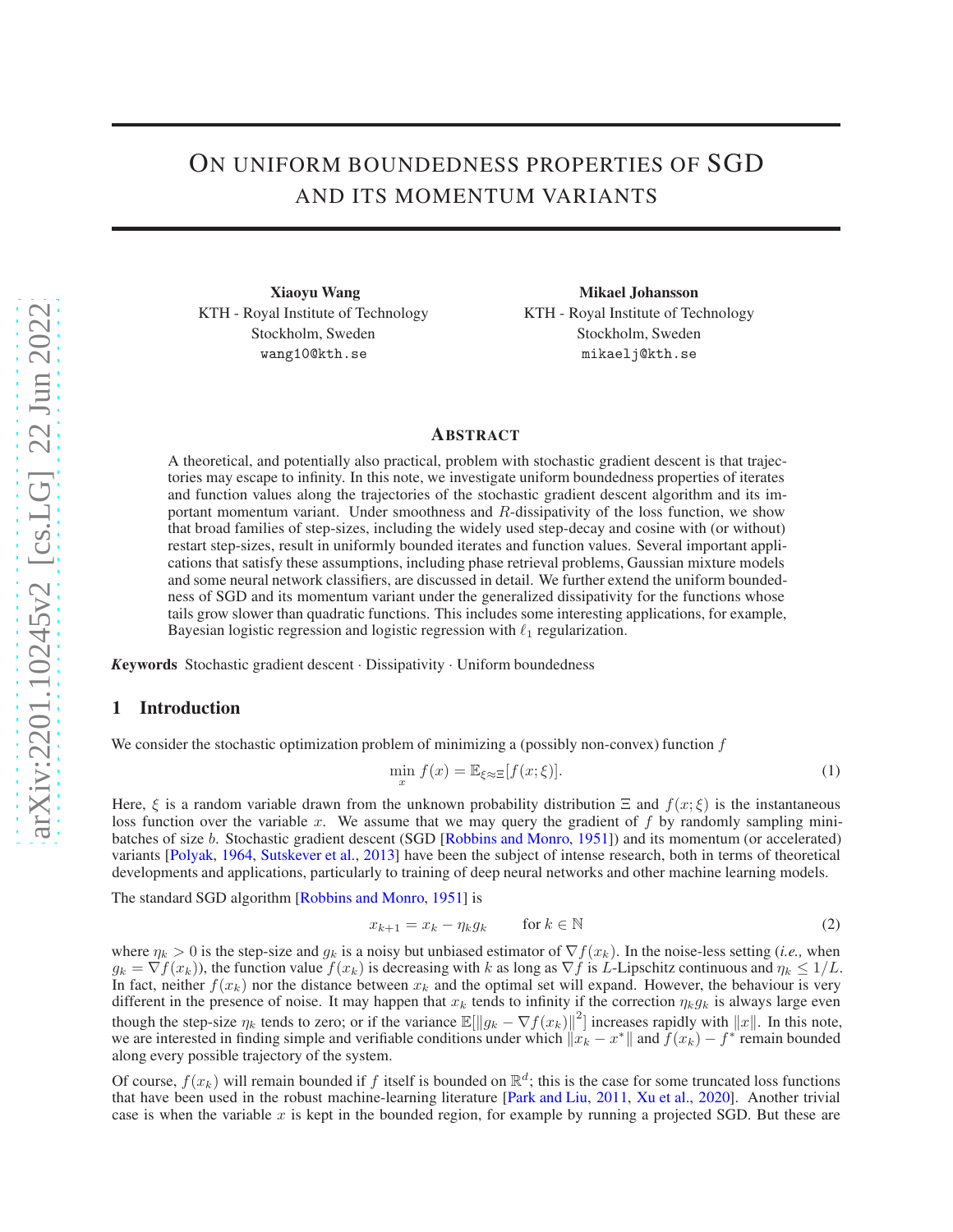not the cases that we are interested in addressing int his paper. The main focus of this work is on loss functions f that may go to infinity when  $||x||$  tends to infinity. The most common loss functions in machine learning, such as the least-squares and the logistic loss, are unbounded on  $\mathbb{R}^d$ , and it very common to add a weight-decay regularization  $\lambda ||x||^2$  ( $\lambda > 0$ ) to the original loss function to help to avoid overfitting [\[Krogh and Hertz](#page-7-0), [1992\]](#page-7-0). Hence, the resulting objective function is typically unbounded.

**Motivation.** Many theoretical analyses of SGD or its variants simply assume that  $||x_k - x^*||$  or  $f(x_k) - f^*$  are uniformly bounded (in expectation or almost sure) [\[Ljung](#page-7-1), [1977,](#page-7-1) [Hazan and Kale](#page-7-2), [2014](#page-7-2), [Xu et al.,](#page-8-5) [2019a](#page-8-5), [Davis et al.,](#page-7-3) [2020,](#page-7-3) [Wang et al.](#page-8-6), [2021](#page-8-6), [Wang and Johansson](#page-8-7), [2021\]](#page-8-7), even that f itself is bounded [\[Xu et al.,](#page-8-8) [2019b](#page-8-8), [2020,](#page-8-4) [Yuan et al.,](#page-8-9) [2019\]](#page-8-9). However, in the noise regime, this uniform boundedness assumption may be not always correct. One intuitive guess is that such a character may be very relevant to the landscape of the target function  $f$  especially the point is far from its global minimizer (or local minimizers). As we know, there is very little work that directly state that the uniform boundedness hypothesis is true or can be guaranteed under the proper conditions.

Related work. A few recent contributions have been able to establish convergence rates or almost sure convergence (which also implies the stability  $||x_k - x^*|| < +\infty$ ) of SGD [\[Mertikopoulos et al.](#page-8-10), [2020,](#page-8-10) [Wojtowytsch](#page-8-11), [2021,](#page-8-11) [Patel and Zhang,](#page-8-12) [2021](#page-8-12)] and its momentum (heavy ball) variant [\[Sebbouh et al.,](#page-8-13) [2021\]](#page-8-13) if the step-size  $\eta_k$  is diminishing and satisfies the Robbins-Monro condition:  $\sum_{k=1}^{\infty} \eta_k = +\infty$  and  $\sum_{k=1}^{\infty} \eta_k^2 < +\infty$ . However, such step-sizes (e.g.,  $\eta_k = \eta_1/t^p$  for  $p \in (1/2, 1]$ ) which decay very rapidly are not so attractive in the non-convex setting and often performs poorly in practice [\[Ge et al.](#page-7-4), [2019](#page-7-4), [Wang et al.](#page-8-6), [2021](#page-8-6)]. Stepsizes that are more popular in practice, such as step-decay [\[Ge et al.](#page-7-4), [2019,](#page-7-4) [Wang et al.,](#page-8-6) [2021](#page-8-6)], exponential decay [\[Li et al.](#page-7-5), [2021\]](#page-7-5) and cosine decay step-sizes [\[Loshchilov and Hutter,](#page-8-14) [2017](#page-8-14)] may not satisfy the Robbins-Monro condition. However, these step-sizes are covered by the analysis in this paper.

For constant step-sizes, [Yu et al.](#page-8-15) [\[2021](#page-8-15)] established an asymptotic normality result for the SGD algorithm for a nonconvex and non-smooth objective function satisfying a dissipativity property. The paper [\[Chen et al.](#page-7-6), [2021\]](#page-7-6) analyzed the asymptotic stationary behavior of SGD for constant step-size on smooth and strongly convex function, while [Shi et al.](#page-8-16) [\[2020\]](#page-8-16) revealed the dependence of the linear convergence on the constant step-size for continuous-time formulation of SGD. In the discrete-time case, the authors of [\[Shi et al.,](#page-8-16) [2020](#page-8-16)] also provided an upper bound but do not state how this bound depends on the total number of iteration, which opens up the possibility that the bounds are loose.

Contributions. In this work, we study uniform boundedness properties of SGD and its momentum variant (SGD with momentum) with the help of a regularity assumption which we call "R-dissipativity":  $\langle x - x^*, \nabla f(x) \rangle \ge$  $\|\theta_1\|_x - x^*\|^2 - \theta_2$  for all x with  $\|x - x^*\| \ge R$  where  $\theta_1 > 0$ ,  $\theta_2 \ge 0$  and  $R \ge 0$ . This concept is a slight variation of the "localized dissipativity" property introduced in [\[Yu et al.,](#page-8-15) [2021\]](#page-8-15) but we do not concerns the local properties of the function for x with  $||x - x^*|| \le R$ . The term of "dissipativity" is originated from dynamic systems [\[Hale,](#page-7-7) [1988\]](#page-7-7) and used in a number of papers in optimization, learning and Bayesian analysis [\[Mattingly et al.,](#page-8-17) [2002,](#page-8-17) [Raginsky et al.,](#page-8-18) [2017,](#page-8-18) [Erdogdu et al.](#page-7-8), [2018,](#page-7-8) [Mou et al.,](#page-8-19) [2019\]](#page-8-19). As we will see in Section [3.1,](#page-2-0) many important application in machine learning, including shallow neural networks and the sum of a weight-decay regularization and the function whose gradient is bounded result in R-dissipative objective functions. We make the following contributions:

- Uniform boundedness properties of SGD and its momentum variant (SGD with momentum) are established for L-smooth and R-dissipative loss functions.
- We consider a broad class of step-sizes that are only required to be smaller than a constant  $\mathcal{O}(1/L)$ . Our results cover many of the most popular step-size policies, including the classical constant and polynomial decay step-sizes, as well as more recently proposed time-dependent step-sizes such as stage-wise decay [\[Li et al.,](#page-7-5) [2021,](#page-7-5) [Wang et al.,](#page-8-6) [2021\]](#page-8-6), cosine with or without restart [\[Loshchilov and Hutter](#page-8-14), [2017\]](#page-8-14), and bandwidth-based step-sizes [\[Wang and Yuan](#page-8-20), [2021](#page-8-20), [Wang and Johansson,](#page-8-7) [2021\]](#page-8-7).

In addition, we generalize the R-dissipativity to cover a class of function of slower asymptotic growth, for example, the  $\ell_1$  regularized logistic regression and Bayesian logistic regression. We also make the contributions:

- The uniform boundedness properties of SGD can also be guaranteed for a broad of class of step-sizes that is only required to be upper bounded.
- For the important variant momentum, the uniform boundedness can be established for constant step-size, polynomial decaying, exponential decaying step-size and also stage-wise step-sizes which decay like constant, polynomial, and exponential at each stage.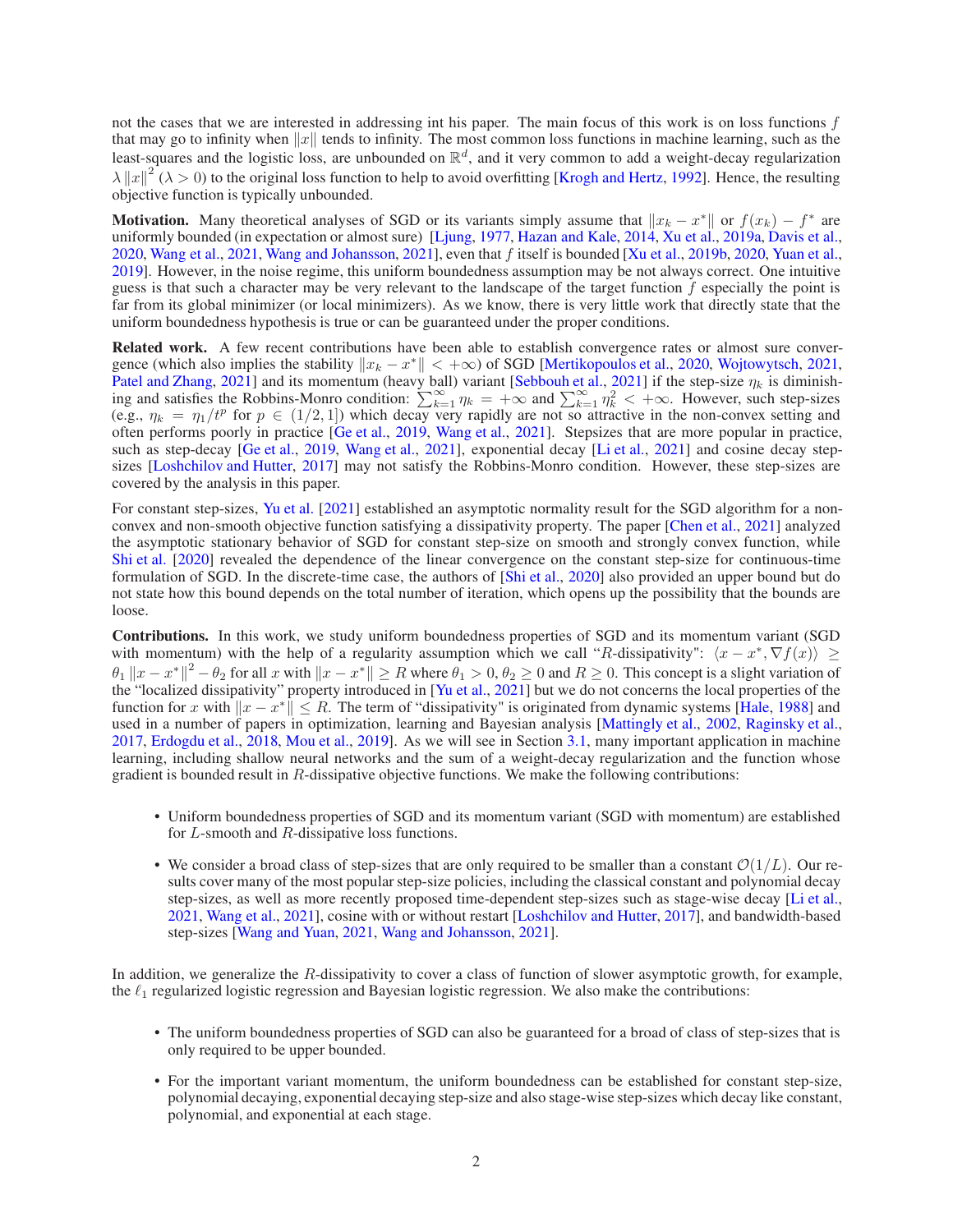## 2 Preliminaries

Throughout the paper, we make the following assumption on the stochastic gradient oracle  $\mathcal O$  which samples the stochastic gradient as an unbiased estimator of the true gradient given any input variable  $x$ .

<span id="page-2-3"></span>**Assumption 1.** For any input vector x, the stochastic gradient oracle  $\mathcal{O}$  returns a vector g such that (a)  $\mathbb{E}[g_k] =$  $\nabla f(x_k)$ ; (b)  $\mathbb{E}[\|g_k - \nabla f(x_k)\|^2] \leq \rho \|\nabla f(x_k)\|^2 + \sigma^2$  where  $\rho \geq 0$ .

**Definition 1.** *(L*-smooth) A function f is L-smooth if  $\|\nabla f(x) - \nabla f(y)\| \le L \|x - y\|$  for every  $x, y \in dom(f)$ *. The smoothness property also implies that*  $|f(x) - f(y) - \langle \nabla f(y), x - y \rangle| \leq \frac{L}{2} ||x - y||^2$ .

**Notations.** We use  $x^*$  to denote the minimizer of function f and  $f^* = f(x^*)$ . Let  $\|\cdot\| := \|\cdot\|_2$  without specific mention. We use [n] denote the set of  $\{1, 2, \cdots, n\}$ . The subgradient of the function f on x is denoted by  $\partial f(x) :=$  $\{v : f(y) \ge f(x) + \langle v, y - x \rangle\}$  for any y. For simplicity of the notations, we use N, T, S are all integers. We use  $\mathcal{F}_k$ to denote  $\sigma$ -algebra generated by all the random information at the current iterate  $x_k$  and  $x_k \in \mathcal{F}_k$ .

## <span id="page-2-4"></span>3 Non-convex Function with its Tail Growing Quadratically

In this section, we establish uniform boundedness of SGD and its momentum variant when the objective function is potentially nonconvex and satisfies the following regularity assumption.

<span id="page-2-1"></span>**Definition 2.** (*R*-dissipativity) A function is *R*-dissipative that there exist  $\theta_1 > 0$ ,  $\theta_2 \ge 0$ , and  $R \ge 0$  such that, for  $all x with  $||x - x^*|| \geq R$ , the function f satisfies$ 

$$
\langle x - x^*, \nabla f(x) \rangle \ge \theta_1 \|x - x^*\|^2 - \theta_2. \tag{3}
$$

When  $R = 0$ , this assumption reduces the standard dissipativity assumption [\[Raginsky et al.](#page-8-18), [2017,](#page-8-18) [Yu et al.](#page-8-15), [2021\]](#page-8-15)(see  $(A.3)$  in [\[Raginsky et al.,](#page-8-18) [2017\]](#page-8-18)). Dissipativity can be seen as a relaxation of strong convexity, since every  $\mu$ -strongly convex function is also dissipative. In particular, it satisfies Definition [2](#page-2-1) with  $\theta_1 = \mu$ ,  $\theta_2 = 0$  and  $R = 0$ .

The term "dissipative" comes from the theory of dynamical systems [\[Hale,](#page-7-7) [1988\]](#page-7-7) but the concept has found many uses in the analysis of optimization and learning algorithms [\[Mattingly et al.](#page-8-17), [2002,](#page-8-17) [Raginsky et al.,](#page-8-18) [2017](#page-8-18), [Erdogdu et al.,](#page-7-8) [2018\]](#page-7-8), and in Bayesian analysis [\[Mou et al.,](#page-8-19) [2019\]](#page-8-19). R-dissipativity is a natural property of many non-convex optimization problems, such as neural network training with weight-decay regularization [\[Krogh and Hertz,](#page-7-0) [1992](#page-7-0)]; see § [3.1](#page-2-0) for more details.

<span id="page-2-5"></span>**Remark 1.** For L-smooth functions, an alternative way of verifying R-dissipativity is to find  $\theta_1'$  and  $\theta_2'$  such that

<span id="page-2-2"></span>
$$
\langle x, \nabla f(x) \rangle \ge \theta_1' \|x\|^2 - \theta_2'
$$
 (4)

*for*  $||x - x^*||$  ≥ R. As shown in Appendix A, this implies that f is R-dissipative with parameters $||x - x^*||$  ≥ R. As shown in Appendix A, this implies that f is R-dissipative with parameters $||x - x^*||$  ≥ R. As shown in Appendix A, this implies that f is R-dissipative with parameters

$$
\theta_1 = \frac{\theta'_1}{2}, \qquad \theta_2 = \left(\theta'_1 + 2L + \frac{L^2}{2\theta'_1}\right) ||x^*||^2 + \theta'_2.
$$

Remark 2. *Although the definition of* R*-dissipativity in Definition [2](#page-2-1) considers differentiable functions, smoothness is not an essential property of our analysis. If* f*is non-differentiable, the gradient* ∇f(x) *in Definition [2](#page-2-1) can be replaced by the sub-gradient* ∂f(x) *and the subsequent analysis for SGD and SGD with momentum still holds true.*

## <span id="page-2-0"></span>3.1 Applications

We now show that several important applications in machine learning, robust statistic learning, and Bayesian models are R-dissipative. Some of these are also dissipative, while others are localized dissipative, but it is only the Rdissipative concept that captures all examples.

**Least squares problems** where  $f(x) = \frac{1}{2} ||Px - b||^2$  and P has full rank are R-dissipative with  $\theta_1 = \lambda_{\min}(P^T P)$ (the smallest eigenvalues of  $P^T P$ ),  $\theta_2 = 0$ , and  $R = 0$ . They are therefore also dissipative.

 $\ell_2$ -regularized problems, where  $f + \lambda ||x||^2$  with  $\lambda > 0$  and f is a possibly non-convex whose gradient norm is bounded by G also satisfy Assumption [2.](#page-2-1) For example, most of the activation functions in machine learning including the sigmoid, hyperbolic tangent, rectified linear unit (ReLU) and variants such as Leaky ReLU and ELU can be applied. In this case, we have  $\theta_1 = \lambda/2$ ,  $\theta_2 = G/(2\lambda)$ , and  $R = 0$ .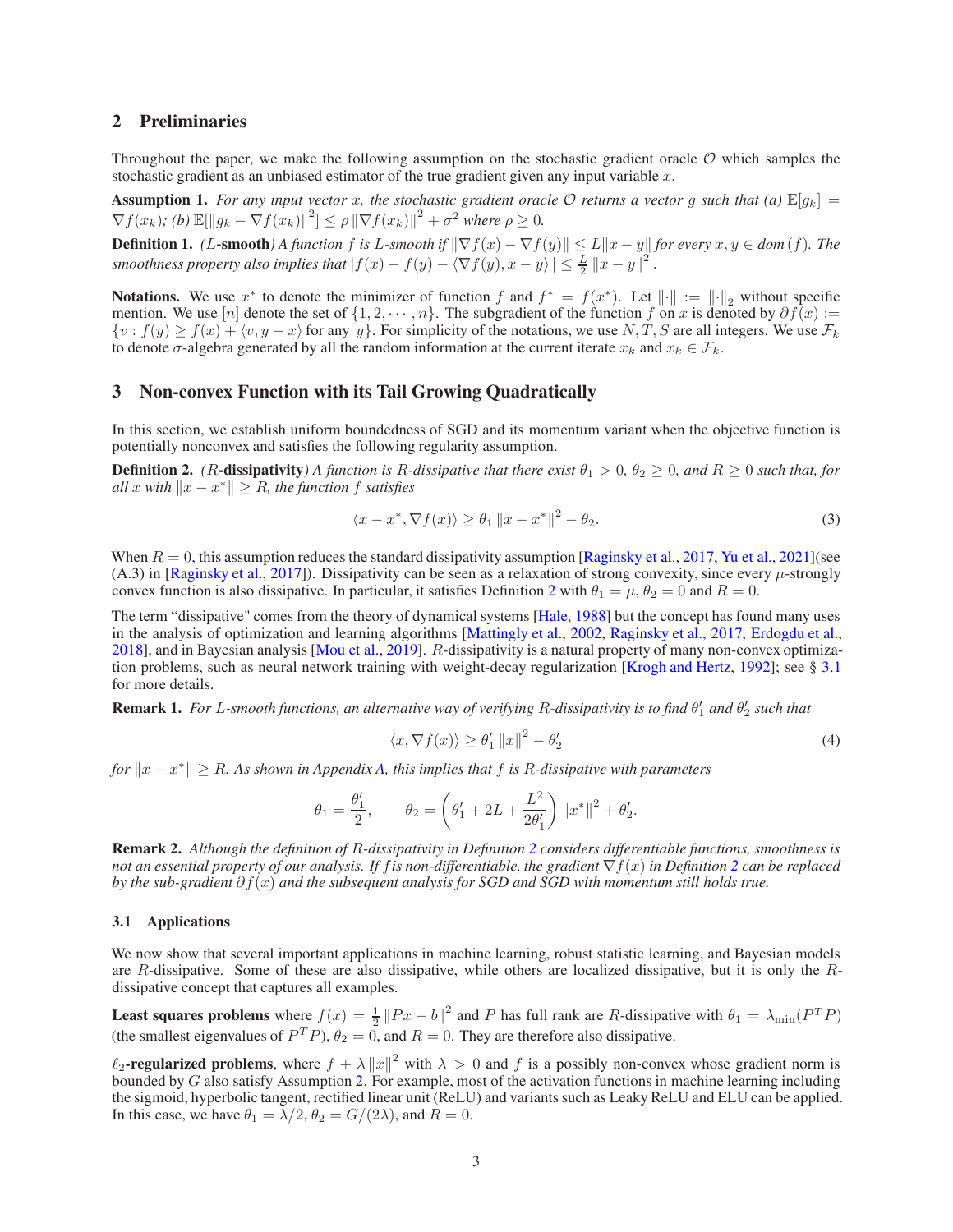Shallow neural networks A subset of neural network training objectives with weight-decay regularization can also be shown to satisfy Assumption [2](#page-2-1) (or the alternative condition  $(4)$ ). For example, consider the training a fully connected 2-layer neural network (with m hidden nodes) for binary classification with a weight decay ( $\lambda || \cdot ||^2 / 2$ ). Let  $\sigma_1$  and  $\sigma_2(\cdot)$  denote the inner and output layer activation functions, respectively and use cross-entropy to measure the output with its true label. If we use  $\sigma_2(y) = 1/(1 + \exp(-y))$  and  $\sigma_1(x) = \max(0, x)$  (the ReLU loss function), then the resulting training objective satisfies

$$
\langle x, \nabla f(x) \rangle \ge \lambda \|x\|^2 - 2. \tag{5}
$$

On the other hand, if  $\sigma_1(x) = 1/(1 + \exp(-x))$ , we find

$$
\langle x, \nabla f(x) \rangle \ge \frac{\lambda}{2} \|x\|^2 - \left(1 + \frac{m}{2\lambda}\right). \tag{6}
$$

Similarly, a S-layer fully connected neural network with ReLU as the activation function of the inner-layers satisfies

$$
\langle x, \nabla f(x) \rangle \ge \lambda \|x\|^2 - S. \tag{7}
$$

These three examples are all dissipative and  $R$ -dissipative, but not localized dissipative; see Appendix  $D$  for details.

**Phase retrieval** problems [\[Tan and Vershynin,](#page-8-21) [2019](#page-8-21)], where  $f(x) = 1/(2n) \sum_{i=1}^{n} (|\langle a_i, x \rangle| - b_i)^2$  also satisfy this condition with  $\theta_1 = \lambda_{\min}(P^T P)/(2n)$   $(P = [a_1^T, \dots, a_n^T]^T \in \mathbb{R}^{n \times d}$ ,  $\theta_2 = \sum_{i=1}^{n} b_i^2/(2n)$ , and  $R = 0$ .

Regularized MLE Another important example that satisfies the R-dissipativity assumption is the regularized MLE for heavy tailed linear regression [\[Yu et al.,](#page-8-15) [2021\]](#page-8-15) arising in robust statistics. Here,  $f(x) = \frac{1}{2n} \sum_{i=1}^{n} \log(1 + (b_i \langle a_i, x \rangle^2$  +  $\frac{\lambda}{2} ||x||^2$  with  $\theta_1 = \lambda$ ,  $\theta_2 = \frac{1}{n} \sum_{i=1}^n |b_i|$  and  $R = 0$ .

Blake & Zisserman MLE As shown in [\[Yu et al.,](#page-8-15) [2021\]](#page-8-15), the objective function of regularized Blake-Zisserman maximum-likelihood estimation, where  $f(x) = -\frac{1}{2n} \sum_{i=1}^{n} \log(\nu + \exp(-(b_i - \langle a_i, x \rangle)^2)) + \frac{\lambda}{2} ||x||^2$  for some  $\nu > 0$ satisfies Assumption [2](#page-2-1) with  $\theta_1 = \lambda$ ,  $\theta_2 = 1/(2n) \sum_{i=1}^n |b_i| / \sqrt{\nu(\nu+1)}$ , and  $R = 0$ .

Gaussian mixture model As a final example, we note that over-specified Bayesian Gaussian mixture models, which have been widely used to study datasets with heterogeneity [\[Mou et al.,](#page-8-19) [2019\]](#page-8-19), can be verified to satisfy Assumption [2](#page-2-1) with  $\theta_1 = 4c_1$ ,  $\theta_2 = 4c_1$ , and  $R = \sqrt{2}$  where  $c_1 > 0$  is a universal constant (see Section 4.3 in [\[Mou et al.,](#page-8-19) [2019\]](#page-8-19)). Gaussian mixture models are R-dissipative and localized dissipative, but not dissipative.

Remark 3. *If the original objective function does not satisfy* R*-dissipativity, it can always be rendered* R*-dissipative* by adding a smooth regularizer  $\max\left\{\|x\|^2-R^2,0\right\}$  with  $R>0$ . By properly choosing  $R$ , we do not have to change *the structure of the function around global optimizer but still force the iterations in a bounded region. A similar technique has been used in matrix completion problems in [\[Sun and Luo,](#page-8-22) [2016\]](#page-8-22).*

## 3.2 Uniform Boundedness Properties of SGD

In the remaining pages of this note, we use the concept of R-dissipativity to establish boundedness properties of SGD and SGD with momentum. Our first result, proven in Appendix [A](#page-9-0) is the following:

<span id="page-3-0"></span>Theorem 3.1. *Let* f *be* L*-smooth and* R*-dissipative. If the stochastic gradient oracle that satisfies Assumption [1,](#page-2-3) then the iterates of SGD with step-size*  $\eta_k \leq \frac{\theta_1}{(\rho+1)L^2}$  *satisfy* 

<span id="page-3-1"></span>
$$
\mathbb{E}[\|x_k - x^*\|^2] \le \max\left\{\|x_1 - x^*\|^2, \frac{2(\sigma^2 + L^2 r^2)\theta_1^2}{(1+\rho)^2 L^4} + 2r^2\right\}.
$$
\n(8)

where  $r^2 = \max \left\{ R^2, \frac{2\theta_2}{\theta_1} + \frac{\sigma^2}{(1+\rho)} \right\}$  $\frac{\sigma^2}{(1+\rho)L^2}$ .

Theorem [3.1](#page-3-0) shows that the iterations of SGD can be guaranteed to be in a bounded region under mild conditions. The uniform bound is directly related to the initial state, the noise  $\sigma^2$ , and the properties of the function itself.

Although the result is valid for all values of  $R$  (and therefore holds for both dissipative and localized dissipative functions), the right-hand side of [\(8\)](#page-3-1) is not tight when  $R = 0$ . We analyze dissipative functions in Appendix [E](#page-29-0) and derive tighter results, recovering the well-known bounds for  $\mu$ -strongly convex functions as a special case.

Remark 4. *Theorem [3.1](#page-3-0) guarantees uniform boundedness of the SGD iterates for any (possibly non-monotonic) step-size upper bounded by*  $\frac{\theta_1}{(\rho+1)L^2}$ . This includes common step-size policies such as constant, polynomial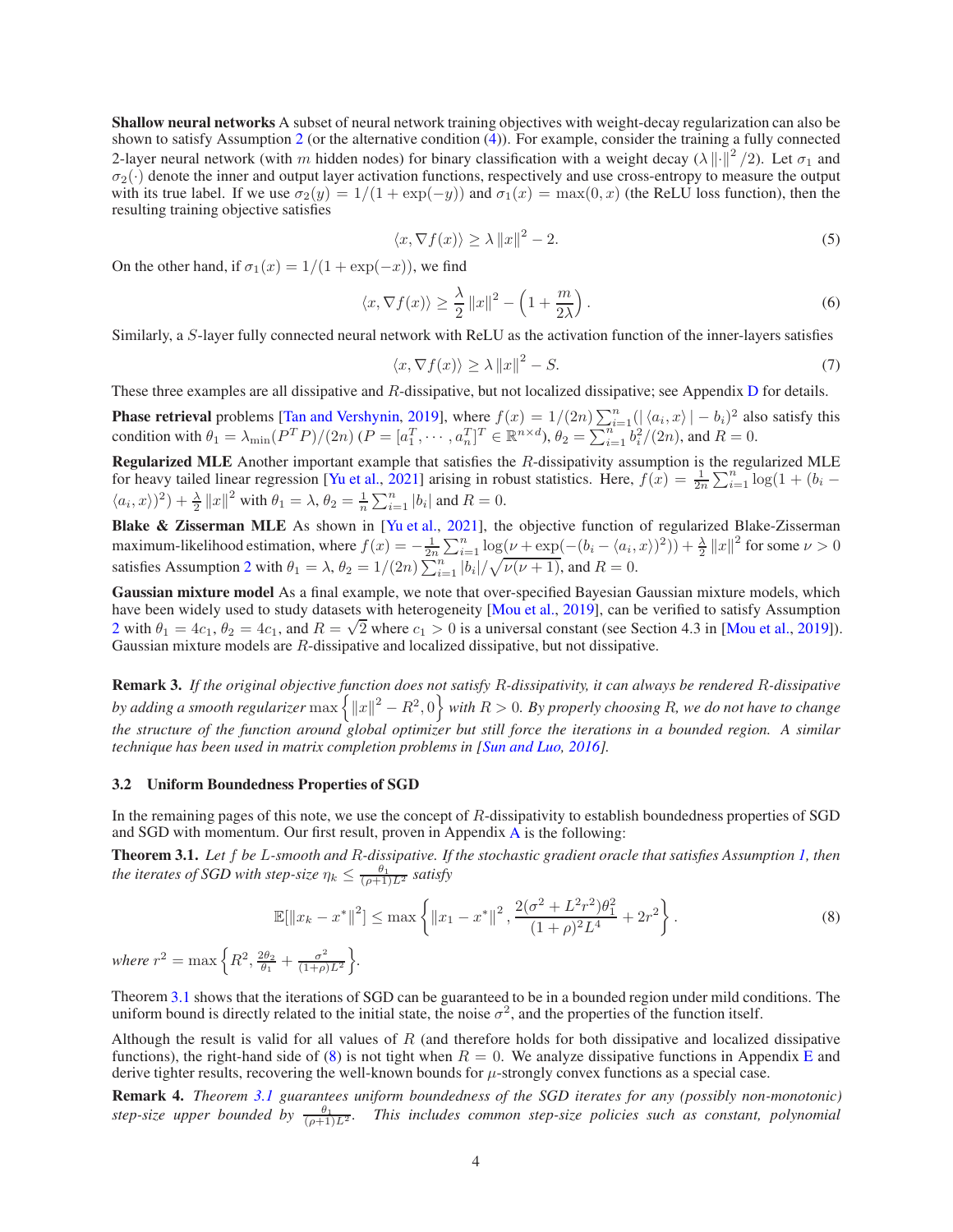*decay [\[Moulines and Bach,](#page-8-23) [2011\]](#page-8-23) step-decay [\[Wang et al.](#page-8-6), [2021](#page-8-6)], and exponential decay [\[Li et al.,](#page-7-5) [2021\]](#page-7-5), as well as more recently proposed non-monotonic step-sizes such as the bandwidth-based [\[Wang and Yuan,](#page-8-20) [2021,](#page-8-20) [Wang and Johansson,](#page-8-7) [2021](#page-8-7)] and cosine [\[Loshchilov and Hutter](#page-8-14), [2017](#page-8-14)] step-sizes.*

The last comment we make for SGD is to relax the L-smoothness and try to include more classes of examples.

**Remark 5.** *(Relaxation of L-smooth) The L-smooth assumption in Theorem [3.1](#page-3-0) can be replaced by* $\|\nabla f(x)\|$  $\leq$  $L(1 + ||x||)$  as [\[Yu et al.,](#page-8-15) [2021\]](#page-8-15) (or there exists a vector  $g \in \partial f(x)$  such that  $||g|| \leq L(1 + ||x||)$ ). As a consequence, *this also ensures that uniform boundedness of the SGD algorithm. This condition allows some functions that are non-smooth and is an extension of the* L*-smoothness.*

## <span id="page-4-4"></span>3.3 Uniform Boundedness of SGD with Momentum

We now extend the results to also cover the following momentum variant of SGD

$$
v_{k+1} = \beta v_k + (1 - \beta) g_k \tag{9a}
$$

<span id="page-4-1"></span><span id="page-4-0"></span>
$$
x_{k+1} = x_k - \eta_k v_{k+1} \tag{9b}
$$

where  $\beta \in (0,1)$  and  $x_0 = x_1$ . We analyze the three common step-size policies: constant step-size, decaying stepsizes, and bandwidth step-sizes, respectively. Our first result is the following:

<span id="page-4-2"></span>Theorem 3.2. *(*Constant step-size*) Let* f *be* L*-smooth and* R*-dissipative with a stochastic oracle satisfying Assumption* [1.](#page-2-3) Consider SGD with momentum defined by [\(9a\)](#page-4-0) and [\(9b\)](#page-4-1) with  $\beta \in (0,1)$ , for any constant step-size

$$
\eta_k = \eta \le \min\left\{\frac{(1-\beta^2)}{\beta L(1-\beta+(1-\beta)^{-1})}, \frac{\theta_1}{2((1-\beta)^2+1)(\rho+1)L^2}\right\},\,
$$

The, the quantities  $\mathbb{E}[\|x_k - x^*\|^2]$  and  $\mathbb{E}[f(x_k) - f^*]$  are uniformly bounded for all  $k \in [1, T + 1]$ .

Theorem [3.2](#page-4-2) establishes uniform boundedness properties of SGD with momentum for any constant step-size under mild conditions. The most challenging part in establishing Theorem [3.2](#page-4-2) is how to construct a Lyapunov function that is decreasing when  $||x_k - x^*||_2^2 \ge R^2$ . The details of the proofs are given in Appendix [B.](#page-10-0)

For the time dependent step-size, the analysis is more complicated than the constant step-size (see Theorem [3.2\)](#page-4-2). But our next theorem shows that the uniform boundedness can also be guaranteed.

<span id="page-4-3"></span>Theorem 3.3. *(*Decaying step-sizes*) Suppose that the objective function is* L*-smooth and* R*-dissipative, and that the stochastic gradient oracle satisfies Assumption [1.](#page-2-3) Consider SGD with momentum defined by [\(9a\)](#page-4-0) and [\(9b\)](#page-4-1) with a timevarying step-size*  $\eta_k \le \min\left\{\frac{\theta_1}{2(\rho+1)(1+(1-\beta)^2)L^2}, \frac{1-\beta^2}{\beta L(1-\beta+(1-\beta)^{-1}))}\right\}$ . Then both  $\mathbb{E}[\Vert x_k - x^* \Vert^2]$  and  $\mathbb{E}[f(x_k) - f^*]$ *are uniformly bounded for all*  $k \in [1, T + 1]$ , *under the following step-size policies:* 

*(1) polynomial decaying*  $\eta_k = \eta_1/k^r$  *for*  $r \in (0,1]$  *and*  $\eta_1 \ge \frac{2}{\theta_1}$ *, for any*  $k \ge 3$ 

(2) linearly decaying 
$$
\eta_k = A - Bk
$$
 where  $\eta_1 = \eta_{\text{max}}$  and  $\eta_T = c/\sqrt{T}$  for  $c \ge \left(\frac{2\eta_{\text{max}}^2}{\theta_1}\right)^{1/2}$ 

(3) cosine decaying  $\eta_k = A + B \cos(\frac{k\pi}{T})$  where  $\eta_1 = \eta_{\text{max}}$  and  $\eta_T = c/\sqrt{T}$  with  $c \geq$  $\max\left\{\left(\frac{\eta_{\max}^2\pi^2}{2\theta_1}\right)\right\}$  $\left(\frac{\pi a}{2\theta_{1}}\right)^{1/2},\frac{\eta_{\max}\pi^{2}}{4T^{3/2}}$  $4T^{3/2}$  $\mathcal{L}$ 

(4) exponentially decaying 
$$
\eta_k = \eta_1/\alpha^{k-1}
$$
 where  $\alpha = (\nu/T)^{-1/T} > 1$ ,  $\nu \ge 1$ , and  $\eta_1 \ge \frac{2 \ln(T/\nu)}{\theta_1 \nu}$ .

In the above theorem, we analyze four important families of decaying step-sizes that have excellent practical performance, see *e.g.* [\[Loshchilov and Hutter,](#page-8-14) [2017\]](#page-8-14) for the cosine step-size and [Li et al.](#page-7-5) [\[2021\]](#page-7-5) for the exponential step-size. Our results demonstrate that the uniform boundedness of SGD with momentum can also be verified under these stepsize policies.

Finally, we show that the uniform boundedness properties of SGD with momentum can be guaranteed also by stage-wise bandwidth step-sizes [\[Wang and Yuan](#page-8-20), [2021](#page-8-20), [Wang and Johansson,](#page-8-7) [2021\]](#page-8-7), a class of step-size policies that allow for non-monotonic behaviour (bot within and between stages). The bandwidth framework not only covers the most popular stage-wise step-size (sometimes referred to as the step-decay step-size) [\[Ge et al.](#page-7-4), [2019,](#page-7-4) [Yuan et al.,](#page-8-9) [2019,](#page-8-9) [Wang et al.](#page-8-6), [2021](#page-8-6)], but it also includes the popular cosine with restart step-size [\[Loshchilov and Hutter](#page-8-14), [2017](#page-8-14)].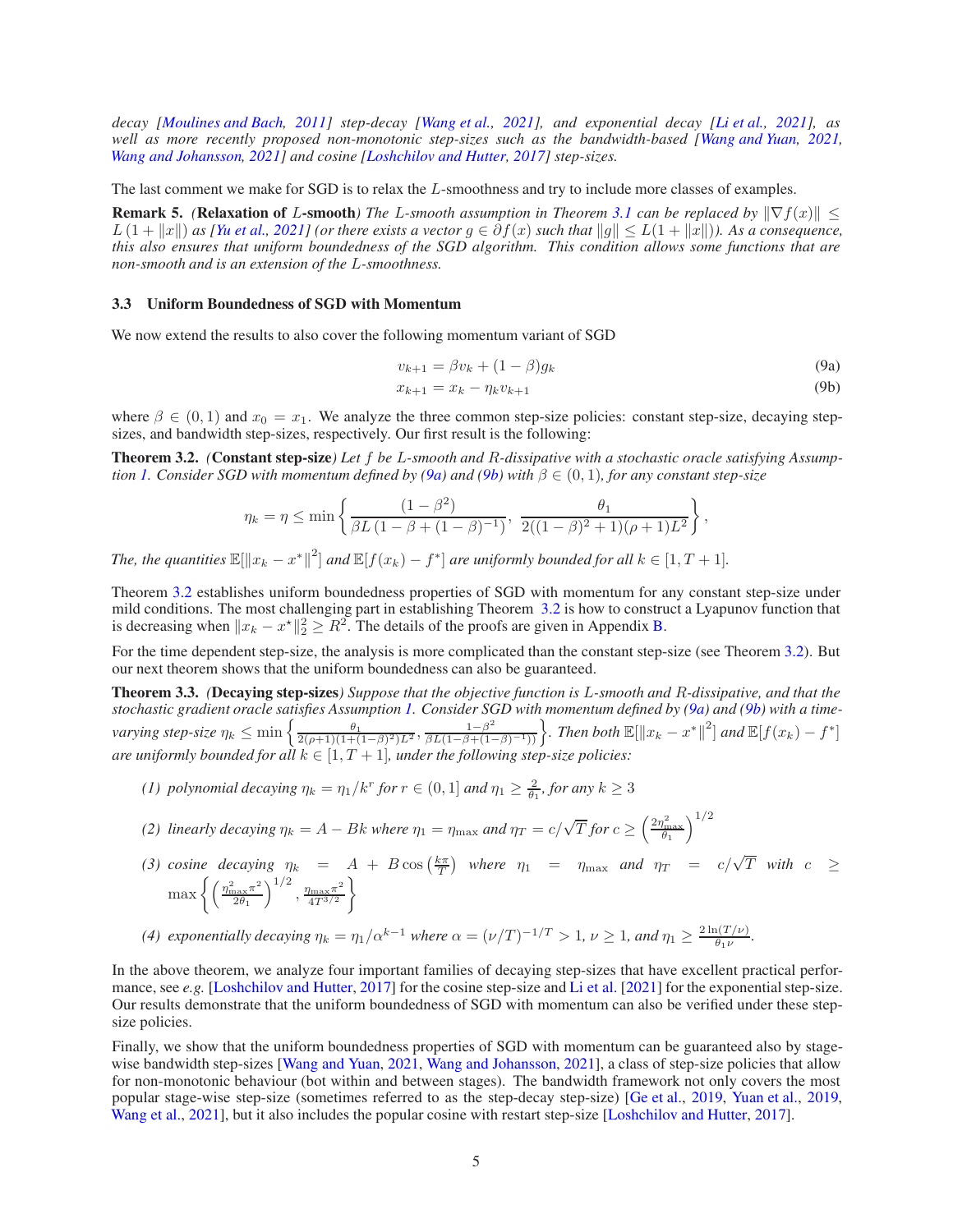<span id="page-5-0"></span>**Theorem 3.4.** *(Stage-wise bandwidth-based step-size) Given the total number of iterations T, we consider the* bandwidth step-size with the form  $\eta_{\min}^t \leq \eta_k \leq \eta_{\max}^t$  and its upper and lower bounds  $\eta_{\min}^t$  and  $\eta_{\max}^t$  are decreasing with t where  $t \in [N]$ ,  $k \in [\sum_{i=1}^{t-1} S_i + 1, \sum_{i=1}^t S_i]$ , and  $\sum_{t=1}^N S_t = T$ . We assume that the bandwidth  $s = \eta_{\max}^t / \eta_{\min}^t$  is bounded and the step-size is decreasing at each stage t. Under the same setting as The  $constant$  and decaying modes discussed in Theorems [3.2](#page-4-2) and [3.3,](#page-4-3) then the quantities  $\mathbb{E}[\|x_k-x^*\|^2]$  and  $\mathbb{E}[f(x_k)-f^*]$ *for all*  $k \in [1, T + 1]$  *are uniformly bounded.* 

Theorem [3.4](#page-5-0) gives us a lot of freedom to choose the lower and upper bounds  $\eta_{\min}^t$ ,  $\eta_{\max}^t$  and stage length  $S_t$ . For example  $\eta_{\min}^t$  and  $\eta_{\max}^t$  can be selected as  $\mathcal{O}(1/t^p)$  with  $p \in (0, 1]$  or  $\mathcal{O}(1/\alpha^t)$  with  $\alpha > 1$ . Although we restrict  $s = \eta_{\text{max}}^t/\eta_{\text{min}}^t$  is bounded, the lower bound  $\eta_{\text{min}}^t$  and upper bound  $\eta_{\text{max}}^t$  may be of different orders. The stage length  $S_t$  can be a constant  $(S_t = S \geq 1)$  or time dependent with t.

## <span id="page-5-4"></span>4 Non-convex Function with its Tails Growing Slower than Quadratic

In this part, we extend the R-dissipativity of Section [3](#page-2-4) to include the non-convex function with its tail growing slower than quadratic, for example, logistic regression with  $\ell_1$  regularizer. When the point is far from the global minimizer  $x^*$  (i.e.  $||x - x^*|| \ge R$ ), we consider the landscape of the objective function f has the following properties:

<span id="page-5-1"></span>**Definition 3.** *(Generalized R-dissipativity) Suppose that there exist constants*  $\theta_1 > 0$ ,  $\theta_2 \ge 0$ , and  $R > 0$  such that *for all*  $||x - x^*|| \geq R$ *, the objective function satisfies that* 

$$
\langle \nabla f(x), x - x^* \rangle \ge \theta_1 \|x - x^*\|^p - \theta_2 \tag{10}
$$

*with*  $p \in [0, 2)$ *.* 

Definition [3](#page-5-1) generalized the R-dissipativity property in Section [3](#page-2-4) which extends to the problems whose tails grow slower than quadratic (e.g., superlinear or sublinear  $||x||^p$  for  $p \in [0, 2)$ ). As we can see  $p = 2$  can be included Definition [3.](#page-5-1) However, to distinguish with R-dissipativity in Section [3,](#page-2-4) here we do not include  $p = 2$ .

<span id="page-5-2"></span>**Definition 4.** ( $\tau$ -growth gradient) The gradient of the objective function f is  $\tau$ -growth if  $\|\nabla f(x)\|^2 \leq \theta_3(1+\epsilon)$  $||x - x^*||^{2\tau}$  *where*  $\tau \ge 0$  *and*  $x \in \mathbb{R}^d$ .

The τ-growth gradient condition is regarded as the extension of L-smoothness in Section [3](#page-2-4) and is coupled with generalized R-dissipativity in the following analysis. The generalized R-dissipativity where  $p \in [1,2]$  together with  $\tau$ -growth gradient ( $\tau \leq p/2$ ) has been introduced to develop the convergence rates for Langevin Monte Carlo algo-rithm [\[Erdogdu and Hosseinzadeh](#page-7-9), [2021,](#page-7-9) Assumption 2]. In our definition, we allow  $p \in (0, 2)$ . This includes the potential function may behave like  $c \ln(x)$ .

Some potential functions for example  $f(x) = c \log(1 + \frac{1}{2} ||x||^2)$  for  $||x|| \ge R$ , which is sub-linear growth in  $||x||$ satisfies generalized R-dissipativity with  $\theta_1 = 2c, \theta_2 = 4\bar{c}/3$ ,  $R = 1$ , and  $p = 0$ , and its gradient is  $\tau$ -growth with  $\tau = 0$  and  $\theta_3 = 2c^2/3$  for  $||x|| \ge 1$ . Also, for any function f whose tails grow like  $cx^{\alpha}$  for  $\alpha \in (0, 2]$  for some  $c > 0$ , we have that the generalized R-dissipativity holds with  $\theta_1 = c\alpha$ ,  $\theta_2 = 0$ , and  $p = \alpha$ , and the gradient is  $\tau$ -growth with  $\tau = \alpha - 1 < \alpha/2$ .

<span id="page-5-3"></span>Remark 6. *(How to check generalized* R*-dissipativity) Suppose that there exist two positive constants* θ ′  $\frac{1}{1}$  and  $\theta_2'$ 2 *such that*

$$
\langle \nabla f(x), x \rangle \ge \theta_1' \|x\|^p - \theta_2' \tag{11}
$$

*If*  $x^* \neq 0$ , let  $R \geq \max\{2\|x^*\|, 1\}$  and assume that gradient is  $\tau$ -growth with  $\tau \leq p/2$ , there exist two constant  $\theta_1, \theta_2 \geq 0$  *such that* 

$$
\langle \nabla f(x), x - x^* \rangle \ge \theta_1 \|x - x^*\|^p - \theta_2 \tag{12}
$$

*where*  $\theta_1 = \frac{\theta_1^{'}}{2^{p+1}}$  *and*  $\theta_2 = \theta_2^{'} + \frac{\|x^*\|^{\alpha_2}}{s^{\alpha_2} \alpha_2}$  $\frac{|x^*|^{\alpha_2}}{s^{\alpha_2} \alpha_2}$  with  $\alpha_2 = \frac{p}{p-\tau}$  and  $s = \left(\frac{\theta_1'p}{\tau 2^{p+1}}\right)^{\tau/p} / \sqrt{2\theta_3}$ .

#### 4.1 Applications of Generalized  $R$ -dissipativity

Next we present some interesting applications in machine learning regime that satisfy the generalized R-dissipativity.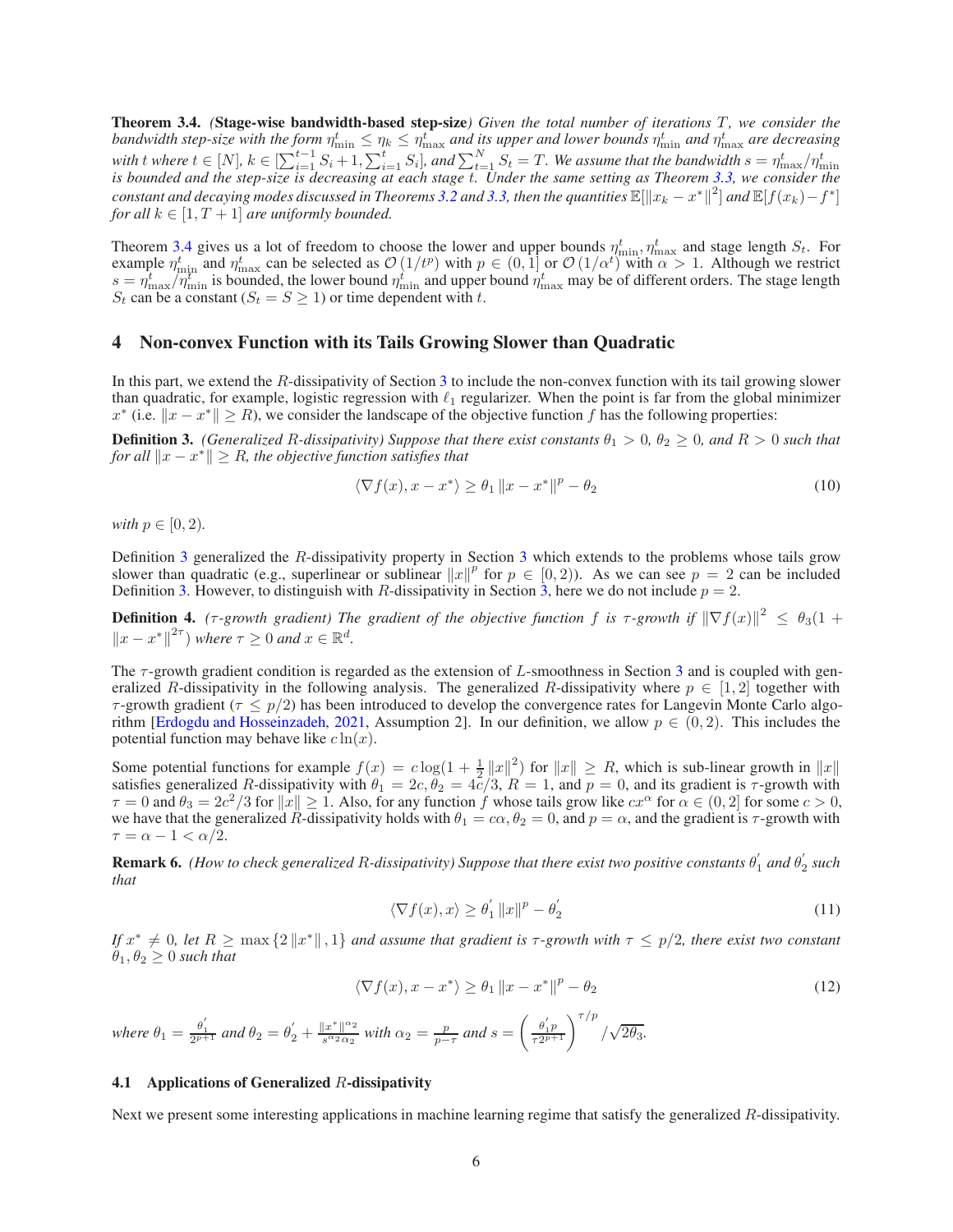Bayesian logistic regression [\[Mou et al.](#page-8-19), [2019](#page-8-19)]:  $f(x) = \frac{1}{n} \sum_{i=1}^{n} b_i \log (1 + \exp(-a_i^T x)) + (1 - b_i) \log (1 +$  $\exp(a_i^T x)$ ) where  $a_i$  is generated from the Gaussian distribution  $N(0, \mathbb{I}_d)$  and  $b_i|a_i$  is drawn according to the conditional probability from logistic regression models. This function satisfies generalized R-dissipativity with  $\theta_1 = c_1$ ,  $\theta_2 = 0$ ,  $R = 1$ , and  $p = 1$  for the universal constant  $c_1 > 0$ .

**Logistic regression with a**  $\ell_1$  **regularizer** where  $f(x) = \frac{1}{n} \sum_{i=1}^n \log(1 + \exp(-b_i a_i^T x)) + \lambda ||x||_1$  satisfies generalized R-dissipativity with  $\theta_1 = \lambda$ ,  $\theta_2 = \frac{1}{2}$ ,  $R = 0$ , and  $p = 1$ . The gradient of f is  $\tau$ -growth with  $\theta = \frac{2}{n} \left(\sum_{i=1}^n ||a_i||^2 + \lambda^2 d\right)$ and  $\tau = 0$ .

**Shallow neural networks with**  $\ell_1$  **regularizer** A subset of deep neural networks with  $\ell_1$  regularization can be proved to satisfy generalized R-dissipativity. For instance, we consider a fully connected S-layer  $(S - 1)$  hidden) neural network to train a binary classification dataset with  $\lambda \| \|_1$ . We use  $\sigma_i(x) = \max(0, x)$  for  $i = 1, \dots, S - 1$  be the activation function of the inner layers,  $\sigma_S(y) = 1/(1 + \exp(-y))$  be the activation function of the output layer, and use cross-entropy to measure the output with its true label. This results the objective function satisfies that

$$
\langle \nabla f(x), x \rangle \ge \lambda \|x\| - S \tag{13}
$$

<span id="page-6-1"></span>which implies that the generalized R-dissipativity holds with  $\theta_1 = \lambda$ ,  $\theta_2 = S$ ,  $R = 0$  and  $p = 1$ .

#### 4.2 Uniform boundedness of SGD Under Generalized Dissipativity

In the remaining of this section, we first show how the uniformly boundedness of SGD can be guaranteed under the generalized R-dissipativity.

<span id="page-6-3"></span>**Theorem 4.1.** Suppose that the objective function f is generalized R-dissipativity with  $p \in [0, 2)$  and the gradient  $\tau$ -growth with  $\tau \leq p/2$  for  $\|x - x^*\| \geq R$ . Consider the SGD algorithm with the stochastic gradient oracle satisfies *Assumption [1.](#page-2-3) For any step-size*  $\eta_k \leq \eta_{\text{max}}$  *where*  $\eta_{\text{max}}$  *is a positive constant, we have* 

$$
\mathbb{E}[\|x_k - x^*\|^2] \le \min\left\{\|x_1 - x^*\|^2, 2(1 + \eta_{\max}^2(\rho + 1)\theta_3)r^2 + 2\eta_{\max}^2(\sigma^2 + (\rho + 1)\theta_3)\right\}
$$
(14)  
with  $r^2 = \max\left\{R^2, \left(8\eta_{\max}(\rho + 1)\frac{\theta_3}{\theta_1}\right)^{1/(p-2\tau)}, \left(\frac{2\theta_2}{\theta_1} + \frac{(\sigma^2 + (\rho + 1)\theta_3)\eta_{\max}}{\theta_1}\right)^{2/p}\right\}.$ 

The theorem shows that for the functions whose tails grow slower than quadratic, the uniform boundedness property of SGD can also be guaranteed for any bounded step-sizes. In Definitions [3](#page-5-1) and [4,](#page-5-2) we assume that the objective function is differentiable. However, the above results also hold if the gradient in Definitions  $\overline{3}$  $\overline{3}$  $\overline{3}$  and  $\overline{4}$  $\overline{4}$  $\overline{4}$  is replaced by a vector g which belongs to its subgradient  $\partial f(x)$  ( $g \in \partial f(x)$ ).

#### 4.3 Uniform Boundedness of SGD with Momentum Under Generalized Dissipativity

We then provide the analysis to cover the momentum variant of SGD under generalized R-dissipativity.

<span id="page-6-0"></span>Theorem 4.2. *(Constant step-size) Let the objective function* f *be* L*-smooth. We further assume that* f *is generalized R*-dissipativity with  $p \in (0, 2)$  and its gradient is  $\tau$ -growth with  $\tau \leq p/2$  for  $\|x - x^*\| \geq R \geq 1$ . Consider the SGD *with momentum method defined in* [\(9a\)](#page-4-0) and [\(9b\)](#page-4-1) with  $\beta \in (0,1)$  and stochastic gradient oracle satisfies Assumption [1,](#page-2-3) *then for any constant step-size that*

$$
\eta_k \le \frac{1 - \beta^2}{\beta L (1 - \beta + (1 - \beta)^{-1})} \tag{15}
$$

*the quantities*  $\mathbb{E}[\Vert x_k - x^* \Vert^2]$ ,  $\mathbb{E}[f(x_k) - f^*]$  *are uniformly bounded for all*  $k \geq 1$ *.* 

Theorem [4.2](#page-6-0) establishes the uniform boundedness of the SGD algorithm with momentum under the constant step-size. Compared to the analysis of SGD in Section [4.2,](#page-6-1) here we also require that the objective function f is L-smooth in  $\mathbb{R}^d$ . This is not contradictory with  $\tau$ -growth gradient for  $||x - x^*|| \ge R \ge 1$  because if the gradient is  $\tau$ -growth, of course, it also implies that  $\|\nabla f(x)\|^2 \le \theta_3(1 + \|x - x^*\|^{2\tau}) \le \theta_3(1 + \|x - x^*\|^2)$  for  $\|x - x^*\| \ge R \ge 1$ .

We then analyze the two popular time-varying step-sizes: polynomial decaying and exponential decaying step-size. The results below show the uniformly boundedness of SGD with momentum is also guaranteed.

<span id="page-6-2"></span>Theorem 4.3. *(Time-decaying step-size) Let the objective function* f *be* L*-smooth. We further assume that* f *satisfies Assumption [3](#page-5-1) and stochastic gradient oracle satisfies Assumption [1.](#page-2-3) Consider the SGD with momentum method defined*  $\int$ *in* [\(9a\)](#page-4-0) and [\(9b\)](#page-4-1) with  $\beta \in (0,1)$ , then  $\mathbb{E}[\|x_k - x^*\|^2]$  and  $\mathbb{E}[f(x_k) - f^*]$  are uniformly bounded for all  $k \ge 1$ , under *the following step-sizes:*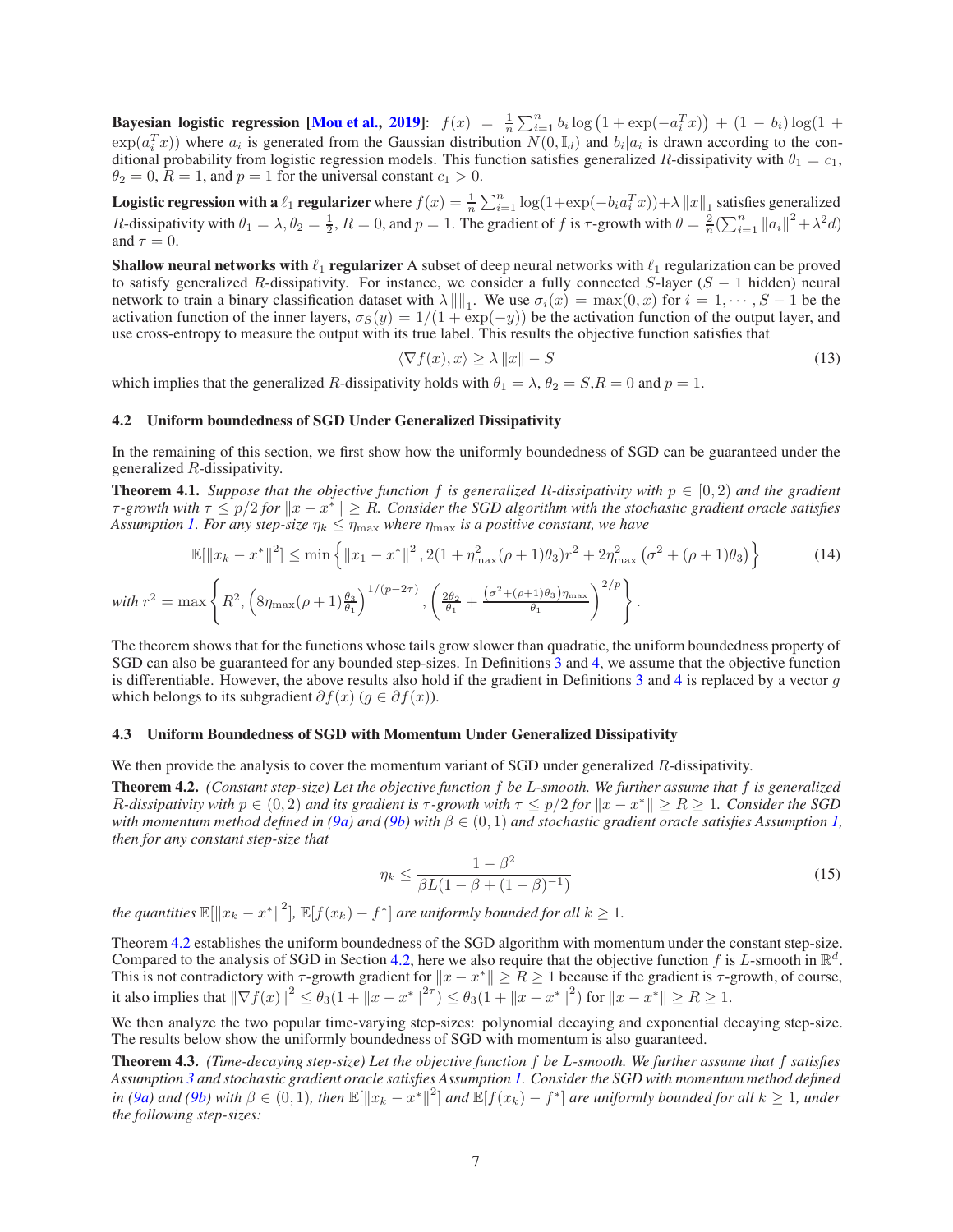- *Polynomial decaying step-size*  $\eta_k = \eta_1/k^p$  for  $p \in (0, 1]$  where  $\eta_k \leq \frac{1-\beta^2}{2\beta L(1-\beta+(1-\beta)^{-1})}$ ;
- *Exponential decaying step-size*  $\eta_k = \eta_1/\alpha^k$  *with*  $\alpha = (\nu/T)^{-1/T}$  *where*  $\eta_k \leq \frac{1-\beta^2}{\beta L(1-\beta+2(1-\beta)^{-1})}$ *.*

Finally, based on the results of Theorems [4.2](#page-6-0) and [4.3,](#page-6-2) the uniform boundedness property also holds for three special stage-wise bandwidth step-sizes. The proof of the below theorem is very similar to that of Theorem [3.4,](#page-5-0) therefore we omit it in this note.

**Theorem 4.4.** (bandwidth-based stage-wise step-size) Given the total number of iteration T, we consider the bandwidth step-size with the form  $\eta_{\min}^t \leq \eta_k \leq \eta_{\max}^t$  and the upper and lower bounds are decreasing with  $t \in [N]$  where  $k \in \left[\sum_{i=1}^{t-1} S_i + 1, \sum_{i=1}^t S_i\right]$  and  $\sum_{i=1}^N S_i = T$ . We assume the bandwidth  $s = \eta_{\max}^t/\eta_{\min}^t$  is bounded and step-size *is decreasing at each stage* t*. Under the same setting as Theorem [4.3,](#page-6-2) we consider the constant and decaying modes* discussed in Theorem [4.3,](#page-6-2) then  $\mathbb{E}[\|x_k - x^*\|^2]$  and  $\mathbb{E}[f(x_k) - f^*]$  are uniformly bounded for all  $k \geq 1$ .

# 5 Conclusion

We have provided uniform boundedness guarantees for SGD and SGD with momentum under the L-smoothness and R-dissipativity conditions. Our results allow for broad families of step-sizes that are only upper bounded by a constant  $\mathcal{O}(1/L)$ . We have demonstrated that,  $\mathbb{E}[\Vert x_k - x^* \Vert^2]$  and  $\mathbb{E}[f(x_k) - f^*]$  stay bounded along every possible trajectory, even under step-sizes that do not satisfy the Robbins-Monro conditions (square summable but not summable). The uniform bounds that we have derived depend on loss function properties, noise parameters  $\sigma^2$  and  $\rho$  of the stochastic oracle, and the initial state of the algorithm.

R-dissipativity captures non-convex functions that grow quadratically when we move (possibly far) away from the global minimizer. As shown in Section [3.1,](#page-2-0) several interesting applications in machine learning satisfy this regularity condition. Furthermore, uniform boundedness properties can be guaranteed also for loss functions with slower asymptotic growth, such as Bayesian logistic regression. For the SGD algorithm, we have proved that,  $\mathbb{E}[\Vert x_k - x^* \Vert^2]$ and  $\mathbb{E}[f(x_k) - f^*]$  stay bounded under a broad class of step-size that is only required to be upper bounded. The uniformly boundedness properties of SGD with momentum can be guaranteed for several popular step-sizes including constant step-size, polynomial decaying and exponential decaying step-size, and also the stage-wise bandwidth step-sizes which locally decay like constant, polynomial and exponential functions.

## References

- <span id="page-7-6"></span>Z. Chen, S. Mou, and S. T. Maguluri. Stationary behavior of constant stepsize sgd type algorithms: An asymptotic characterization. *arXiv preprint arXiv:2111.06328*, 2021.
- <span id="page-7-3"></span>D. Davis, D. Drusvyatskiy, S. Kakade, and J. D. Lee. Stochastic subgradient method converges on tame functions. *Foundations of computational mathematics*, 20(1):119–154, 2020.
- <span id="page-7-9"></span>M. A. Erdogdu and R. Hosseinzadeh. On the convergence of langevin monte carlo: The interplay between tail growth and smoothness. In M. Belkin and S. Kpotufe, editors, *Proceedings of Thirty Fourth Conference on Learning Theory*, volume 134 of *Proceedings of Machine Learning Research*, pages 1776–1822. PMLR, 15–19 Aug 2021.
- <span id="page-7-8"></span>M. A. Erdogdu, L. Mackey, and O. Shamir. Global non-convex optimization with discretized diffusions. In S. Bengio, H. Wallach, H. Larochelle, K. Grauman, N. Cesa-Bianchi, and R. Garnett, editors, *Advances in Neural Information Processing Systems*, volume 31, 2018.
- <span id="page-7-4"></span>R. Ge, S. M. Kakade, R. Kidambi, and P. Netrapalli. The step decay schedule: A near optimal, geometrically decaying learning rate procedure for least squares. In *Advances in Neural Information Processing Systems*, pages 14977– 14988, 2019.
- <span id="page-7-7"></span>J. K. Hale. Asymptotic behavior of dissipative systems. In *AMS*, 1988.
- <span id="page-7-2"></span>E. Hazan and S. Kale. Beyond the regret minimization barrier: optimal algorithms for stochastic strongly-convex optimization. *Journal of Machine Learning Research*, 15(1):2489–2512, 2014.
- <span id="page-7-0"></span>A. Krogh and J. A. Hertz. A simple weight decay can improve generalization. In *Advances in neural information processing systems*, pages 950–957, 1992.
- <span id="page-7-5"></span>X. Li, Z. Zhuang, and F. Orabona. A second look at exponential and cosine step sizes: Simplicity, adaptivity, and performance. In *International Conference on Machine Learning*, pages 6553–6564. PMLR, 2021.
- <span id="page-7-1"></span>L. Ljung. Analysis of recursive stochastic algorithms. *IEEE transactions on automatic control*, 22(4):551–575, 1977.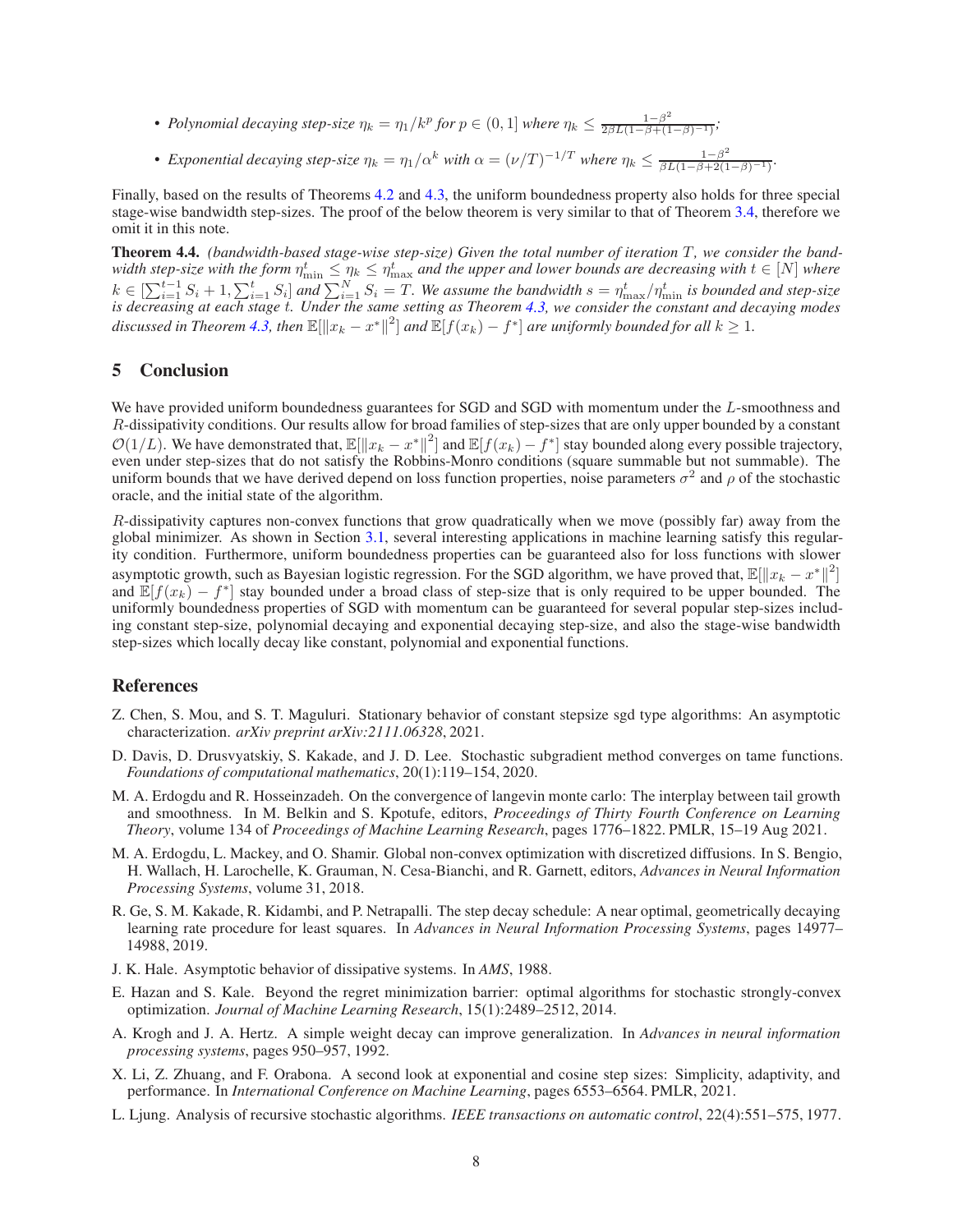- <span id="page-8-14"></span>I. Loshchilov and F. Hutter. SGDR: Stochastic gradient descent with warm restarts. In *5th International Conference on Learning Representations, ICLR 2017, Toulon, France*, 2017.
- <span id="page-8-17"></span>J. C. Mattingly, A. M. Stuart, and D. J. Higham. Ergodicity for sdes and approximations: locally lipschitz vector fields and degenerate noise. *Stochastic processes and their applications*, 101(2):185–232, 2002.
- <span id="page-8-10"></span>P. Mertikopoulos, N. Hallak, A. Kavis, and V. Cevher. On the almost sure convergence of stochastic gradient descent in non-convex problems. *Advances in Neural Information Processing Systems*, 33, 2020.
- <span id="page-8-19"></span>W. Mou, N. Ho, M. J. Wainwright, P. Bartlett, and M. I. Jordan. A diffusion process perspective on posterior contraction rates for parameters. *arXiv preprint arXiv:1909.00966*, 2019.
- <span id="page-8-23"></span>E. Moulines and F. R. Bach. Non-asymptotic analysis of stochastic approximation algorithms for machine learning. In *Advances in Neural Information Processing Systems*, pages 451–459, 2011.
- <span id="page-8-3"></span>S. Y. Park and Y. Liu. Robust penalized logistic regression with truncated loss functions. *Canadian Journal of Statistics*, 39(2):300–323, 2011.
- <span id="page-8-12"></span>V. Patel and S. Zhang. Stochastic gradient descent on nonconvex functions with general noise models. *arXiv preprint arXiv:2104.00423*, 2021.
- <span id="page-8-1"></span>B. T. Polyak. Some methods of speeding up the convergence of iteration methods. *Ussr computational mathematics and mathematical physics*, 4(5):1–17, 1964.
- <span id="page-8-18"></span>M. Raginsky, A. Rakhlin, and M. Telgarsky. Non-convex learning via stochastic gradient langevin dynamics: a nonasymptotic analysis. In *Conference on Learning Theory*, pages 1674–1703. PMLR, 2017.
- <span id="page-8-0"></span>H. Robbins and S. Monro. A stochastic approximation method. *The Annals of Mathematical Statistics*, pages 400–407, 1951.
- <span id="page-8-13"></span>O. Sebbouh, R. M. Gower, and A. Defazio. Almost sure convergence rates for stochastic gradient descent and stochastic heavy ball. In *Conference on Learning Theory*, pages 3935–3971. PMLR, 2021.
- <span id="page-8-16"></span>B. Shi, W. J. Su, and M. I. Jordan. On learning rates and schr\" odinger operators. *arXiv preprint arXiv:2004.06977*, 2020.
- <span id="page-8-22"></span>R. Sun and Z.-Q. Luo. Guaranteed matrix completion via non-convex factorization. *IEEE Transactions on Information Theory*, 62(11):6535–6579, 2016.
- <span id="page-8-2"></span>I. Sutskever, J. Martens, G. Dahl, and G. Hinton. On the importance of initialization and momentum in deep learning. In *International Conference on Machine Learning*, pages 1139–1147. PMLR, 2013.
- <span id="page-8-21"></span>Y. S. Tan and R. Vershynin. Online stochastic gradient descent with arbitrary initialization solves non-smooth, nonconvex phase retrieval. *arXiv preprint arXiv:1910.12837*, 2019.
- <span id="page-8-7"></span>X. Wang and M. Johansson. Bandwidth-based step-sizes for non-convex stochastic optimization. *arXiv preprint arXiv:2106.02888*, 2021.
- <span id="page-8-20"></span>X. Wang and Y.-x. Yuan. On the convergence of stochastic gradient descent with bandwidth-based step size. *arXiv preprint arXiv:2102.09031*, 2021.
- <span id="page-8-6"></span>X. Wang, S. Magnússon, and M. Johansson. On the convergence of step decay step-size for stochastic optimization. In *Advances in Neural Information Processing Systems*, 2021.
- <span id="page-8-11"></span>S. Wojtowytsch. Stochastic gradient descent with noise of machine learning type. part i: Discrete time analysis. *arXiv preprint arXiv:2105.01650*, 2021.
- <span id="page-8-5"></span>Y. Xu, Q. Qi, Q. Lin, R. Jin, and T. Yang. Stochastic optimization for dc functions and non-smooth non-convex regularizers with non-asymptotic convergence. In *International Conference on Machine Learning*, pages 6942– 6951. PMLR, 2019a.
- <span id="page-8-8"></span>Y. Xu, Z. Yuan, S. Yang, R. Jin, and T. Yang. On the convergence of (stochastic) gradient descent with extrapolation for non-convex minimization. In *Proceedings of the Twenty-Eighth International Joint Conference on Artificial Intelligence (IJCAI-19)*, 2019b.
- <span id="page-8-4"></span>Y. Xu, S. Zhu, S. Yang, C. Zhang, R. Jin, and T. Yang. Learning with non-convex truncated losses by sgd. In *Proceedings of The 35th Uncertainty in Artificial Intelligence Conference*, volume 115, pages 701–711. PMLR, 22–25 Jul 2020.
- <span id="page-8-15"></span>L. Yu, K. Balasubramanian, S. Volgushev, and M. A. Erdogdu. An analysis of constant step size sgd in the non-convex regime: Asymptotic normality and bias. In *Advances in Neural Information Processing Systems*, 2021.
- <span id="page-8-9"></span>Z. Yuan, Y. Yan, R. Jin, and T. Yang. Stagewise training accelerates convergence of testing error over sgd. In *Proceedings of the 33rd International Conference on Neural Information Processing Systems*, pages 2608–2618, 2019.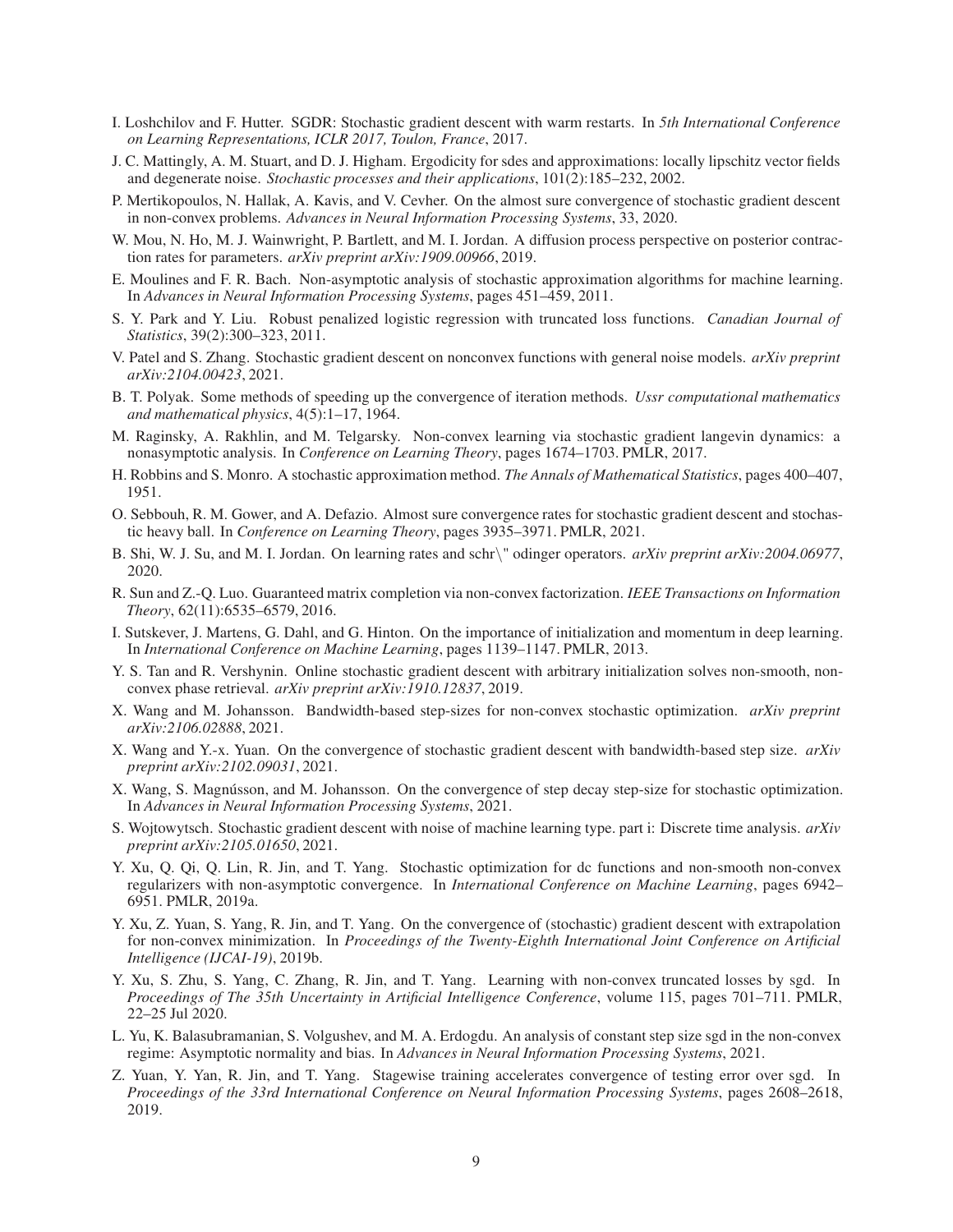# <span id="page-9-0"></span>A Supplementary Theoretical Results for SGD

<span id="page-9-3"></span>Lemma A.1. *We consider the SGD algorithm and assume that the noise of the stochastic gradient satisfies Assumption [1.](#page-2-3) Then*

$$
\mathbb{E}[\|x_{k+1} - x^*\|^2 \mid \mathcal{F}_k] \le \|x_k - x^*\|^2 - 2\eta_k \langle \nabla f(x_k), x_k - x^* \rangle + \eta_k^2 \left( (1 + \rho) \|\nabla f(x_k)\|^2 + \sigma^2 \right)
$$

*Proof.* Applying the iteration of the SGD algorithm, we have

<span id="page-9-2"></span><span id="page-9-1"></span>
$$
||x_{k+1} - x^*||^2 = ||x_k - \eta_k g_k - x^*||^2 = ||x_k - x^*||^2 - 2\eta_k \langle g_k, x_k - x^* \rangle + \eta_k^2 ||g_k||^2.
$$
 (16)

By Assumption [1,](#page-2-3) we can estimate the expectation of  $||g_k||^2$  as below

$$
\mathbb{E}[\|g_k\|^2 \mid \mathcal{F}_k] = \mathbb{E}[\|g_k - \nabla f(x_k) + \nabla f(x_k)\|^2 \mid \mathcal{F}_k] = \mathbb{E}[\|g_k - \nabla f(x_k)\|^2 \mid \mathcal{F}_k] + \|\nabla f(x_k)\|^2
$$
  

$$
\leq \sigma^2 + (\rho + 1) \|\nabla f(x_k)\|^2. \tag{17}
$$

Taking conditional expectation with respect to  $\mathcal{F}_k$  on the both sides of [\(16\)](#page-9-1) and applying [\(17\)](#page-9-2) gives

$$
\mathbb{E}\left[\|x_{k+1} - x^*\|^2 \mid \mathcal{F}_k\right] = \|x_k - x^*\|^2 - 2\eta_k \langle \nabla f(x_k), x_k - x^* \rangle + \eta_k^2 \left(\mathbb{E}\left[\|g_k - \nabla f(x_k) + \nabla f(x_k)\|^2\right]\right) \n= \|x_k - x^*\|^2 - 2\eta_k \langle \nabla f(x_k), x_k - x^* \rangle + \eta_k^2 \left(\mathbb{E}[\|g_k - \nabla f(x_k)\|^2] + \|\nabla f(x_k)\|^2\right) \n\le \|x_k - x^*\|^2 - 2\eta_k \langle \nabla f(x_k), x_k - x^* \rangle + \eta_k^2 \left((1 + \rho) \|\nabla f(x_k)\|^2 + \sigma^2\right).
$$

*Proof.* (of Theorem [3.1](#page-3-0)) Let  $r^2 = \max\left\{R^2, \frac{2\theta_2}{\theta_1} + \frac{\sigma^2}{(1+\rho)}\right\}$  $\left(\frac{\sigma^2}{(1+\rho)L^2}\right)$ . In this theorem, we consider two different cases based on the distance of the initial point  $x_1$  with the global minimizer  $x^*$ . First, we consider the initial point  $||x_1 - x^*|| \le r$ . Suppose that at time k,  $\mathbb{E}[\Vert x_k - x^* \Vert^2 \mid \mathcal{F}_{k-1}] > r^2$  but  $\mathbb{E}[\Vert x_{k-1} - x^* \Vert^2 \mid \mathcal{F}_{k-2}] \leq r^2$ . We can see that

$$
\mathbb{E}[\|x_{k} - x^{*}\|^{2} | \mathcal{F}_{k-1}] = \mathbb{E}[\|x_{k} - x_{k-1} + x_{k-1} - x^{*}\|^{2} | \mathcal{F}_{k-1}] \le 2\mathbb{E}[\|x_{k} - x_{k-1}\|^{2} | \mathcal{F}_{k-1}] + 2\|x_{k-1} - x^{*}\|^{2}
$$
  
\n
$$
\le 2\eta_{k-2}^{2} \mathbb{E}[\|g_{k-1}\|^{2} | \mathcal{F}_{k-1}] + 2\|x_{k-1} - x^{*}\|^{2} \le 2\eta_{k-1}^{2} \left(\sigma^{2} + L^{2} \|x_{k-1} - x^{*}\|^{2}\right) + 2\|x_{k-1} - x^{*}\|^{2}
$$
  
\n
$$
= 2\eta_{k-1}^{2} \sigma^{2} + 2(\eta_{k-1}^{2} L^{2} + 1) \|x_{k-1} - x^{*}\|^{2}
$$
  
\n
$$
< 2\eta_{k-1}^{2} \sigma^{2} + 2(\eta_{k-1}^{2} L^{2} + 1)r^{2} \le \frac{2(\sigma^{2} + L^{2}r^{2})\theta_{1}^{2}}{(1+\rho)^{2}L^{4}} + 2r^{2}.
$$
 (18)

This means that when  $\mathbb{E}[\Vert x_k - x^* \Vert^2] > r^2$ , then R-dissipativity holds. By Lemma [A.1,](#page-9-3) we have

$$
\mathbb{E}[\|x_{k+1} - x^*\|^2 \mid \mathcal{F}_k] = \|x_k - x^*\|^2 - 2\eta_k \langle \nabla f(x_k), x_k - x^* \rangle + \eta_k^2 \left( (1+\rho) \|\nabla f(x_k)\|^2 + \sigma^2 \right)
$$
  
 
$$
\le \|x_k - x^*\|^2 + (-2\theta_1 \eta_k + (1+\rho)L^2 \eta_k^2) \|x_k - x^*\|^2 + 2\theta_2 \eta_k + \eta_k^2 \sigma^2. \tag{19}
$$

By  $\eta_k \le \frac{\theta_1}{(\rho+1)L^2}$ , we have  $-2\theta_1\eta_k + (1+\rho)L^2\eta_k^2 \le -\theta_1\eta_k$ . Then

$$
\mathbb{E}[\|x_{k+1} - x^*\|^2 \mid \mathcal{F}_k] \le \|x_k - x^*\|^2 - \theta_1 \eta_k \, \|x_k - x^*\|^2 + 2\theta_2 \eta_k + \eta_k^2 \sigma^2. \tag{20}
$$

Once  $\mathbb{E}[\|x_k - x^*\|^2] > r^2$ , for any kinds of step-sizes as long as  $\eta_k \leq \frac{\theta_1}{(\rho+1)L^2}$ , if r is large enough for example

$$
r^2 = \max \left\{ R^2, \frac{2\theta_2}{\theta_1} + \frac{\sigma^2}{(1+\rho)L^2} \right\}
$$

to make sure that

$$
-\theta_1 \eta_k \|x_k - x^*\|^2 + 2\theta_2 \eta_k + \eta_k^2 \sigma^2 < 0
$$

Then

$$
\mathbb{E}[\|x_{k+1}-x^*\|^2 \mid \mathcal{F}_k] < \|x_k-x^*\|^2.
$$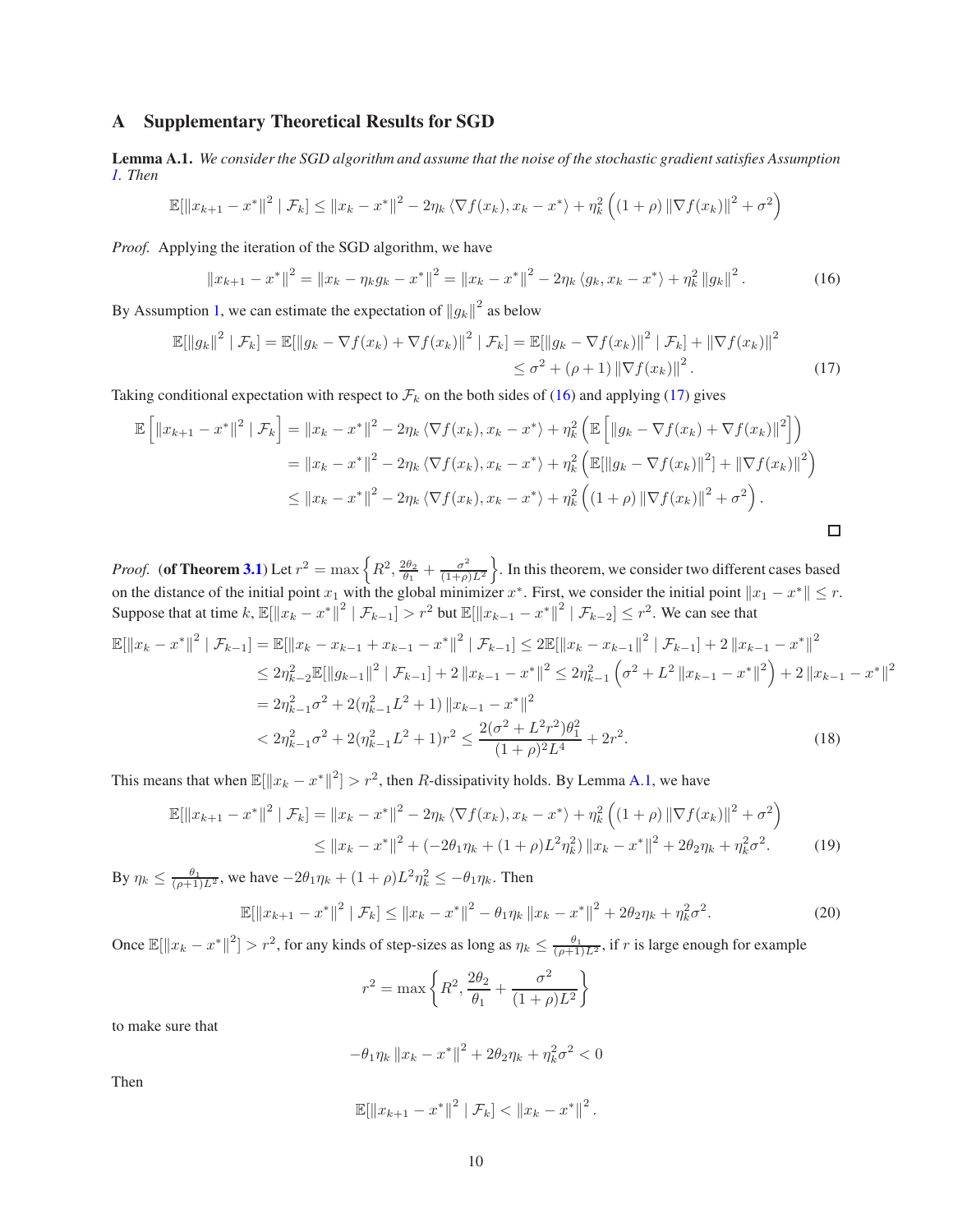That is to say, once there exist an iterate k such that  $\mathbb{E}[\|x_k - x^*\|^2] > r^2$ , for any step-size  $\eta_k \leq \frac{\theta_1}{(\rho+1)L^2}$ , then the follow-up  $\mathbb{E}[\Vert x_{k+1} - x^* \Vert^2]$  is decreasing.

If the initial point  $x_1$  is far from the optimal point  $x^*$ , that is  $||x_1 - x^*||^2 > r^2$  but  $||x_1 - x^*||$  is bounded, by applying the above statements, we can see that the follow-up  $\mathbb{E}[\|x_{k+1} - x^*\|^2]$  is decreasing until  $\mathbb{E}[\|x_{k+1} - x^*\|^2] \leq r^2$ .

$$
\Box
$$

*Proof.* (of **Remark [1](#page-2-5)**) In this proof, we show that R-dissipativity condition can be derived from

$$
\langle x, \nabla f(x) \rangle \ge \theta_1' \|x\|^2 - \theta_2' \tag{21}
$$

for all  $||x - x^*|| \ge R$ . When  $x^* = 0$ , the two conditions are the same. Suppose that  $||x^*|| > 0$ , then

$$
\langle x, \nabla f(x) \rangle \ge \theta_1' \|x\|^2 - \theta_2' \ge \theta_1' \left( \|x - x^*\|^2 + \|x^*\|^2 - 2\|x^*\| \|x - x^*\| \right) - \theta_2' \tag{22}
$$

and

$$
\langle \nabla f(x), x^* \rangle \stackrel{(a)}{\leq} \|\nabla f(x)\| \|x^*\| \leq L \|x - x^*\| \|x^*\|
$$
 (23)

where (a) follows from the fact that  $\|\nabla f(x)\| \le L \|x - x^*\|$  (due to L-smoothness). Incorporating the above results gives that

$$
\langle x - x^*, \nabla f(x) \rangle \ge \theta_1' \|x - x^*\|^2 - \left(2\theta_1' + L\right) \|x^*\| \|x - x^*\| - \theta_2' + \theta_1' \|x^*\|^2
$$
  

$$
\ge \frac{\theta_1'}{2} \|x - x^*\|^2 - \left(\frac{(2\theta_1' + L)^2}{2\theta_1'} - \theta_1'\right) \|x^*\|^2 - \theta_2'.
$$
 (24)

Thus the R-dissipativity condition holds with  $\theta_1 = \frac{\theta'_1}{2}$  and  $\theta_2 = (\theta'_1 + 2L + \frac{L^2}{2\theta'_1})$  $\overline{2\theta'_1}$  $\Big)\left\|x^*\right\|^2+\theta_2'$  $\frac{1}{2}$ .

<span id="page-10-2"></span>

## <span id="page-10-0"></span>B Supplementary Material for SGD with Momentum

In this part, we provide supplementary proofs for theorems in Section [3.3.](#page-4-4) Before given the main proofs, we first show some extra and useful lemmas.

<span id="page-10-1"></span>Lemma B.1. *Suppose that the objective function* f *is* L*-smooth and the stochastic gradient satisfies Assumption [1.](#page-2-3) Consider SGD with momentum with the momentum parameter*  $\beta \in (0, 1)$ *, for any step-size*  $\eta_k > 0$ *, we have* 

$$
\mathbb{E}[\|x_{k+1} - x_k\|^2 | \mathcal{F}_k]
$$
  
=  $\frac{\eta_k^2 \beta^2}{\eta_{k-1}^2} \|x_k - x_{k-1}\|^2 + \eta_k^2 (1 - \beta)^2 \mathbb{E}[\|g_k\|^2 | \mathcal{F}_k] + \frac{\eta_k^2 \beta (1 - \beta)}{\eta_{k-1}} \left( f(x_{k-1}) - f(x_k) + \frac{L}{2} \|x_k - x_{k-1}\|^2 \right).$ 

*Proof.* (of Lemma [B.1](#page-10-1)) Applying the update recursion of the SGD with momentum algorithm in [\(9a\)](#page-4-0) and [\(9b\)](#page-4-1) gives

$$
\mathbb{E}[\|x_{k+1} - x_k\|^2 \mid \mathcal{F}_k] = \mathbb{E}[\|\eta_k v_{k+1}\|^2 \mid \mathcal{F}_k] = \eta_k^2 \mathbb{E}[\|\beta v_k + (1 - \beta)g_k\|^2 \mid \mathcal{F}_k]
$$
  
\n
$$
= \eta_k^2 \mathbb{E}\left[\|\beta \eta_{k-1}^{-1} (x_{k-1} - x_k) + (1 - \beta)g_k\|^2 \mid \mathcal{F}_k\right]
$$
  
\n
$$
= \frac{\eta_k^2 \beta^2}{\eta_{k-1}^2} \|x_k - x_{k-1}\|^2 + \eta_k^2 (1 - \beta)^2 \mathbb{E}[\|g_k\|^2 \mid \mathcal{F}_k] + \frac{2\eta_k^2 \beta (1 - \beta)}{\eta_{k-1}} \langle x_{k-1} - x_k, \nabla f(x_k) \rangle
$$
\n(25)

where  $\mathbb{E}[g_k | \mathcal{F}_k] = \nabla f(x_k)$ . Using the L-smooth assumption, for any  $x, y \in \mathbb{R}^d$ , we have

<span id="page-10-3"></span>
$$
\|\nabla f(x) - \nabla f(y)\| \le L \|x - y\|.
$$

Let  $x = x_{k-1}$  and  $y = x_k$ , the L-smoothness also implies that

$$
f(x_{k-1}) \ge f(x_k) + \langle x_{k-1} - x_k, \nabla f(x_k) \rangle - \frac{L}{2} ||x_k - x_{k-1}||^2.
$$
 (26)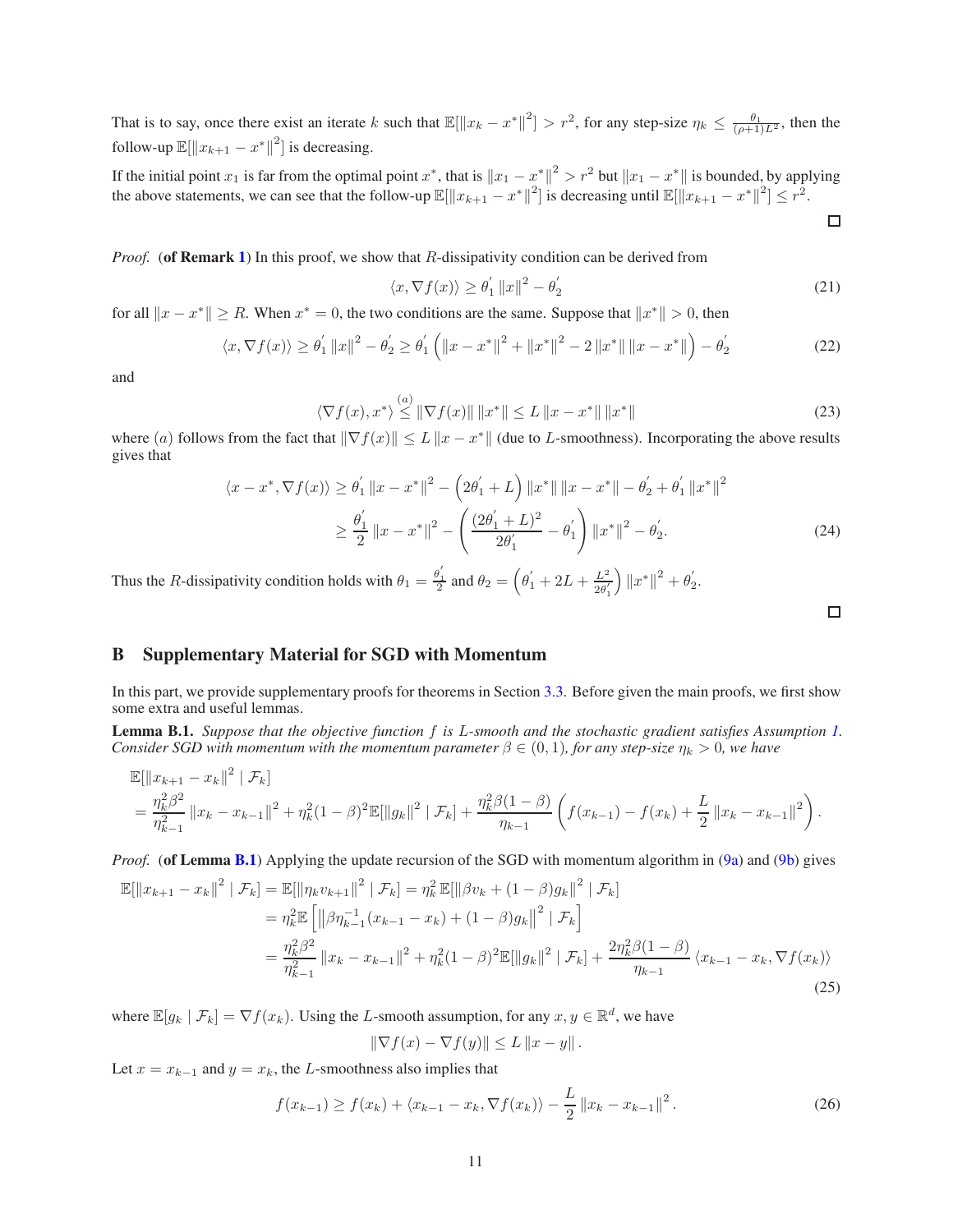Applying the above inequality into [\(25\)](#page-10-2), we have

$$
\mathbb{E}[\|x_{k+1} - x_k\|^2 \mid \mathcal{F}_k]
$$
\n
$$
\leq \frac{\eta_k^2}{\eta_{k-1}^2} \beta^2 \|x_k - x_{k-1}\|^2 + \eta_k^2 (1 - \beta)^2 \mathbb{E}[\|g_k\|^2 \mid \mathcal{F}_k] + \frac{2\eta_k^2 \beta (1 - \beta)}{\eta_{k-1}} \left( f(x_{k-1}) - f(x_k) + \frac{L}{2} \|x_k - x_{k-1}\|^2 \right).
$$
\nThen the proof is complete.

Then the proof is complete.

<span id="page-11-0"></span>**Lemma B.2.** We define  $\tilde{x}_{k+1} := \frac{x_{k+1} - \beta x_k}{1 - \beta}$ 1−β *. Suppose that Assumption [1](#page-2-3) and [\(2](#page-2-1) ) hold at current iterations* x<sup>k</sup> *and*  $\tau_k = \eta_k / \eta_{k-1} \in (0, 1]$ *, then* 

*(i)* If  $\tau_k = 1$ , i.e.,  $\eta_k = \eta$  *for all*  $k \geq 1$ *, we have* 

$$
\mathbb{E}[\|\tilde{x}_{k+1} - x^*\|^2 \mid \mathcal{F}_k] \le \|\tilde{x}_k - x^*\|^2 - 2\theta_1 \eta_k \|x_k - x^*\|^2 + 2\theta_2 \eta_k + \eta_k^2 \mathbb{E}[\|g_k\|^2 \mid \mathcal{F}_k] + \frac{2\beta \eta_k}{1 - \beta} \left(f(x_{k-1}) - f(x_k) + \frac{L}{2} \|x_k - x_{k-1}\|^2\right).
$$

*(ii)* else if  $\tau_k \in (0, 1)$ *, we have* 

$$
\mathbb{E}[\|\tilde{x}_{k+1} - x^*\|^2 \mid \mathcal{F}_k] \le \tau_k \|\tilde{x}_k - x^*\|^2 - (2\eta_k \theta_1 - (1 - \tau_k)) \|x_k - x^*\|^2 + 2\eta_k \theta_2 + \eta_k^2 \mathbb{E}[\|g_k\|^2 \mid \mathcal{F}_k] + \frac{2\beta L}{1 - \beta} \cdot \eta_k \tau_k \|x_{k-1} - x_k\|^2 + \frac{2\beta \tau_k \eta_k}{1 - \beta} (f(x_{k-1}) - f(x_k)).
$$

*Proof.* (of Lemma [B.2](#page-11-0)) Recalling the definition of  $\tilde{x}_{k+1}$  and applying the recursion of SGD with momentum, we have

$$
\|\tilde{x}_{k+1} - x^*\|^2 = \left\|(1-\beta)^{-1}(x_{k+1} - \beta x_k) - x^*\right\|^2 = \left\|(1-\beta)^{-1}(x_k - \eta_k(\beta v_k + (1-\beta)g_k) - \beta x_k) - x^*\right\|^2
$$
  
\n
$$
= \left\|x_k - \frac{\eta_k}{1-\beta}\left(\beta\left(\frac{x_{k-1} - x_k}{\eta_{k-1}}\right) + (1-\beta)g_k\right) - x^*\right\|^2
$$
  
\n
$$
= \left\|\frac{\eta_k}{(1-\beta)\eta_{k-1}}(x_k - \beta x_{k-1}) + \left(1 - \frac{\eta_k}{\eta_{k-1}}\right)x_k - \eta_k g_k - x^*\right\|^2
$$
  
\n
$$
= \left\|\frac{\eta_k}{\eta_{k-1}}(\tilde{x}_k - x^*) + \left(1 - \frac{\eta_k}{\eta_{k-1}}\right)(x_k - x^*) - \eta_k g_k\right\|^2
$$
  
\n
$$
= \tau_k \|\tilde{x}_k - x^*\|^2 + (1 - \tau_k) \|x_k - x^*\|^2 - 2\tau_k \eta_k \langle \tilde{x}_k - x^*, g_k \rangle - 2(1 - \tau_k) \eta_k \langle x_k - x^*, g_k \rangle
$$
  
\n
$$
+ \eta_k^2 \|g_k\|^2
$$
\n(27)

Taking conditional expectation on both sides, we then estimate the first inner product:

<span id="page-11-2"></span>
$$
-\mathbb{E}[\langle \tilde{x}_k - x^*, g_k \rangle] = -\langle \tilde{x}_k - x^*, \nabla f(x_k) \rangle = -\langle (1 - \beta)^{-1} (x_k - \beta x_{k-1}) - x^*, \nabla f(x_k) \rangle
$$
  
\n
$$
= -\frac{\langle x_k - x^*, \nabla f(x_k) \rangle}{1 - \beta} + \frac{\beta}{1 - \beta} \langle x_{k-1} - x_k + x_k - x^*, \nabla f(x_k) \rangle
$$
  
\n
$$
\stackrel{(a)}{\le} - \left( \theta_1 \| x_k - x^* \|^2 - \theta_2 \right) + \frac{\beta}{1 - \beta} \left( f(x_{k-1}) - f(x_k) + \frac{L}{2} \| x_k - x_{k-1} \|^2 \right) \tag{28}
$$

where  $(a)$  follows from the R-dissipativity condition and L-smoothness which implies that [\(26\)](#page-10-3).

Next, we consider two situations: (1) if  $\tau_k = 1$ , that is  $\eta_k = \eta_{k-1}$ . Incorporating the inequality [\(28\)](#page-11-1) into [\(27\)](#page-11-2), we have  $\mathbb{E}[\left\|\tilde{x}_{k+1}-x^*\right\|^2 | \mathcal{F}_k]$ 

$$
\leq \left\|\tilde{x}_{k}-x^{*}\right\|^{2}-2\theta_{1}\eta_{k}\left\|x_{k}-x^{*}\right\|^{2}+2\theta_{2}\eta_{k}+\eta_{k}^{2}\mathbb{E}[\left\|g_{k}\right\|^{2}|\mathcal{F}_{k}]+\frac{2\beta\eta_{k}}{1-\beta}\left(f(x_{k-1})-f(x_{k})+\frac{L}{2}\left\|x_{k}-x_{k-1}\right\|^{2}\right)
$$
\n(29)

(2) If  $\tau_k \in (0,1)$ , we then estimate

<span id="page-11-3"></span><span id="page-11-1"></span>
$$
-\mathbb{E}[\langle x_k - x^*, g_k \rangle \mid \mathcal{F}_k] = -\langle x_k - x^*, \nabla f(x_k) \rangle \le -\theta_1 \|x_k - x^*\|^2 + \theta_2.
$$
\n(30)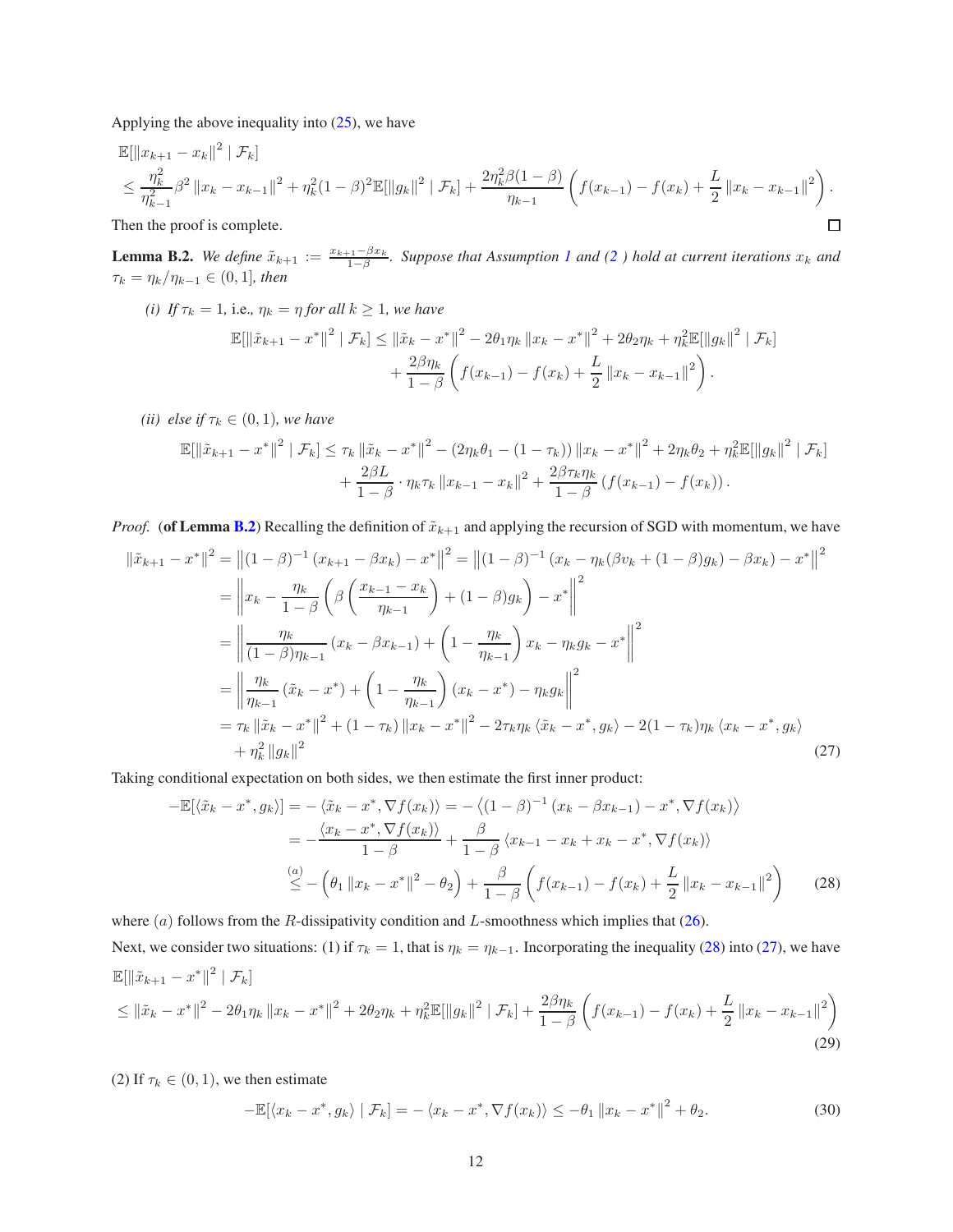Finally, incorporating the above results [\(28\)](#page-11-1) and [\(30\)](#page-11-3) into [\(27\)](#page-11-2), we can achieve that

$$
\mathbb{E}[\|\tilde{x}_{k+1} - x^*\|^2 | \mathcal{F}_k]
$$
\n
$$
\leq \tau_k \|\tilde{x}_k - x^*\|^2 + (1 - \tau_k) \|x_k - x^*\|^2 - 2\tau_k \eta_k \left(\theta_1 \|x_k - x^*\|^2 - \theta_2\right) + \eta_k^2 \mathbb{E}[\|g_k\|^2 | \mathcal{F}_k]
$$
\n
$$
+ \frac{2\beta \tau_k \eta_k}{1 - \beta} \left(f(x_{k-1}) - f(x_k) + \frac{L}{2} \|x_k - x_{k-1}\|^2\right) + 2(1 - \tau_k) \eta_k \left(-\theta_1 \|x_k - x^*\|^2 + \theta_2\right)
$$
\n
$$
= \tau_k \|\tilde{x}_k - x^*\|^2 - (2\eta_k \theta_1 - (1 - \tau_k)) \|x_k - x^*\|^2 + 2\eta_k \theta_2 + \eta_k^2 \mathbb{E}[\|g_k\|^2 | \mathcal{F}_k]
$$
\n
$$
+ \frac{2\beta L}{1 - \beta} \cdot \eta_k \tau_k \|x_{k-1} - x_k\|^2 + \frac{2\beta \tau_k \eta_k}{1 - \beta} \left(f(x_{k-1}) - f(x_k)\right).
$$

We now complete the proof.

*Proof.* (of Theorem [3.2\)](#page-4-2) In this case, we consider  $\eta_k = \eta$  is a constant step-size. From Lemma [B.1,](#page-10-1) we have

$$
\mathbb{E}[\|x_{k+1} - x_k\|^2 | \mathcal{F}_k]
$$
\n
$$
\leq \beta^2 \|x_k - x_{k-1}\|^2 + \eta^2 (1 - \beta)^2 \mathbb{E}[\|g_k\|^2] + 2\eta\beta (1 - \beta) \left( f(x_{k-1}) - f(x_k) + \frac{L}{2} \|x_k - x_{k-1}\|^2 \right)
$$
\n
$$
= (\beta^2 + \eta\beta (1 - \beta)L) \|x_k - x_{k-1}\|^2 + \eta^2 (1 - \beta)^2 \mathbb{E}[\|g_k\|^2] + 2\eta\beta (1 - \beta) \left( f(x_{k-1}) - f(x_k) \right). \tag{31}
$$

Then we turn to estimate  $\|\tilde{x}_{k+1} - x^*\|^2$ . For the constant step-size  $\eta_k = \eta$ , we have  $\tau_k = \eta_k/\eta_{k-1} = 1$ . By Lemma [B.2\(](#page-11-0)i), we can achieve that

$$
\mathbb{E}[\|\tilde{x}_{k+1} - x^*\|^2 | \mathcal{F}_k] \le \|\tilde{x}_k - x^*\|^2 - 2\theta_1 \eta \|x_k - x^*\|^2 + 2\theta_2 \eta_k + \eta^2 \mathbb{E}[\|g_k\|^2 | \mathcal{F}_k] + \frac{2\beta\eta}{1-\beta} \left(f(x_{k-1}) - f(x_k) + \frac{L}{2} \|x_k - x_{k-1}\|^2\right).
$$

Next we define a function  $W_k$ :

$$
W_{k+1} = \|\tilde{x}_{k+1} - x^*\|^2 + \|x_{k+1} - x_k\|^2 + 2\eta\beta \left( (1 - \beta) + (1 - \beta)^{-1} \right) \left( f(x_k) - f^* \right).
$$

Then applying the results derived from Lemmas [B.1](#page-10-1) and [B.2,](#page-11-0) we have

$$
\mathbb{E}[W_{k+1} | \mathcal{F}_k] = \mathbb{E}[\|\tilde{x}_{k+1} - x^*\|^2 | \mathcal{F}_k] + \mathbb{E}[\|x_{k+1} - x_k\|^2 | \mathcal{F}_k] + 2\eta\beta(1-\beta)(f(x_k) - f^*)
$$
  
\n
$$
\leq \|\tilde{x}_k - x^*\|^2 + \left(\beta^2 + \eta\beta(1-\beta)L + \eta\frac{\beta L}{(1-\beta)}\right) \|x_{k-1} - x_k\|^2 - 2\theta_1\eta \|x_k - x^*\|^2 + 2\eta\theta_2
$$
  
\n
$$
+ \eta^2 ((1-\beta)^2 + 1) \left(\sigma^2 + (\rho+1)L^2 \|x_k - x^*\|^2\right) + 2\eta\beta ((1-\beta) + (1-\beta)^{-1}) (f(x_{k-1}) - f^*).
$$
 (32)

where the above inequality uses the fact that

$$
\mathbb{E}[\|g_k\|^2 \mid \mathcal{F}_k] = \mathbb{E}[\|g_k - \nabla f(x_k) + \nabla f(x_k)\|^2 \mid \mathcal{F}_k] = \mathbb{E}[\|g_k - \nabla f(x_k)\|^2 \mid \mathcal{F}_k] + \|\nabla f(x_k)\|^2
$$
  
\n
$$
\leq (\rho + 1) \|\nabla f(x_k)\|^2 + \sigma^2 \leq (\rho + 1)L^2 \|x_k - x^*\|^2 + \sigma^2.
$$

Suppose that

$$
\eta \le \frac{(1 - \beta^2)}{\beta L (1 - \beta + (1 - \beta)^{-1})},\tag{33}
$$

<span id="page-12-0"></span> $\Box$ 

we have

$$
\beta^2 + \eta \beta (1 - \beta)L + \eta \frac{\beta L}{(1 - \beta)} \le 1.
$$

Then [\(32\)](#page-12-0) can be estimated as

$$
\mathbb{E}[W_{k+1} | \mathcal{F}_k] \le W_k - 2\eta \theta_1 \|x_k - x^*\|^2 + \eta^2 \left( (1-\beta)^2 + 1 \right) \left( \sigma^2 + (\rho+1)L^2 \|x_k - x^*\|^2 \right) + 2\eta \theta_2
$$
  
=  $W_k - \eta \left( 2\theta_1 - \eta ((1-\beta)^2 + 1)(\rho+1)L^2 \right) \|x_k - x^*\|^2 + 2\eta \theta_2 + \eta^2 \left( (1-\beta)^2 + 1 \right) \sigma^2.$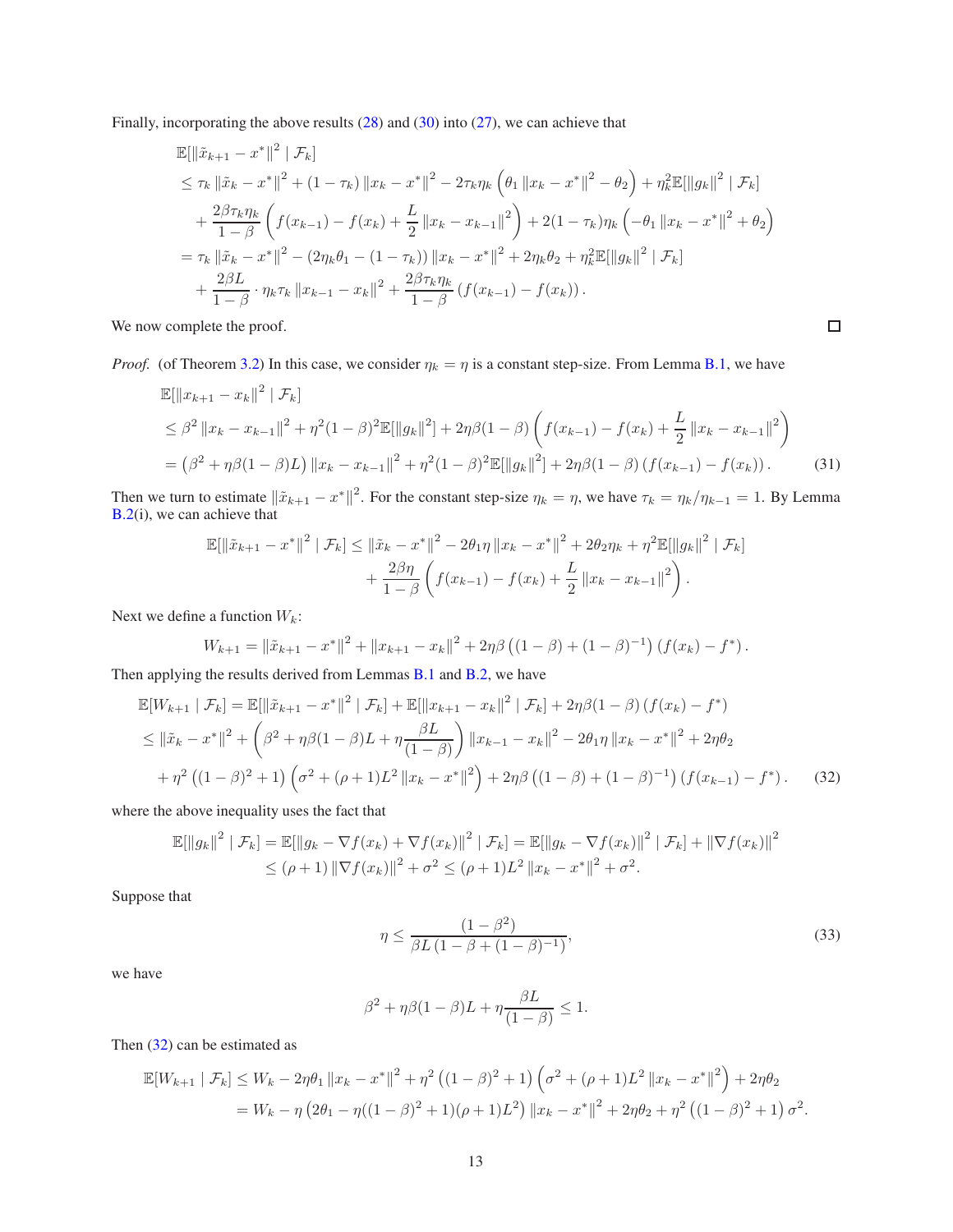Furthermore, assume that  $\eta \leq \frac{\theta_1}{((1-\beta)^2+1)(\rho+1)L^2}$ , then  $2\theta_1 - \eta((1-\beta)^2+1)(\rho+1)L^2 \geq \theta_1$ , we have

$$
\mathbb{E}[W_{k+1} | \mathcal{F}_k] \le W_k - \eta \theta_1 \|x_k - x^*\|^2 + 2\eta \theta_2 + \eta^2 ((1 - \beta)^2 + 1) \sigma^2.
$$

If we further let

$$
r^{2} = \max \left\{ R^{2}, \frac{2\theta_{2}}{\theta_{1}} + \frac{2\eta \left( (1 - \beta)^{2} + 1 \right) \sigma^{2}}{\theta_{1}} \right\},\,
$$

once  $||x_k - x^*||^2 \ge r^2$ , we have

$$
-\eta \theta_1 \|x_k - x^*\|^2 + 2\eta \theta_2 + \eta^2 \left( (1 - \beta)^2 + 1 \right) \sigma^2 \le 0.
$$

Then  $\mathbb{E}[W_{k+1} | \mathcal{F}_k] \leq W_k$ .

If  $||x_1 - x^*||^2 \le r^2$ , let  $x_{k'}$  be the first iteration that makes  $||x_{k'} - x^*||^2 \ge r^2$  and  $||x_{k'-2} - x^*||$ <sup>2</sup>,  $||x_{k'-1} - x^*||$  $2\leq$  $r^2$ . First, we show that  $||x_{k'} - x^*||^2$  will not be far larger than  $r^2$ .

If 
$$
||x_{k'-1} - x^*||^2 \le r^2
$$
 and  $||x_{k'-2} - x^*||^2 \le r^2$ , then applying the recursion of SGD with momentum, we have  
\n
$$
\mathbb{E}[||x_{k'} - x^*||^2] = \mathbb{E}[||x_{k'-1} - \eta v_{k'} - x^*||^2] = \mathbb{E}[||x_{k'-1} - \eta (\beta \eta^{-1} (x_{k'-2} - x_{k'-1}) + (1 - \beta)g_{k'-1}) - x^*||^2]
$$
\n
$$
= \mathbb{E}[||(1 + \beta) (x_{k'-1} - x^*) - \beta (x_{k'-2} - x^*) - \eta (1 - \beta)g_{k'-1}||^2]
$$
\n
$$
\stackrel{(a)}{\le} 3(1 + \beta)^2 ||x_{k'-1} - x^*||^2 + 3\beta^2 ||x_{k'-2} - x^*||^2 + 3\eta^2 (1 - \beta)^2 \mathbb{E}[||g_{k'-1}||^2]
$$
\n
$$
\stackrel{(b)}{\le} 3(1 + \beta)^2 ||x_{k'-1} - x^*||^2 + 3\beta^2 ||x_{k'-2} - x^*||^2 + 3\eta^2 (1 - \beta)^2 (\sigma^2 + (\rho + 1)L ||x_{k'-1} - x^*||^2)
$$
\n
$$
\leq 3 ((1 + \beta)^2 + \beta^2) r^2 + 3\eta^2 (1 - \beta)^2 (\sigma^2 + (\rho + 1)L^2 r^2) := \Delta^2,
$$
\n(34)

where (a) follows from the fact that  $\left(\frac{x+y+z}{3}\right)^2 \leq 3(x^2+y^2+z^2)$  and (b) applies inequality [\(17\)](#page-9-2) that  $\mathbb{E}[\Vert g_k \Vert^2 \vert]$  $\mathcal{F}_k] \leq \sigma^2 + (\rho + 1) \|\nabla f(x_k)\|^2$ . In the case that  $\|x_{k'} - x^*\|^2 \geq r^2$  and  $\|x_{k'-1} - x^*\|$  $2 \leq r^2$ ), we can estimate the Lyapunov function  $W_k$  at  $k'$ -th iteration

$$
\mathbb{E}[W_{k'}] = \mathbb{E}[\|\tilde{x}_{k'} - x^*\|^2 + \|x_{k'} - x_{k'-1}\|^2 + 2\eta\beta \left((1-\beta) + (1-\beta)^{-1}\right) \left(f(x_{k'-1}) - f^*\right)]
$$
\n
$$
\leq \mathbb{E}\left[\|(1-\beta)^{-1}\left(x_{k'} - \beta x_{k'-1}\right) - x^*\|^2 + \|x_{k'} - x^* - (x_{k'-1} - x^*)\|^2\right]
$$
\n
$$
+ \eta\beta \left((1-\beta) + (1-\beta)^{-1}\right) L\mathbb{E}[\|x_{k'-1} - x^*\|^2 \mid \mathcal{F}_k]
$$
\n
$$
\leq \left(\frac{1}{(1-\beta)^2} + \frac{\beta^2}{(1-\beta)^2}\right) \left(\mathbb{E}[\|x_{k'} - x^*\|^2] + \mathbb{E}[\|x_{k'-1} - x^*\|^2]\right) + 2\left(\mathbb{E}[\|x_{k'} - x^*\|^2] + \mathbb{E}[\|x_{k'-1} - x^*\|^2]\right)
$$
\n
$$
+ \eta\beta \left((1-\beta) + (1-\beta)^{-1}\right) L\mathbb{E}[\|x_{k'-1} - x^*\|^2]
$$
\n
$$
\leq \left(\frac{1+\beta^2}{(1-\beta)^2} + 2\right) \left(\Delta^2 + r^2\right) + \eta\beta \left((1-\beta) + (1-\beta)^{-1}\right) Lr^2.
$$

As we discussed before, once  $||x_k - x^*||^2 \ge r^2$ , then  $\mathbb{E}[W_k]$  is decreasing. Thus we can conclude that  $\mathbb{E}[W_k]$  is uniformly bounded by

$$
\mathbb{E}[W_k] \le \left(\frac{1+\beta^2}{(1-\beta)^2} + 2\right) \left(\Delta^2 + r^2\right) + \eta \beta \left((1-\beta) + (1-\beta)^{-1}\right) Lr^2.
$$

If the initial point  $||x_1 - x^*||^2 > r^2$  but is finite. Then we can see that  $\mathbb{E}[W_k]$  is decreasing until  $||x_k - x^*||^2 \le r^2$ . Thus in this case, we also can conclude that  $\mathbb{E}[W_k]$  is uniformly bounded. Due to that the  $\mathbb{E}[\|\tilde{x}_k - x^*\|], \mathbb{E}[\|x_k - x_{k-1}\|^2], \eta \mathbb{E}[f(x_{k-1}) - f^*] \ge 0$ , so we can conclude that the three quantities are uniformly bounded. By the L-smoothness, we can estimate the function value  $\mathbb{E}[f(x_k) - f^*]$  as

$$
\mathbb{E}[f(x_k) - f^*] \le \frac{L}{2} \mathbb{E}[\|x_k - x^*\|^2] = \frac{L}{2} \mathbb{E}\left[\left\|\tilde{x}_k - \frac{\beta}{1 - \beta}(x_k - x_{k-1}) - x^*\right\|^2\right]
$$
  

$$
\le L \mathbb{E}[\|\tilde{x}_k - x^*\|^2] + \frac{L\beta^2}{(1 - \beta)^2} \mathbb{E}[\|x_k - x_{k-1}\|^2] \le L \left(1 + \frac{\beta^2}{(1 - \beta)^2}\right) \mathbb{E}[W_k]
$$

is uniformly bounded. Now we complete the proof.

 $\Box$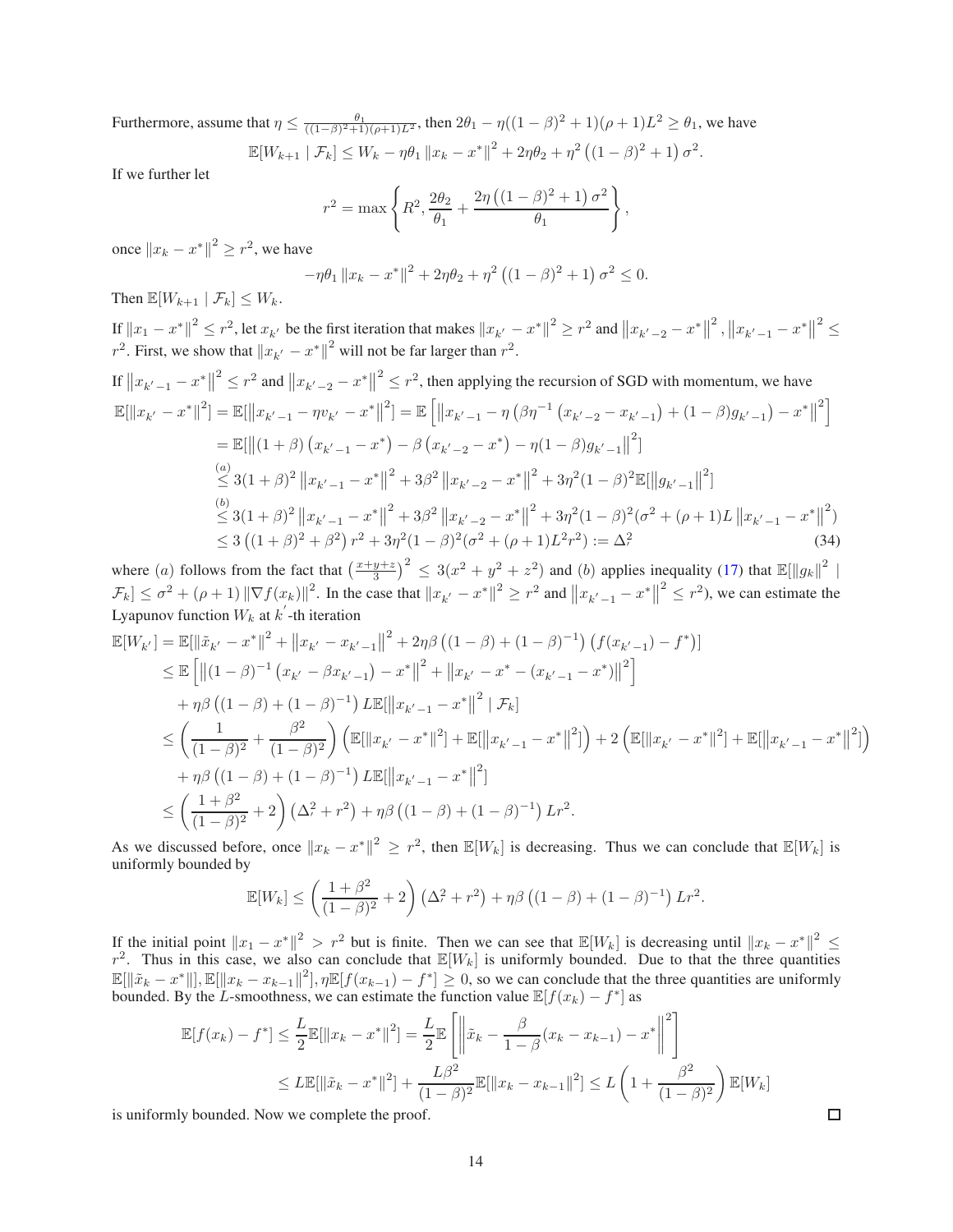*Proof.* (Proofs of Theorem [3.3\)](#page-4-3) In this case, we consider the step-size  $\eta_k$  is strictly decaying which implies that  $\tau_k = \eta_k / \eta_{k-1} < 1$ . By applying Lemma [B.1,](#page-10-1) we have

$$
\mathbb{E}[\|x_{k+1} - x_k\|^2 \mid \mathcal{F}_k] \le \tau_k^2 \beta^2 \|x_k - x_{k-1}\|^2 + \eta_k^2 (1 - \beta)^2 \mathbb{E}[\|g_k\|^2 \mid \mathcal{F}_k] + 2\beta (1 - \beta)\tau_k \eta_k \left(f(x_{k-1}) - f(x_k) + \frac{L}{2} \|x_k - x_{k-1}\|^2\right).
$$
 (35)

By Lemma [B.2\(](#page-11-0)ii), we can achieve that

$$
\mathbb{E}[\|\tilde{x}_{k+1} - x^*\|^2 \mid \mathcal{F}_k] \le \tau_k \|\tilde{x}_k - x^*\|^2 - (2\eta_k \theta_1 - (1 - \tau_k)) \|x_k - x^*\|^2 + 2\eta_k \theta_2 + \eta_k^2 \mathbb{E}[\|g_k\|^2 \mid \mathcal{F}_k] + \frac{2\beta L}{1 - \beta} \cdot \eta_k \tau_k \|x_{k-1} - x_k\|^2 + \frac{2\beta \tau_k \eta_k}{1 - \beta} (f(x_{k-1}) - f(x_k)).
$$
 (36)

We now define a Lyapunov function  $W_k$ :

$$
W_{k+1} = ||\tilde{x}_{k+1} - x^*||^2 + ||x_{k+1} - x_k||^2 + 2\gamma_\beta \eta_k \tau_k (f(x_k) - f^*).
$$

where  $\gamma_{\beta} = \beta(1 - \beta + (1 - \beta)^{-1})$ . Then incorporating the above inequalities [\(35\)](#page-14-0) and [\(36\)](#page-14-1), we have

$$
\mathbb{E}[W_{k+1} | \mathcal{F}_k] \le ||\tilde{x}_k - x^*||^2 + \left(\tau_k^2 \beta^2 + \beta(1-\beta)L\tau_k \eta_k + \frac{\beta \tau_k}{1-\beta}(2L\eta_k)\right) ||x_k - x_{k-1}||^2 + 2\gamma_\beta \eta_{k-1}\tau_{k-1}\left(f(x_{k-1}) - f^*\right) + 2\gamma_\beta \left(\eta_k \tau_k - \eta_{k-1}\tau_{k-1}\right)\left(f(x_{k-1}) - f^*\right) - \left(2\theta_1 \eta_k - (1 - \tau_k) - (\rho + 1)\left((1 - \beta)^2 + 1\right)L^2 \eta_k^2\right) ||x_k - x^*||^2 + 2\theta_2 \eta_k + \left((1 - \beta)^2 + 1\right)\sigma^2 \eta_k^2.
$$
\n(37)

If the step-size  $\eta_k$  is decreasing, then  $\tau_k = \eta_k/\eta_{k-1} \leq 1$ . We assume

<span id="page-14-3"></span><span id="page-14-2"></span><span id="page-14-1"></span><span id="page-14-0"></span>
$$
\eta_k \le \frac{1 - \tau_k^2 \beta^2}{L \tau_k \gamma_\beta} \tag{38}
$$

to ensure that

$$
\tau_k^2 \beta^2 + \beta (1 - \beta) \tau_k \eta_k L + \frac{\beta \tau_k}{1 - \beta} \cdot 2L \eta_k \le 1
$$

The right side of [\(38\)](#page-14-2) is decreasing with  $\tau_k \in (0, 1]$ , so we set

$$
\eta_k \le \frac{1-\beta^2}{L\gamma_\beta}.
$$

Furthermore, we choose

$$
\eta_k \le \frac{\theta_1}{2(\rho+1)((1-\beta)^2+1)L^2},
$$

such that

$$
(\rho + 1) ((1 - \beta)^2 + 1) L^2 \eta_k^2 \le \frac{\theta_1 \eta_k}{2}.
$$

That is to say, if

$$
\eta_k \le \min\left\{\frac{\theta_1}{2(\rho+1)((1-\beta)^2+1)L^2}, \frac{1-\beta^2}{L\beta(1-\beta+(1-\beta)^{-1})}\right\}
$$

then  $(37)$  can be re-written as

$$
\mathbb{E}[W_{k+1} | \mathcal{F}_k] \le W_k - \left(\frac{3\theta_1 \eta_k}{2} - (1 - \tau_k)\right) \|x_k - x^*\|^2 + 2\theta_2 \eta_k + \left((1 - \beta)^2 + 1\right)\sigma^2 \eta_k^2 + 2\gamma_\beta \left(\eta_k \tau_k - \eta_{k-1} \tau_{k-1}\right) \left(f(x_{k-1}) - f^*\right).
$$

Based on different decaying modes, we can achieve the following results.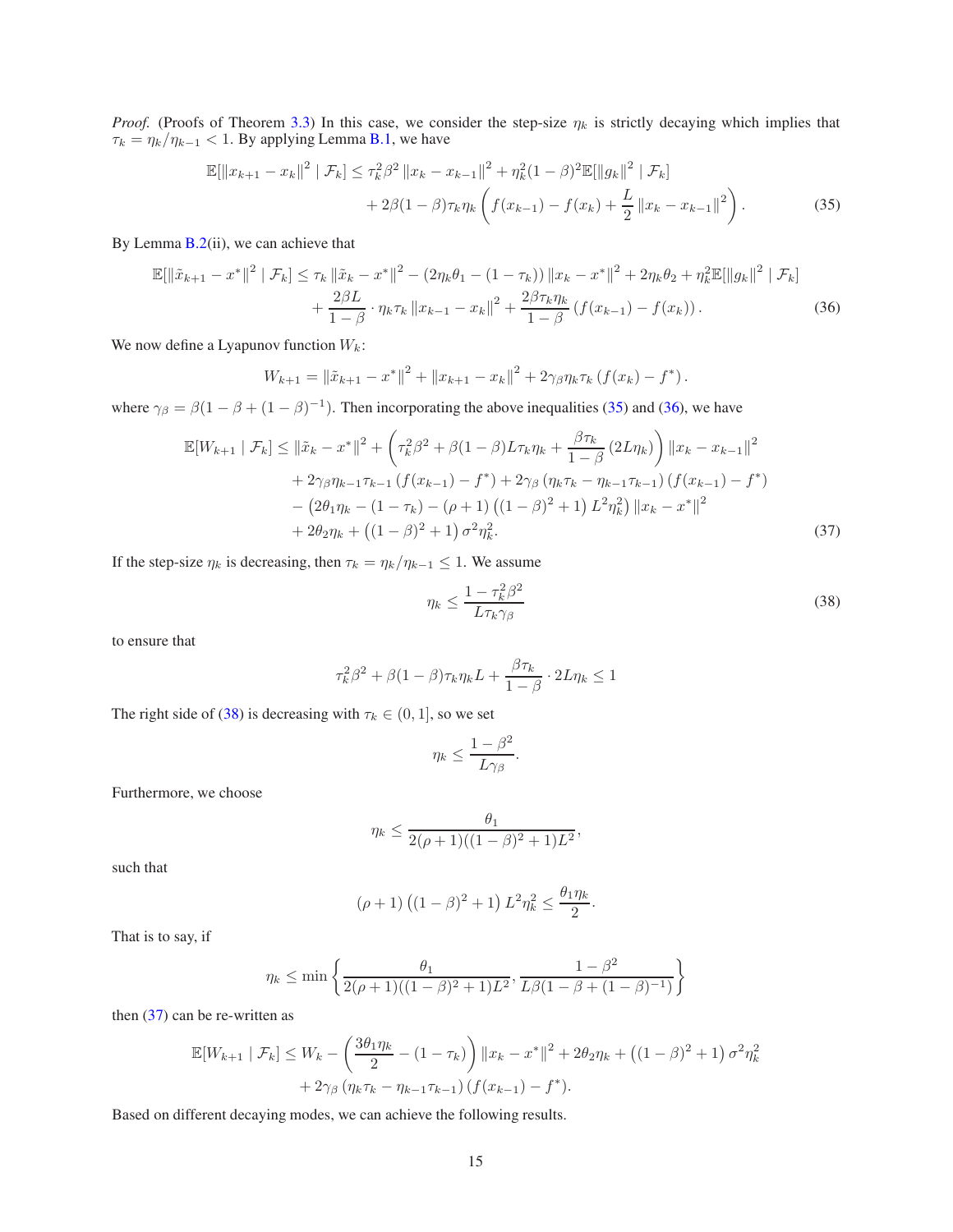• Polynomial decaying step-size:  $\eta_k = \eta_1/k^r$  for  $r \in (0, 1]$ . In this case  $\tau_k = \eta_k/\eta_{k-1} = (k-1)^r/k^r$ , then

$$
\eta_k \tau_k - \eta_{k-1} \tau_{k-1} = \eta_1 \left( \frac{(k-1)^r}{k^{2r}} - \frac{(k-2)^r}{(k-1)^{2r}} \right) = \eta_1 \frac{(k-1)^{3r} - (k-2)^r k^{2r}}{k^{2r}(k-1)^{2r}}
$$

$$
= \eta_1 \frac{(k-1)^{3r} - ((k-1)^3 - (k-1) + (k-1)^2 - 1)^r}{k^{2r}(k-1)^{2r}} < 0
$$

for all  $k \geq 3$ . For any  $r \in (0, 1]$  and  $k \geq 1$ , we have

$$
k^r \le (k-1)^r + 1
$$

then

$$
1 - \tau_k = 1 - \frac{(k-1)^r}{k^r} \le 1 - \frac{k^r - 1}{k^r} = \frac{1}{k^r}.
$$

For  $\eta_1 \ge \frac{2}{\theta_1}$ , we have  $1 - \tau_k \le \frac{\theta_1}{2} \eta_k$ , then

$$
\mathbb{E}[W_{k+1} | \mathcal{F}_k] \le W_k - \theta_1 \eta_k \|x_k - x^*\|^2 + 2\theta_2 \eta_k + ((1 - \beta)^2 + 1) \sigma^2 \eta_k^2.
$$

• Linear decay:  $\eta_k = A - Bk$  where  $\eta_1 = \eta_{\text{max}}$  and  $\eta_T = \eta_{\text{min}} = c/\sqrt{T}$ , then we have

$$
A = \frac{T\eta_{\text{max}} - \eta_{\text{min}}}{T - 1}, \quad B = \frac{\eta_{\text{max}} - \eta_{\text{min}}}{T - 1}.
$$

Next we turn to estimate the sign of  $\eta_k \tau_k - \eta_{k-1} \tau_{k-1}$ .

$$
\eta_k \tau_k - \eta_{k-1} \tau_{k-1} = \frac{\eta_k^2 \eta_{k-2} - \eta_{k-1}^3}{\eta_{k-1} \eta_{k-2}} = \frac{(A - Bk)^2 (A - B(k-2)) - (A - B(k-1))^3}{(A - B(k-1))(A - B(k-2))}
$$

$$
= \frac{(A - B(k-1+1))^2 (A - B(k-1-1)) - (A - B(k-1))^3}{(A - B(k-1))(A - B(k-2))}
$$

$$
= \frac{-B [(A - B(k-1))^2 + B(A - B(k-1)) - B^2]}{(A - B(k-1))(A - B(k-2))}
$$

$$
= \frac{-B [(A - Bk + B)^2 + B(A - Bk)]}{(A - B(k-1))(A - B(k-2))}.
$$

We know that  $B > 0$  and  $A-Bk > 0$ , then  $(A-Bk+B)^2+B(A-Bk) > 0$ , thus we have  $\eta_k \tau_k - \eta_{k-1} \tau_{k-1} <$ 0. Next we estimate  $1 - \tau_k$ :

$$
1 - \tau_k = 1 - \frac{\eta_k}{\eta_{k-1}} = 1 - \frac{A - Bk}{A - B(k-1)} = \frac{B}{A - B(k-1)}.
$$

We know that  $\eta_{\min} = c/\sqrt{T}$ , let  $c \geq \left(2 \frac{\eta_{\max}}{\theta_1}\right)^{1/2}$ , we have

$$
1 - \tau_k \le \frac{B}{\eta_{k-1}} \le \frac{(\eta_{\max} - \eta_{\min})}{(T-1)\eta_{\min}} \le \frac{\theta_1}{2}\eta_{\min} \le \frac{\theta_1}{2}\eta_k.
$$

Finally, we can achieve that

$$
\mathbb{E}[W_{k+1} | \mathcal{F}_k] \le W_k - \theta_1 \eta_k \|x_k - x^*\|^2 + 2\theta_2 \eta_k + \eta_k^2 \left( (1 - \beta)^2 + 1 \right) \sigma^2.
$$

• Cosine decay step-size:  $\eta_k = A + B \cos(k\pi/T)$  where  $A = \frac{\eta_{\min} + \eta_{\max}}{2}$  and  $B = \frac{\eta_{\max} - \eta_{\min}}{2}$ . We first estimate  $\tau_k \eta_k - \eta_{k-1} \eta_{k-1}$ :

$$
\eta_k \tau_k - \eta_{k-1} \tau_{k-1} = \frac{\eta_k^2}{\eta_{k-1}} - \frac{\eta_{k-1}^2}{\eta_{k-2}} = \eta_{k-1} \left( \left( \frac{\eta_k}{\eta_{k-1}} \right)^2 - \frac{\eta_{k-1}}{\eta_{k-2}} \right)
$$

In order to estimate the sign of  $\eta_k \tau_k - \eta_{k-1} \tau_{k-1}$ , we try to estimate  $\left(\frac{\eta_k}{\eta_{k-1}}\right)^2 - \frac{\eta_{k-1}}{\eta_{k-2}}$  $\frac{\eta_{k-1}}{\eta_{k-2}}$ . Then  $\mathcal{L}$ 

<span id="page-15-0"></span>
$$
\psi_k := \frac{\left(1 - \frac{\eta_{k-1}}{\eta_{k-2}}\right)}{1 - \left(\frac{\eta_k}{\eta_{k-1}}\right)^2} = \frac{\frac{\eta_{k-1}}{\eta_{k-2}}}{\frac{\eta_k}{\eta_{k-1}} + 1} \cdot \frac{\eta_{k-2} - \eta_{k-1}}{\eta_{k-1} - \eta_k}.
$$
\n(39)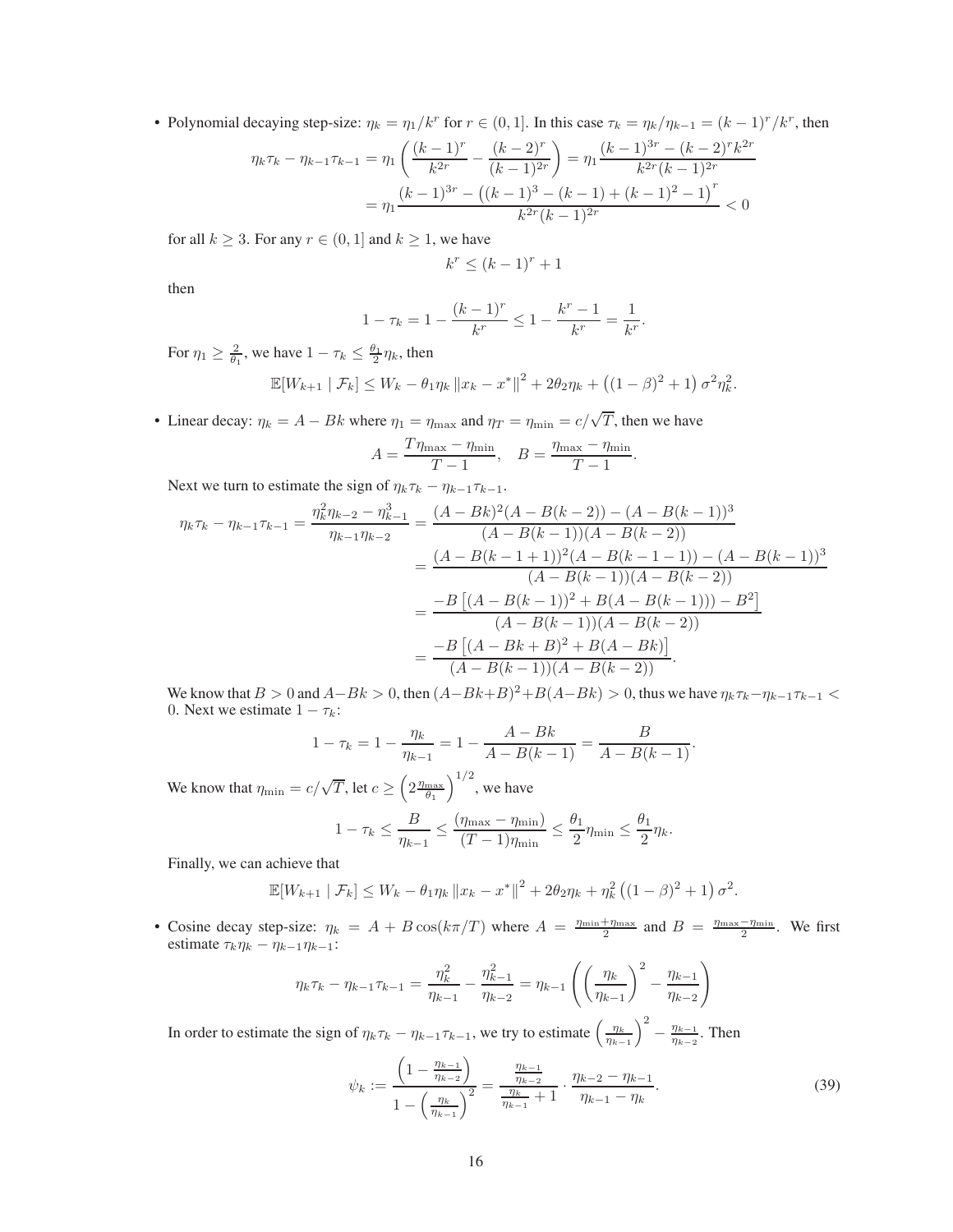For  $k \in [1, T/2]$ , by the graph of the step-size, we know that  $\eta_k/\eta_{k-1} \leq \eta_{k-1}/\eta_{k-2} \leq 1$  and  $\eta_{k-2} - \eta_{k-1} \leq$  $\eta_{k-1} - \eta_k$ , we have  $\psi_k < 1$ . If  $k \in [T/2, T)$ , we can see that  $\eta_k / \eta_{k-1} \ge \eta_{k-1} / \eta_{k-2}$ , then

$$
\psi_k \le \frac{1}{2} \frac{\eta_{k-2} - \eta_{k-1}}{\eta_{k-1} - \eta_k} = \frac{\sin(\frac{(2k-3)\pi}{2T})}{2\sin(\frac{(2k-1)\pi}{2T})} = \frac{1}{2} \left( \cos(\frac{\pi}{T}) - \frac{\cos(\frac{(2k-1)\pi}{2T})\sin(\frac{\pi}{T})}{\sin(\frac{(2k-1)\pi}{2T})} \right)
$$

$$
\le \frac{1}{2} \left( \cos(\frac{\pi}{T}) + \frac{\cos(\frac{3\pi}{2T})\sin(\frac{\pi}{T})}{\sin(\frac{3\pi}{2T})} \right) = \frac{1}{2} \cos(\frac{\pi}{T}) \left( 1 + \frac{\tan(\frac{\pi}{2T})}{\tan(\frac{3\pi}{2T})} \right) < 1.
$$

That is for  $k \in [1, T)$ , we have  $\psi_k < 1$ . Thus  $\left(\frac{\eta_k}{\eta_{k-1}}\right)^2 - \frac{\eta_{k-1}}{\eta_{k-2}}$  $\frac{\eta_{k-1}}{\eta_{k-2}}$  < 0, then we have  $\eta_k \tau_k - \eta_{k-1} \tau_{k-1}$  < 0. Next we turn to estimate  $1 - \tau_k$ :

$$
1 - \tau_k = 1 - \frac{\eta_k}{\eta_{k-1}} = 1 - \frac{A + B \cos(k\pi/T)}{A + B \cos((k-1)\pi/T)} = \frac{B \left(\cos((k-1)\pi/T) - \cos(k\pi/T)\right)}{A + B \cos((k-1)\pi/T)}
$$
  
= 
$$
\frac{2B \sin(\pi/(2T)) \sin((2k-1)\pi/(2T))}{(A + B \cos((k-1)\pi/T))} \le \frac{2B\left(\frac{\pi}{2T}\right)}{(A + B \cos(k\pi/T))} = \frac{2B\left(\frac{\pi}{2T}\right)}{\eta_k}
$$

Let  $\eta_{\min} = c/\sqrt{T}$ . To make sure that  $1 - \tau_k \leq \frac{\theta_1}{2} \eta_k$ , we let  $c \geq \left(\frac{\eta_{\max}^2 \pi^2}{2\theta_1}\right)$  $\left(\frac{2}{2\theta_1}\right)^{1/2}$ . Then for any  $k \in [1, T)$ , we have

$$
\mathbb{E}[W_{k+1} | \mathcal{F}_k] \le W_k - \theta_1 \eta_k \|x_k - x^*\|^2 + 2\theta_2 \eta_k + ((1 - \beta)^2 + 1) \sigma^2 \eta_k^2.
$$

• Exponential decaying step-size  $\eta_k = \eta_1/\alpha^{k-1}$  where  $\alpha = (\nu/T)^{-1/T} > 1$  and  $\nu \ge 1$ . In this case, we have  $\tau_k = \eta_k/\eta_{k-1} = 1/\alpha$  and

$$
1 - \tau_k = 1 - 1/\alpha \le \frac{\ln(T/\nu)}{T}
$$

where  $1 - x \leq \ln(\frac{1}{x})$  for any  $x > 0$ .

$$
\eta_k \tau_k - \eta_{k-1} \tau_{k-1} = \eta_1 \left( \frac{1}{\alpha^{k-1}} \frac{1}{\alpha} - \frac{1}{\alpha^{k-2}} \frac{1}{\alpha} \right) = \frac{\eta_1}{\alpha^k} (1 - \alpha) < 0
$$

Let  $\eta_1 \geq \frac{2 \ln(T/\nu)}{\theta_1 \nu}$  $\frac{\ln(1/\nu)}{\theta_1 \nu}$ , then

$$
1 - \tau_k \le \frac{\ln(T/\nu)}{T} \le \frac{\theta_1}{2} \eta_k
$$

for any  $1 \leq k \leq T$  and  $\nu \in [1, T]$ , we have

$$
\mathbb{E}[W_{k+1} | \mathcal{F}_k] \le W_k - \theta_1 \eta_k \|x_k - x^*\|^2 + 2\theta_2 \eta_k + ((1 - \beta)^2 + 1) \sigma^2 \eta_k^2.
$$

For the above four cases, we let

$$
r^{2} = \max \left\{ R^{2}, \frac{2\theta_{2}}{\theta_{1}} + \frac{((1 - \beta^{2}) + 1)\sigma^{2}\eta_{k}}{\theta_{1}} \right\},\,
$$

the step-size satisfies the following condition:

$$
\eta_k \le \min\left\{\frac{\theta_1}{2(\rho+1)((1-\beta)^2+1)L^2}, \frac{1-\beta^2}{L\beta(1-\beta+(1-\beta)^{-1})}\right\}.
$$

Once  $\mathbb{E}[\|x_k - x^*\|^2] \geq r^2$ , we have  $\mathbb{E}[W_{k+1}]$  is decreasing. Following the same discussion as the constant step-size in Theorem [3.2,](#page-4-2) for the decaying modes mentioned above, we can conclude that the quantities  $\mathbb{E}[W_k], \mathbb{E}[\Vert x_k - x^* \Vert^2],$  $\mathbb{E}[f(x_k)-f^*]$  is uniformly bounded. Note that for the cosine decaying mode, the above results only hold for  $k \in [1,T)$ . At the final iterate  $k = T$ , we next show that  $\mathbb{E}[W_{T+1}]$  is also bounded:

$$
\mathbb{E}[W_{T+1}] \leq \mathbb{E}[W_T] - \left(\frac{3\theta_1\eta_T}{2} - (1 - \tau_T)\right) \mathbb{E}[\|x_T - x^*\|^2] + 2\theta_2\eta_T + \left((1 - \beta)^2 + 1\right)\sigma^2\eta_T^2 + 2\gamma_\beta\left(\eta_T\tau_T - \eta_{T-1}\tau_{T-1}\right) \mathbb{E}[f(x_{T-1}) - f^*].
$$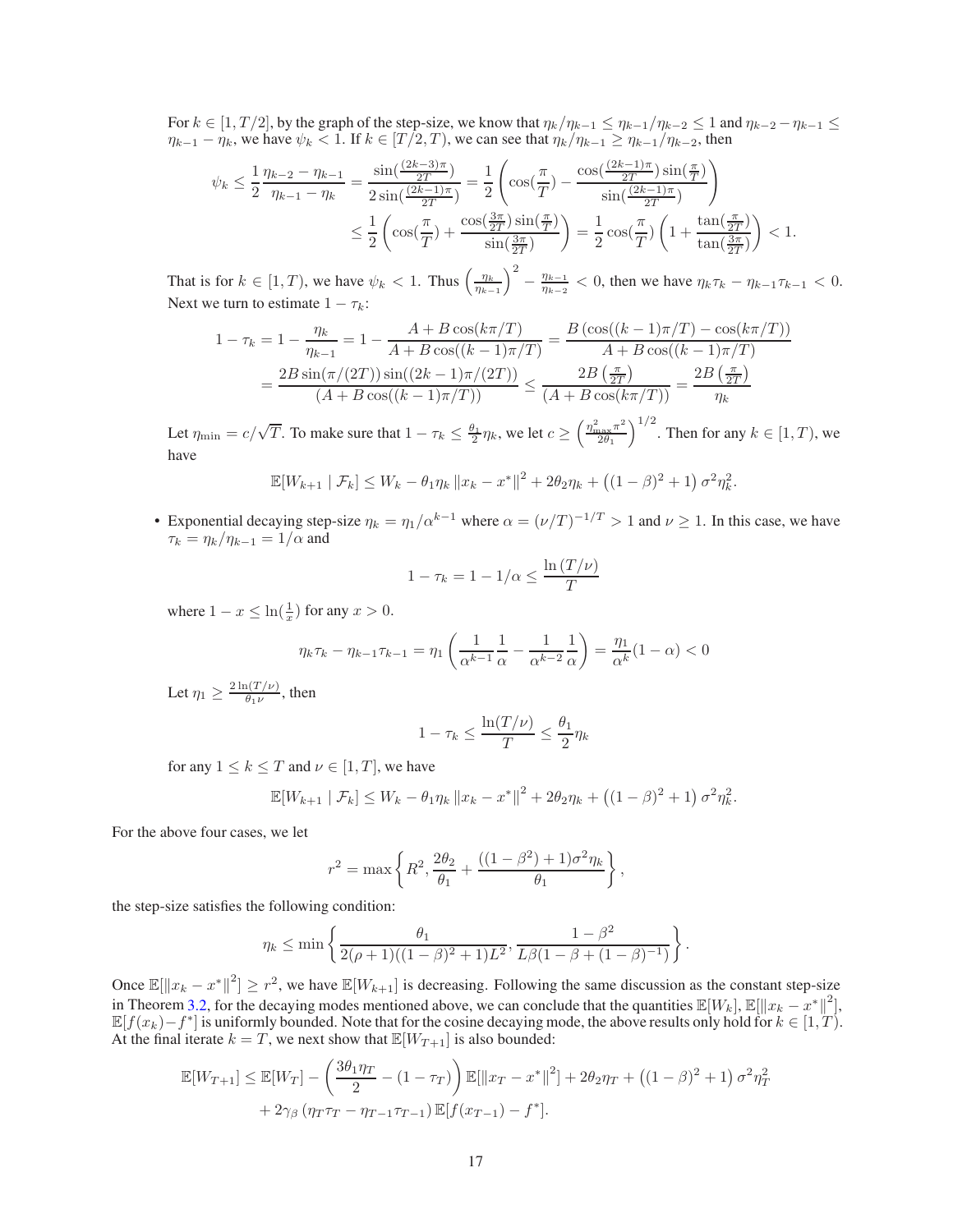where  $\tau_T = \eta_T / \eta_{T-1} \leq 1$ ,  $\eta_T \tau_T - \eta_{T-1} \tau_{T-1} > 0$ , and  $\eta_T = \eta_{\min}$ . Because  $\mathbb{E}[W_{k+1}]$  is uniformly bounded for all  $k \in [1, T)$ , by the previous discussion, we know that  $\mathbb{E}[W_T]$ ,  $\mathbb{E}[\|x_T - x^*\|^2]$ , and  $\mathbb{E}[f(x_{T-1}) - f^*]$  are uniformly bounded. Firstly, we know that

$$
1 - \tau_T = 1 - \frac{\eta_T}{\eta_{T-1}} = \frac{B(\cos((T-1)\pi/T) + 1)}{A + B\cos((T-1)\pi/T)} = \frac{B(-\cos(\pi/T) + 1)}{A - B\cos(\pi/T)}
$$

$$
\leq \frac{(a)B(\frac{\pi}{T})^2/2}{A - B} = \frac{\eta_{\text{max}} - \eta_{\text{min}}}{2\eta_{\text{min}}} \cdot \frac{\pi^2}{2T^2} \leq \frac{(b) \eta_{\text{max}}}{4c} \frac{\pi^2}{T^{3/2}}
$$

where (a) follows from the fact that by the Taylor series of  $cos(x) = 1 - \frac{x^2}{2} + \frac{x^4}{4!} + \cdots$ , we have  $1 - cos(\pi/T) \le \frac{\pi^2}{2T}$  $2T^2$ and (b) uses the fact that  $\eta_{\min} = c/\sqrt{T}$ . Recalling that  $c \ge \left(\frac{\eta_{\max}^2 \pi^2}{2\theta_1}\right)$  $\frac{\int_{\text{max}}^{\infty} \pi^2}{2\theta_1}$  and  $\int_{\text{max}}^{\infty} \frac{\pi^2}{2\theta_1}$  we know that this bound  $\frac{\eta_{\text{max}}}{4c} \frac{\pi^2}{T^{3/2}}$   $\ll$  $\frac{3\theta_1\eta_T}{2}$ . This means that the scalar term  $\frac{3\theta_1\eta_T}{2} - (1 - \tau_T)$  of  $\mathbb{E}[\|x_T - x^*\|^2]$  is positive. Next we turn to estimate  $\eta_T \tau_T - \eta_{T-1} \tau_{T-1}$ :

$$
\eta_T \tau_T - \eta_{T-1} \tau_{T-1} = \tau_{T-1} \eta_{T-1} \left( \frac{\tau_T \eta_T}{\tau_{T-1} \eta_{T-1}} - 1 \right) = \tau_{T-1} \eta_{T-1} \left( \frac{\eta_T^2}{\eta_{T-1}^2} \cdot \left( \frac{\eta_{T-1}}{\eta_{T-2}} \right)^{-1} - 1 \right)
$$

Recall the definition of  $\psi_k$  in [\(39\)](#page-15-0) at  $k = T$ , we have

$$
\psi_T = \frac{1 - \frac{\eta_{T-1}}{\eta_{T-2}}}{1 - \left(\frac{\eta_T}{\eta_{T-1}}\right)^2} = \frac{\frac{\eta_{T-1}}{\eta_{T-2}}}{\frac{\eta_{T-1}}{\eta_{T-1}} + 1} \cdot \frac{\eta_{T-2} - \eta_{T-1}}{\eta_{T-1} - \eta_T} \le \frac{1}{2} \frac{\eta_{T-2} - \eta_{T-1}}{\eta_{T-1} - \eta_T}
$$

$$
\le \frac{\sin\left(\frac{(2T-3)\pi}{2T}\right)}{2\sin\left(\frac{(2T-1)\pi}{2T}\right)} = \frac{\sin\left(\frac{3\pi}{2T}\right)}{2\sin\left(\frac{\pi}{2T}\right)} = \frac{1}{2} \left( \cos\left(\frac{\pi}{T}\right) + \frac{\cos\left(\frac{\pi}{2T}\right)}{\sin\left(\frac{\pi}{2T}\right)} \sin\left(\frac{\pi}{T}\right) \right)
$$

$$
= \frac{1}{2} \left( \cos\left(\frac{\pi}{T}\right) + \frac{2\cos\left(\frac{\pi}{2T}\right)}{\sin\left(\frac{\pi}{2T}\right)} \sin\left(\frac{\pi}{2T}\right) \cos\left(\frac{\pi}{2T}\right) \right) = \frac{1}{2} \left( 2\cos\left(\frac{\pi}{T}\right) + 1 \right) < \frac{3}{2}
$$

.

Then

$$
\left(\frac{\eta_T}{\eta_{T-1}}\right)^2 \cdot \left(\frac{\eta_{T-1}}{\eta_{T-2}}\right)^{-1} - 1 \le \frac{\left(\frac{\eta_T}{\eta_{T-1}}\right)^2}{1 - \frac{3}{2}\left(1 - \left(\frac{\eta_T}{\eta_{T-1}}\right)^2\right)} - 1 = \frac{\left(1 - \left(\frac{\eta_T}{\eta_{T-1}}\right)^2\right)}{3\left(\frac{\eta_T}{\eta_{T-1}}\right)^2 - 1}
$$

$$
\le \frac{\frac{B\pi^2}{2(A - B)T^2}}{2 - \frac{B\pi^2}{2(A - B)T^2}} \le 1
$$

where  $\eta_{T-1}/\eta_T = 1 + \frac{B}{A-B}(1 - \cos(\pi/T)) \leq 1 + \frac{B\pi^2}{2(A-B)T^2} \leq 2$  for sufficient large  $c \geq \frac{\eta_{\text{max}}\pi^2}{4T^{3/2}}$  $\frac{\sqrt{\tan x \pi}}{4T^{3/2}}$ . Then we can see that  $\eta_T \tau_T - \eta_{T-1} \tau_{T-1} \leq \eta_{T-1} \tau_{T-1}$ . Recall the definition of  $\mathbb{E}[W_T]$ , we know that  $2\gamma_\beta \eta_{T-1} \tau_{T-1} \mathbb{E}[f(x_{T-1}) - f^*] \leq$  $\mathbb{E}[W_T]$ . By the above analysis, we can get that

$$
\mathbb{E}[W_{T+1}] \leq \mathbb{E}[W_T] + 2\gamma_1 \theta_2 \eta_T + ((1-\beta)^2 + 1) \sigma^2 \eta_T^2 + 2\gamma_\beta (\eta_T \tau_T - \eta_{T-1} \tau_{T-1}) \mathbb{E}[f(x_{T-1}) - f^*]
$$
  
\n
$$
\leq \mathbb{E}[W_T] + 2\theta_2 \eta_{\min} + ((1-\beta)^2 + 1) \sigma^2 \eta_{\min}^2 + 2\gamma_\beta \eta_{T-1} \tau_{T-1} \mathbb{E}[f(x_{T-1}) - f^*]
$$
  
\n
$$
\leq \mathbb{E}[W_T] + 2\theta_2 \eta_{\min} + ((1-\beta)^2 + 1) \sigma^2 \eta_{\min}^2 + \mathbb{E}[W_T]
$$
  
\n
$$
= 2\mathbb{E}[W_T] + 2\theta_2 \eta_{\min} + ((1-\beta)^2 + 1) \sigma^2 \eta_{\min}^2
$$

For the cosine decaying step-size,  $\mathbb{E}[W_{T+1}]$  is also bounded. That is to say, for all  $k \in [1, T+1]$ , the quantities  $\mathbb{E}[W_k]$  generated from the cosine decaying mode is uniformly bounded. generated from the cosine decaying mode is uniformly bounded.

#### *Proof.* (Bandwidth-based Step-Size)

At each stage, we assume that the step-size is decreasing ( $\eta_k \leq \eta_{k-1} \leq \eta_{k-2}$ ) for all  $k \in ((t-1)S, tS]$ . Then considering the step-size modes discussed in Theorems [3.2](#page-4-2) and [3.3,](#page-4-3) we can see that:

• Step-decay step-size:  $\eta_k = \eta_1/\alpha^{t-1}$  for  $k \in (S(t-1), St]$  where  $S = T/N$  and  $t \in [N]$ . At each stage t, we know that the step-size is a constant for all  $k \in ((t-1)S, tS]$ . By applying the results for constant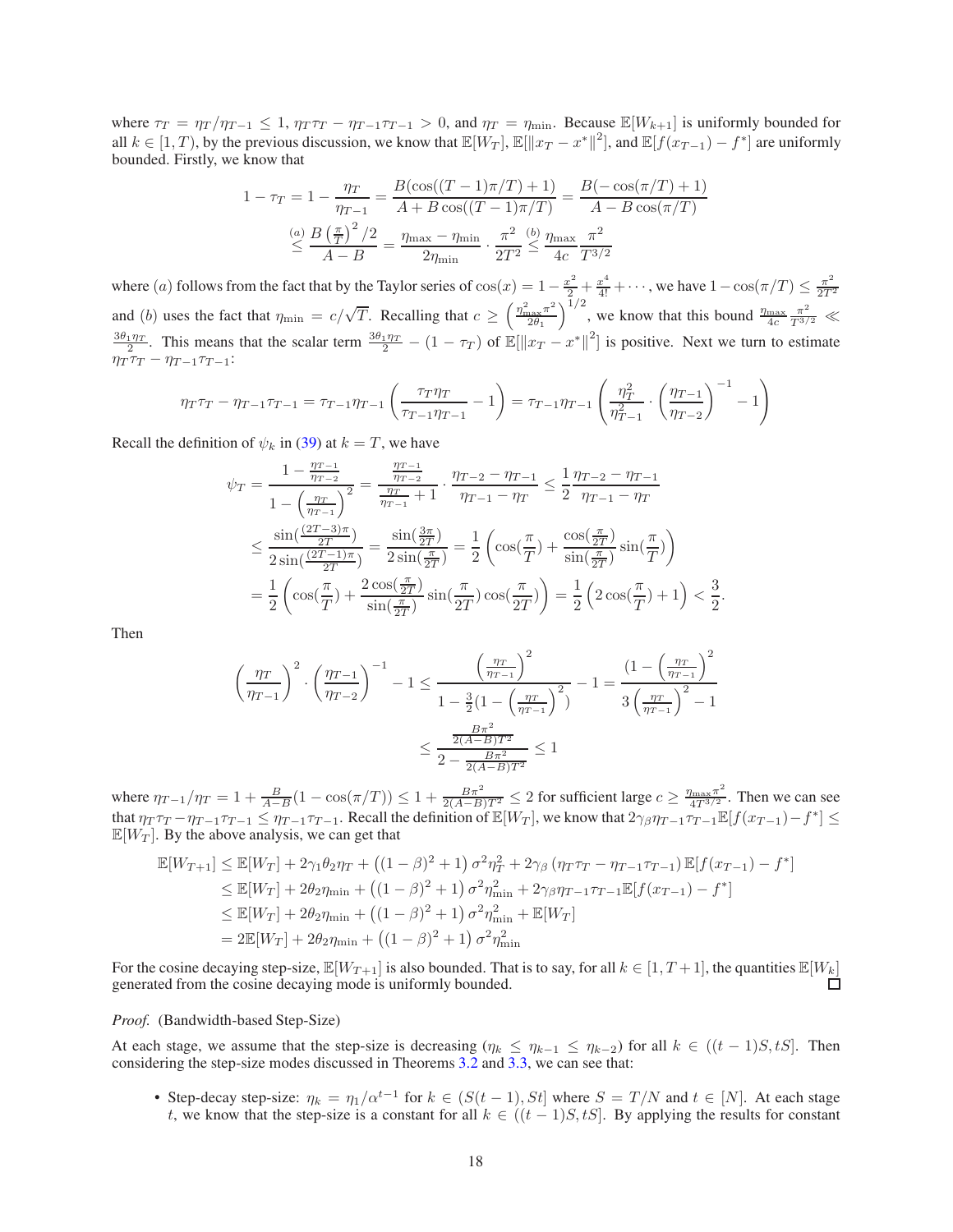step-sizes in Theorem [3.2,](#page-4-2) we can see that at each stage  $t \in [N]$ , the quantity  $W_k$  is uniformly bounded for  $k \in ((t-1)S + 2, tS]$ , that is

$$
\mathbb{E}[W_{k+1}] \le \left(\frac{1+\beta^2}{(1-\beta)^2} + 2\right) \left(\Delta_t^2 + r^2\right) + \eta_k L\beta (1-\beta + (1-\beta)^{-1})r^2
$$

where  $\Delta_t^2 = 3((1+\beta)^2 + \beta^2) r^2 + 3\eta_k^2 (1-\beta)^2 (\sigma^2 + (\rho+1)L^2 r^2)$ . Therefore, as we discussed in Theorem [3.2,](#page-4-2) at each stage, the quantities

$$
\mathbb{E}[\|\tilde{x}_{k+1} - x^*\|] \le \mathbb{E}[W_{k+1}], \quad \mathbb{E}[\|x_{k+1} - x_k\|^2] \le \mathbb{E}[W_{k+1}];
$$
  

$$
\mathbb{E}[\|x_{k+1} - x^*\|^2] \le 2\left(1 + \frac{\beta^2}{(1-\beta)^2}\right) \mathbb{E}[W_{k+1}], \quad \mathbb{E}[f(x_{k+1}) - f^*] \le L\left(1 + \frac{\beta^2}{(1-\beta)^2}\right) \mathbb{E}[W_{k+1}]
$$

are also uniformly bounded for all  $k \in ((t-1)S + 2, tS]$ . By the definition of  $\tau_k$ , at  $k = (t-1)S + 1$ , we have  $\tau_{(t-1)S+1} = \eta_{(t-1)S+1}/\eta_{(t-1)S} = 1/\alpha$ , then we define

$$
W_{(t-1)S+2} = ||\tilde{x}_{(t-1)S+2} - x^*||^2 + ||x_{(t-1)S+2} - x_{(t-1)S+1}||^2 + 2\frac{\eta_{(t-1)S+1}}{\alpha}\gamma_\beta \left(f(x_{(t-1)S+1}) - f^*\right).
$$

Similar to Theorem [3.3](#page-4-3) (see [\(37\)](#page-14-3)), we can estimate  $\mathbb{E}[W_{(t-1)S+2}]$  as

$$
\mathbb{E}[W_{(t-1)S+2}]
$$
\n
$$
:= \mathbb{E}\left[\left\|\tilde{x}_{(t-1)S+2} - x^*\right\|^2 + \left\|x_{(t-1)S+2} - x_{(t-1)S+1}\right\|^2 + \frac{2\eta_{(t-1)S+1}}{\alpha}\gamma_\beta\left(f(x_{(t-1)S+1}) - f^*\right)\right]
$$
\n
$$
= W_{(t-1)S+1} - \left(\frac{3\theta_1\eta_{(t-1)S+1}}{2} - \left(1 - \frac{1}{\alpha}\right)\right) \left\|x_{(t-1)S+1} - x^*\right\|^2 + \left((1 - \beta)^2 + 1\right)\sigma^2\eta_{(t-1)S+1}^2
$$
\n
$$
+ 2\theta_2\eta_{(t-1)S+1} + 2\gamma_\beta\left(\eta_{(t-1)S+1}\tau_{(t-1)S+1} - \eta_{(t-1)S}\tau_{(t-1)S}\right)\left(f(x_{(t-1)S}) - f^*\right)
$$
\n
$$
\leq W_{(t-1)S+1} + 2(1 - \frac{1}{\alpha})^2 \left(1 + \frac{\beta^2}{(1 - \beta)^2}\right) \mathbb{E}[W_{(t-1)S+1}] + \frac{2\theta_2\eta_1}{\alpha^{t-1}} + \frac{\left((1 - \beta)^2 + 1\right)\sigma^2\eta_1^2}{\alpha^{2(t-1)}}
$$

where  $\mathbb{E}[\|x_{(t-1)S+1} - x^*\|]$  $\left[ \frac{2}{1+\frac{\beta^2}{(1-\beta)^2}} \right]$  $\left(\frac{\beta^2}{(1-\beta)^2}\right) \mathbb{E}[W_{(t-1)S+1}]$  which are uniformly bounded, then we can conclude that  $\mathbb{E}[W_{(t-1)S+2}]$  can be bounded by  $\mathbb{E}[W_{(t-1)S+1}]$  plus a constant term. Thus in this case, we can derive that  $\mathbb{E}[W_k]$  is uniformly bounded for all  $k \in [1, T+1]$ .

• We then consider the three decaying modes: polynomial decay, linear decay, and cosine decay modes discussed in Theorem [3.3](#page-4-3) at each stages. First, we consider polynomial decaying and linear decay. From the results of Theorem [3.3,](#page-4-3) we can see that  $\mathbb{E}[W_{k+1}]$  is uniformly bounded for  $k \in ((t-1)S + 2, tS]$  and its bound can be derived similar to Theorem [3.2,](#page-4-2) that is

$$
\mathbb{E}[W_{k+1}] \le \left(\frac{1+\beta^2}{(1-\beta)^2} + 2\right) \left(\Delta_t^2 + r^2\right) + \eta_k \tau_k L \gamma_\beta r^2
$$

where  $\Delta_t^2 = 3((1 + \tau_k \beta)^2 + \beta^2 \tau_k^2) r^2 + 3\eta_k^2 (1 - \beta)^2 (\sigma^2 + (\rho + 1)L^2 r^2)$  and  $0 < \tau_k \le 1$ . Because  $\eta_{\min}^t \leq \eta_k \leq \eta_{\max}^t$  for all k, the upper bound is non-expanding for each stage t. However, at  $k = (t-1)S + 1$ , we have  $\tau_{(t-1)S+1} = \eta_{(t-1)S+1}/\overline{\eta}_{(t-1)S} \leq \eta_{\text{max}}^t/\eta_{\text{min}}^t \leq s_0$ . Similar to the above discussion for step-decay, we get that

$$
\mathbb{E}[W_{(t-1)S+2}] \n:= \mathbb{E}\left[\left\|\tilde{x}_{(t-1)S+2} - x^*\right\|^2 + \left\|x_{(t-1)S+2} - x_{(t-1)S+1}\right\|^2 + \frac{2\eta_{(t-1)S+1}}{\alpha}\gamma_\beta\left(f(x_{(t-1)S+1}) - f^*\right)\right] \n= W_{(t-1)S+1} - \left(\frac{3\theta_1\eta_{(t-1)S+1}}{2} - (1-s_0)\right) \left\|x_{(t-1)S+1} - x^*\right\|^2 + \left((1-\beta)^2 + 1\right)\sigma^2\eta_{(t-1)S+1}^2 \n+ 2\theta_2\eta_{(t-1)S+1} + 2\gamma_\beta\left(\eta_{(t-1)S+1}\tau_{(t-1)S+1} - \eta_{(t-1)S}\tau_{(t-1)S}\right)\left(f(x_{(t-1)S}) - f^*\right) \n\leq W_{(t-1)S+1} + 2(1-s_0)\left(1 + \frac{\beta^2}{(1-\beta)^2}\right) \mathbb{E}[W_{(t-1)S+1}] + 2\theta_2\eta_{\text{max}}^t + \left((1-\beta)^2 + 1\right)\sigma^2\left(\eta_{\text{max}}^t\right)^2 \n+ 2\gamma_\beta s_0\eta_{\text{max}}^t\left(f(x_{(t-1)S}) - f^*\right).
$$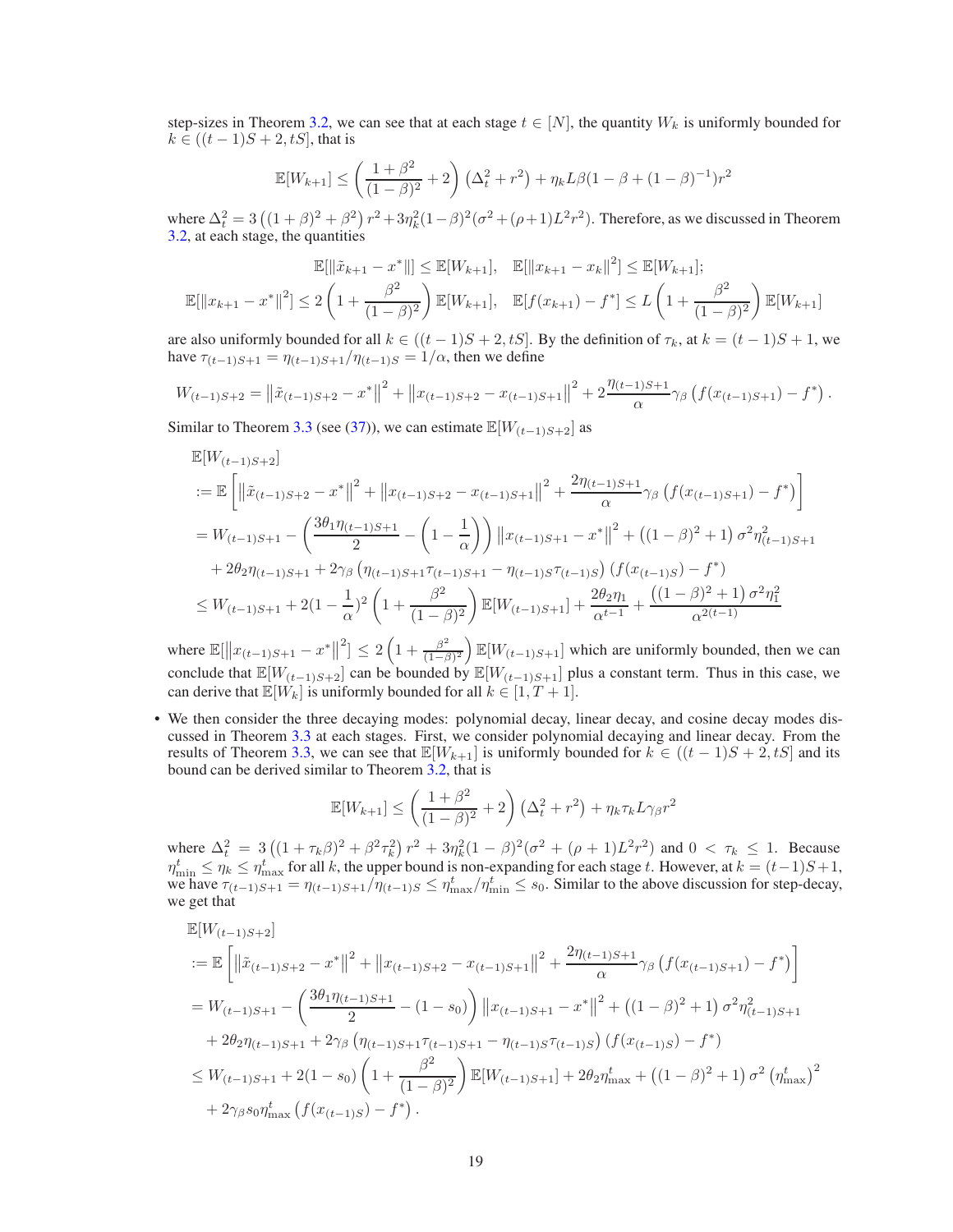As we know  $\mathbb{E}[W_{(t-1)S+1}]$  and  $\mathbb{E}[f(x_{(t-1)S}) - f^*]$  are uniformly bounded and  $\eta_{\max}^t$  is also upper bounded, we can conclude that  $\mathbb{E}[W_{(t-1)S+2}]$  is also bounded.

However, for the cosine decay mode, the only difference from polynomial and linear decay modes lies on the last iterate of each stage. In Theorem [3.3,](#page-4-3) we show that

$$
\mathbb{E}[W_{(t-1)S+1}] \le 2\mathbb{E}[W_{(t-1)S}] + 2\theta_2 \eta_{\min}^t + ((1-\beta)^2 + 1)\sigma^2 (\eta_{\min}^t)^2
$$

The estimation of  $\mathbb{E}[W_{(t-1)S+2}]$  for the cosine decay mode is same as polynomial and linear modes. Thus, we also can make a conclusion that  $\mathbb{E}[W_k]$  is uniformly bounded for the bandwidth step-size with the cosine decay mode.

<span id="page-19-2"></span><span id="page-19-1"></span> $\Box$ 

.

# C Supplementary Material for Functions with Slower Growth

*Proof.* (of Remark [6\)](#page-5-3) When  $x^* = 0$ , the two conditions are the same. Suppose that  $||x^*|| > 0$ , then

$$
\langle \nabla f(x), x \rangle \ge \theta_1' \|x\|^p - \theta_2' = \theta_1' (\|x - x^* + x^*\|^p) - \theta_2' \tag{40}
$$

We apply Young's inequality and  $\|\nabla f(x)\|^2 \leq \theta_3(1 + \|x - x^*\|^{2\tau})$  and assume that  $R \geq 1$ , then for any  $x \in \mathbb{R}^d$  that  $||x - x^*|| \geq R$ 

$$
\langle \nabla f(x), x^* \rangle \le \frac{s^{\alpha_1} \|\nabla f(x)\|^{\alpha_1}}{\alpha_1} + \frac{\|x^*\|^{\alpha_2}}{s^{\alpha_2} \alpha_2} \le \frac{s^{\alpha_1} \theta_3^{\alpha_1/2} \left(1 + \|x - x^*\|^{2\tau}\right)^{\alpha_1/2}}{\alpha_1} + \frac{\|x^*\|^{\alpha_2}}{s^{\alpha_2} \alpha_2} \le \frac{s^{\alpha_1} (2\theta_3)^{\alpha_1/2} \|x - x^*\|^{7\alpha_1}}{\alpha_1} + \frac{\|x^*\|^{\alpha_2}}{s^{\alpha_2} \alpha_2}
$$
\n(41)

where  $1/\alpha_1 + 1/\alpha_2 = 1$ ,  $\alpha_1, \alpha_2 > 0$  and  $s > 0$ .

$$
||x - x^* + x^*||^p = (||x - x^* + x^*||^2)^{p/2} \ge (||x - x^*||^2 + ||x^*||^2 - 2||x - x^*|| ||x^*||)^{p/2}
$$
  
= 
$$
((||x - x^*|| - ||x^*||)^2)^{p/2} = ||x - x^*|| - ||x^*||^p
$$
 (42)

If we assume that  $R \ge \max\{2\|x^*\|, 1\}$ , then for any  $\|x - x^*\| \ge R$ , applying [\(42\)](#page-19-0) we have

$$
||x - x^* + x^*||^p \ge \frac{1}{2^p} ||x - x^*||^p.
$$
\n(43)

Then applying the above result and  $(40)$  and  $(41)$ , we can get that

$$
\langle \nabla f(x), x - x^* \rangle \ge \frac{\theta_1'}{2^p} \|x - x^*\|^p - \theta_2' - \frac{s^{\alpha_1} (2\theta_3)^{\alpha_1/2} \|x - x^*\|^{\tau \alpha_1}}{\alpha_1} - \frac{\|x^*\|^{\alpha_2}}{s^{\alpha_2} \alpha_2}
$$

Let  $\alpha_1 = p/\tau$  and  $s = \left(\frac{\theta_1'p}{\tau_2^{2p+1}}\right)^{\tau/p}/\sqrt{2\theta_3}$ , we have  $s^{\alpha_1} (2\theta_3)^{\alpha_1/2} ||x - x^*||^{\tau \alpha_1}$  $\frac{2||x-x^*||^{7\alpha_1}}{\alpha_1} = \frac{1}{2}$ 

Therefore,

$$
\langle \nabla f(x), x - x^* \rangle \ge \frac{\theta_1'}{2^{p+1}} \|x - x^*\|^p - \theta_2' - \frac{\|x^*\|^{\alpha_2}}{s^{\alpha_2} \alpha_2} := \theta_1 \|x - x^*\|^p - \theta_2 \tag{44}
$$

 $\overline{2}$  .  $\theta_1^{'}$ 1

<span id="page-19-0"></span> $\frac{\sigma_1}{2^p} \|x - x^*\|^p$ 

where  $\theta_1 = \frac{\theta_1'}{2^{p+1}}$  and  $\theta_2 = \theta_2' + \frac{||x^*||^{\alpha_2}}{s^{\alpha_2} \alpha_2}$  $\frac{|x^*|^{\alpha_2}}{s^{\alpha_2} \alpha_2}$  with  $\alpha_2 = \frac{p}{p-\tau}$  and  $s = \left(\frac{\theta'_1 p}{\tau 2^{p+1}}\right)^{\tau/p} / \sqrt{2\theta_3}$ .

 $\Box$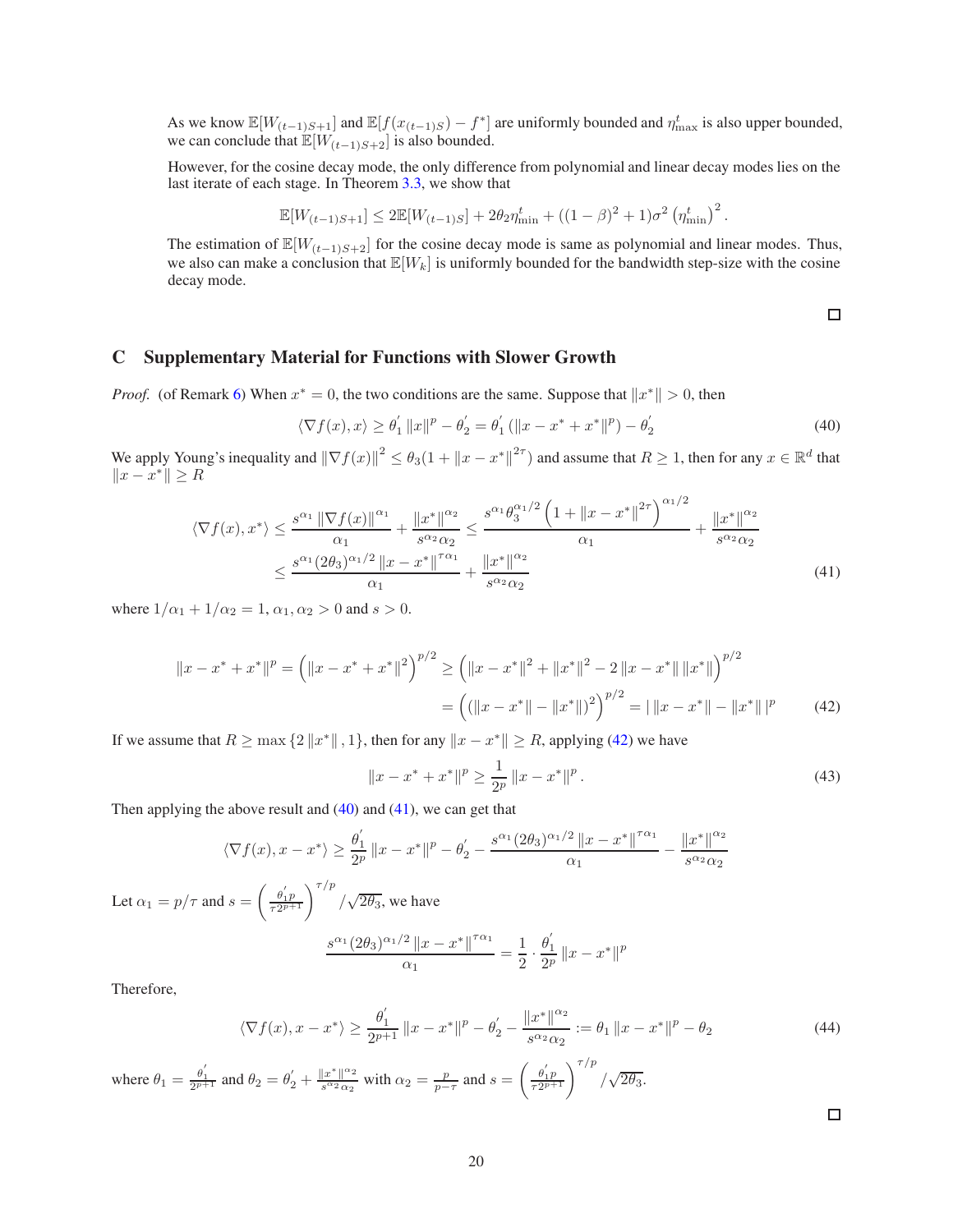#### C.1 Proofs of SGD Under Generalized R-dissipativity

*Proof.* (of Theorem [4.1\)](#page-6-3) Let

<span id="page-20-0"></span>
$$
r^{2} = \max \left\{ R^{2}, \left( \eta_{\max}(\rho + 1) \frac{\theta_{3}}{\theta_{1}} \right)^{1/(p-2\tau)}, \left( \frac{2\theta_{2}}{\theta_{1}} + \frac{(\sigma^{2} + (\rho + 1)\theta_{3}) \eta_{\max}}{\theta_{1}} \right)^{2/p} \right\}.
$$
 (45)

First, we consider the initial point  $x_1$  that  $||x_1 - x^*|| \leq r$ . Suppose that there exist an iteration k such that  $||x_{k-1} - x^*||^2 \le r^2$  and  $||x_k - x^*||^2 > r^2$ , then the generalized R-dissipativity holds at  $x_k$  and its gradient is also  $\tau$ -growth. Applying the recursion of SGD, we have

$$
\mathbb{E}[\|x_{k+1} - x^*\|^2] = \mathbb{E}[\|x_k - \eta_k g_k - x^*\|^2] = \|x_k - x^*\|^2 - 2\eta_k \mathbb{E}[\langle x_k - x^*, g_k \rangle] + \eta_k^2 \mathbb{E}[\|g_k\|^2]
$$
  
\n
$$
\leq \|x_k - x^*\|^2 - 2\eta_k \langle x_k - x^*, \nabla f(x_k) \rangle + \eta_k^2 \left( \mathbb{E}[\|g_k - \nabla f(x_k)\|^2] + \|\nabla f(x_k)\|^2 \right)
$$
  
\n
$$
\leq \|x_k - x^*\|^2 - 2\eta_k (\theta_1 \|x_k - x^*\|^p - \theta_2) + \eta_k^2 \left( \sigma^2 + (\rho + 1) \|\nabla f(x_k)\|^2 \right)
$$
  
\n
$$
\leq \|x_k - x^*\|^2 - 2\eta_k (\theta_1 \|x_k - x^*\|^p - \theta_2) + \eta_k^2 \left( \sigma^2 + (\rho + 1)\theta_3 \left(1 + \|x_k - x^*\|^2\right) \right)
$$
  
\n
$$
= \|x_k - x^*\|^2 - \eta_k \left(2\theta_1 \|x_k - x^*\|^p - \eta_k (\rho + 1)\theta_3 \|x_k - x^*\|^2\right) + 2\theta_2 \eta_k + (\sigma^2 + (\rho + 1)\theta_3) \eta_k^2.
$$

By the assumption that  $\tau \le p/2$  and  $||x_k - x^*||^2 \ge r^2$  at iteration  $x_k$  and  $r^{2(p-2\tau)} \ge \eta_k(\rho+1)\frac{\theta_3}{\theta_1}$ , we can achieve that

$$
2\theta_1 \|x_k - x^*\|^p - \eta_k(\rho+1)\theta_3 \|x_k - x^*\|^{2\tau} \ge \theta_1 \|x_k - x^*\|^p,
$$

Then

$$
\mathbb{E}[\|x_{k+1}-x^*\|^2] \leq \mathbb{E}[\|x_k-x^*\|^2 - \eta_k \theta_1 \|x_k-x^*\|^2 + 2\theta_2 \eta_k + (\sigma^2 + (\rho+1)\theta_3) \eta_k^2.
$$

Once  $||x_k - x^*||^2 \ge r^2$ , by the definition of  $r^2$ , we know

$$
r^{p} \ge \frac{2\theta_2}{\theta_1} + \frac{\left(\sigma^2 + (\rho + 1)\theta_3\right)\eta_k}{\theta_1}
$$

then  $\mathbb{E}[\Vert x_{k+1} - x^* \Vert^2]$  is decreasing until  $\mathbb{E}[\Vert x_{k+1} - x^* \Vert^2] \leq r^2$ . At the iterates k, we know that  $\Vert x_{k-1} - x^* \Vert \leq r^2$ , then the distance of the next iteration with optimal solution  $x^*$  can be bounded via:

$$
\mathbb{E}[\|x_{k}-x^{*}\|^{2} | \mathcal{F}_{k-1}] = \mathbb{E}[\|x_{k-1}-\eta_{k-1}g_{k-1}-x^{*}\|^{2} | \mathcal{F}_{k-1}] = 2\|x_{k-1}-x^{*}\|^{2} + 2\eta_{k-1}^{2}\mathbb{E}[\|g_{k-1}\|^{2} | \mathcal{F}_{k-1}]
$$
  
\n
$$
\leq 2r^{2} + 2\eta_{k-1}^{2} \left(\mathbb{E}[\|g_{k-1}-\nabla f(x_{k-1})\|^{2}] + \|\nabla f(x_{k-1})\|^{2}\right)
$$
  
\n
$$
\leq 2r^{2} + 2\eta_{k-1}^{2} \left(\sigma^{2} + (\rho+1) \|\nabla f(x_{k-1})\|^{2}\right)
$$
  
\n
$$
\leq 2r^{2} + 2\eta_{\max}^{2} \left(\sigma^{2} + (\rho+1)\theta_{3} \left(1 + \|x_{k-1} - x^{*}\|^{2}\right)\right)
$$
  
\n
$$
\leq 2(1 + \eta_{\max}^{2}(\rho+1)\theta_{3})r^{2} + 2\eta_{\max}^{2} \left(\sigma^{2} + (\rho+1)\theta_{3}\right).
$$

If the initial point  $x_1$  is far from the optimal point  $x^*$ , that is  $||x_1 - x^*|| > r$  but is bounded, by the above analysis, we can see that the follow-up  $\mathbb{E}[\Vert x_k - x^* \Vert^2]$  is decreasing until  $\mathbb{E}[\Vert x_k - x^* \Vert^2] \leq r^2$ .

Therefore, by the above discussion, we can conclude that

$$
\mathbb{E}[\|x_k - x^*\|^2] \le \min\left\{\|x_1 - x^*\|^2, 2(1 + \eta_{\max}^2(\rho + 1)\theta_3)r^2 + 2\eta_{\max}^2(\sigma^2 + (\rho + 1)\theta_3)\right\}
$$

where  $r^2$  is given in [\(45\)](#page-20-0).

 $\Box$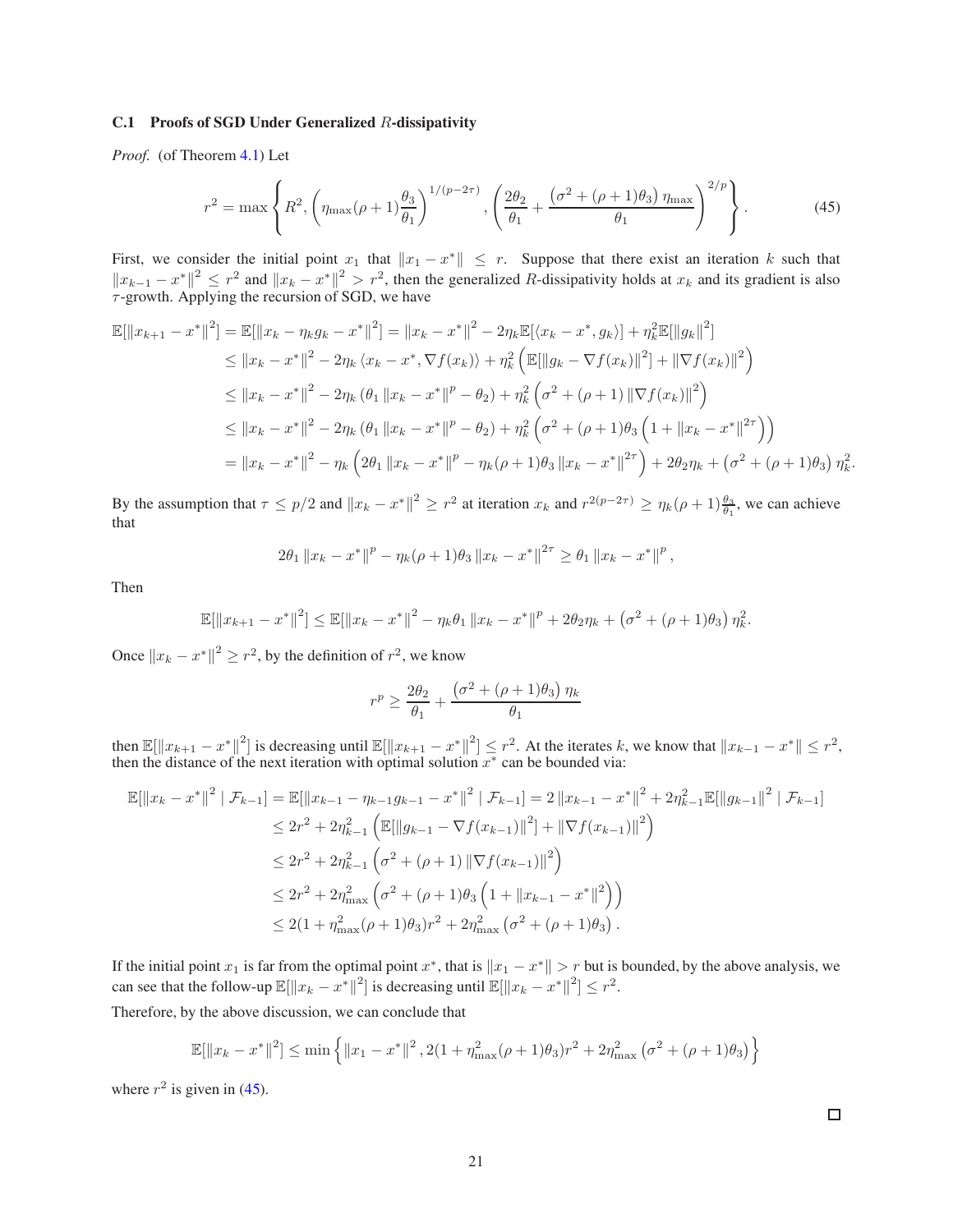#### C.2 Proofs of Momentum Under Generalized R-dissipativity

Now, we turn to estimate the SGD algorithm with momentum under Assumption [3.](#page-5-1) The basic assumptions include the stochastic gradient  $g_k$  satisfies Assumption [1](#page-2-3) and the objective function is L-smooth. Beyond these, here we also assume that Assumption [3](#page-5-1) holds. The procedure of the proof in this part is similar to the proof of momentum under R-dissipativity. Therefore, we will omit proofs which are similar to Section [3.3](#page-4-4) but only stress the differences.

Because the L-smoothness holds, we still can apply Lemma [B.1](#page-10-1) to estimate  $\mathbb{E}[\Vert x_k - x_{k-1} \Vert^2]$ .

We assume the function value and its gradient satisfy the following assumptions: there exist  $\theta_1 > 0, \theta_2 \ge 0, \theta_3 > 0$ and  $R \geq 0$ , such that for all x that  $||x - x^*|| \geq R$ 

$$
\langle \nabla f(x), x - x^* \rangle \ge \theta_1 \|x - x^*\|^p - \theta_2, \|\nabla f(x)\|^2 \le \theta_3 (1 + \|x - x^*\|^{2\tau})
$$

with  $0 \leq \tau \leq p/2$  and  $p \in [0, 2)$ .

One obvious change we made is how to estimate  $\mathbb{E}[\Vert g_k \Vert^2 \mid \mathcal{F}_k]$ :

$$
\mathbb{E}[\|g_k\|^2 \mid \mathcal{F}_k] = \mathbb{E}[\|g_k - \nabla f(x_k) + \nabla f(x_k)\|^2] = \mathbb{E}[\|g_k - \nabla f(x_k)\|^2] + \|\nabla f(x_k)\|^2
$$
  
\n
$$
\leq (\rho + 1) \|\nabla f(x_k)\|^2 + \sigma^2 \leq (\rho + 1)\theta_3 \left\|x_k - x^*\right\|^{2\tau} + (\rho + 1)\theta_3 + \sigma^2. \tag{46}
$$

Then we turn to estimate  $\mathbb{E}[\|\tilde{x}_{k+1} - x^*\|^2]$ . The only change compared to Lemma [B.2](#page-11-0) is to estimate

<span id="page-21-0"></span>
$$
-\mathbb{E}[\langle x_k - x^*, g_k \rangle = -\langle x_k - x^*, \nabla f(x_k) \rangle \leq -\theta_1 \|x_k - x^*\|^p + \theta_2.
$$

We then make these changes in Lemma [B.2](#page-11-0) and give the following results.

<span id="page-21-1"></span>**Lemma C.1.** We define  $\tilde{x}_{k+1} := \frac{x_{k+1} - \beta x_k}{1 - \beta}$ 1−β *. Suppose that Assumption [1](#page-2-3) and [\(3\)](#page-5-1) hold at current iterations* x<sup>k</sup> *and*  $\tau_k = \eta_k / \eta_{k-1} \in (0, 1]$ *, then* 

*(i)* If  $\tau_k = 1$ , i.e.,  $\eta_k = \eta$  *for all*  $k \geq 1$ *, we have* 

$$
\mathbb{E}[\left\|\tilde{x}_{k+1} - x^*\right\|^2 | \mathcal{F}_k] \leq \left\|\tilde{x}_k - x^*\right\|^2 - 2\theta_1 \eta_k \left\|x_k - x^*\right\|^p + 2\theta_2 \eta_k + \eta_k^2 \mathbb{E}[\left\|g_k\right\|^2 | \mathcal{F}_k] + \frac{2\beta\eta_k}{1-\beta} \left(f(x_{k-1}) - f(x_k) + \frac{L}{2} \left\|x_k - x_{k-1}\right\|^2\right).
$$

*(ii) else if*  $\tau_k \in (0,1)$ *, we have* 

$$
\mathbb{E}[\|\tilde{x}_{k+1} - x^*\|^2 \mid \mathcal{F}_k] \le \tau_k \|\tilde{x}_k - x^*\|^2 - 2\eta_k \theta_1 \|x_k - x^*\|^p + (1 - \tau_k) \|x_k - x^*\|^2 + 2\eta_k \theta_2 + \eta_k^2 \mathbb{E}[\|g_k\|^2 \mid \mathcal{F}_k] + \frac{2\beta L}{1 - \beta} \eta_k \tau_k \|x_{k-1} - x_k\|^2 + \frac{2\beta \tau_k \eta_k}{1 - \beta} (f(x_{k-1}) - f(x_k)).
$$

*for any*  $\omega_1 > 0$ *.* 

*Proof.* (of Theorem [4.2\)](#page-6-0) In this case, we consider the constant step-size, that is  $\eta_k = \eta$  and  $\tau_k = \eta_k/\eta_{k-1} = 1$ . Here we define the Lyapunov function  $W_{k+1}$  as

<span id="page-21-2"></span>
$$
\mathbb{E}[W_{k+1}] = \mathbb{E}[\|\tilde{x}_{k+1} - x^*\|^2 | \mathcal{F}_k] + \mathbb{E}[\|x_{k+1} - x_k\|^2 | \mathcal{F}_k] + \gamma_{\beta} \mathbb{E}[f(x_k) - f^*]
$$

where  $\gamma_{\beta} = \beta(1 - \beta + (1 - \beta)^{-1})$ . Incorporating the results of Lemma [B.1,](#page-10-1) [\(46\)](#page-21-0) and (i) of Lemma [C.1,](#page-21-1) we can get that

$$
\mathbb{E}[W_{k+1} | \mathcal{F}_k] = \mathbb{E}[\|\tilde{x}_{k+1} - x^*\|^2 | \mathcal{F}_k] + \mathbb{E}[\|x_{k+1} - x_k\|^2 | \mathcal{F}_k] + 2\eta\gamma_\beta (f(x_k) - f^*)
$$
\n
$$
\leq \|\tilde{x}_k - x^*\|^2 + \left(\beta^2 + \eta\beta(1 - \beta)L + \eta\frac{\beta L}{(1 - \beta)}\right) \|x_{k-1} - x_k\|^2 - 2\theta_1\eta \|x_k - x^*\|^p + 2\eta\theta_2
$$
\n
$$
+ \eta^2 \left((1 - \beta)^2 + 1\right) \left(\sigma^2 + (\rho + 1)\theta_3 + (\rho + 1)\theta_3 \|x_k - x^*\|^{2\tau}\right) + 2\eta\gamma_\beta (f(x_{k-1}) - f^*)
$$
\n
$$
\stackrel{(a)}{\leq} \mathbb{E}[W_k] - 2\theta_1\eta \|x_k - x^*\|^p + \eta^2 \left((1 - \beta)^2 + 1\right) (\rho + 1)\theta_3 \|x_k - x^*\|^{2\tau}
$$
\n
$$
+ \eta^2 \left((1 - \beta)^2 + 1\right) (\sigma^2 + (\rho + 1)\theta_3) + 2\theta_2\eta. \tag{47}
$$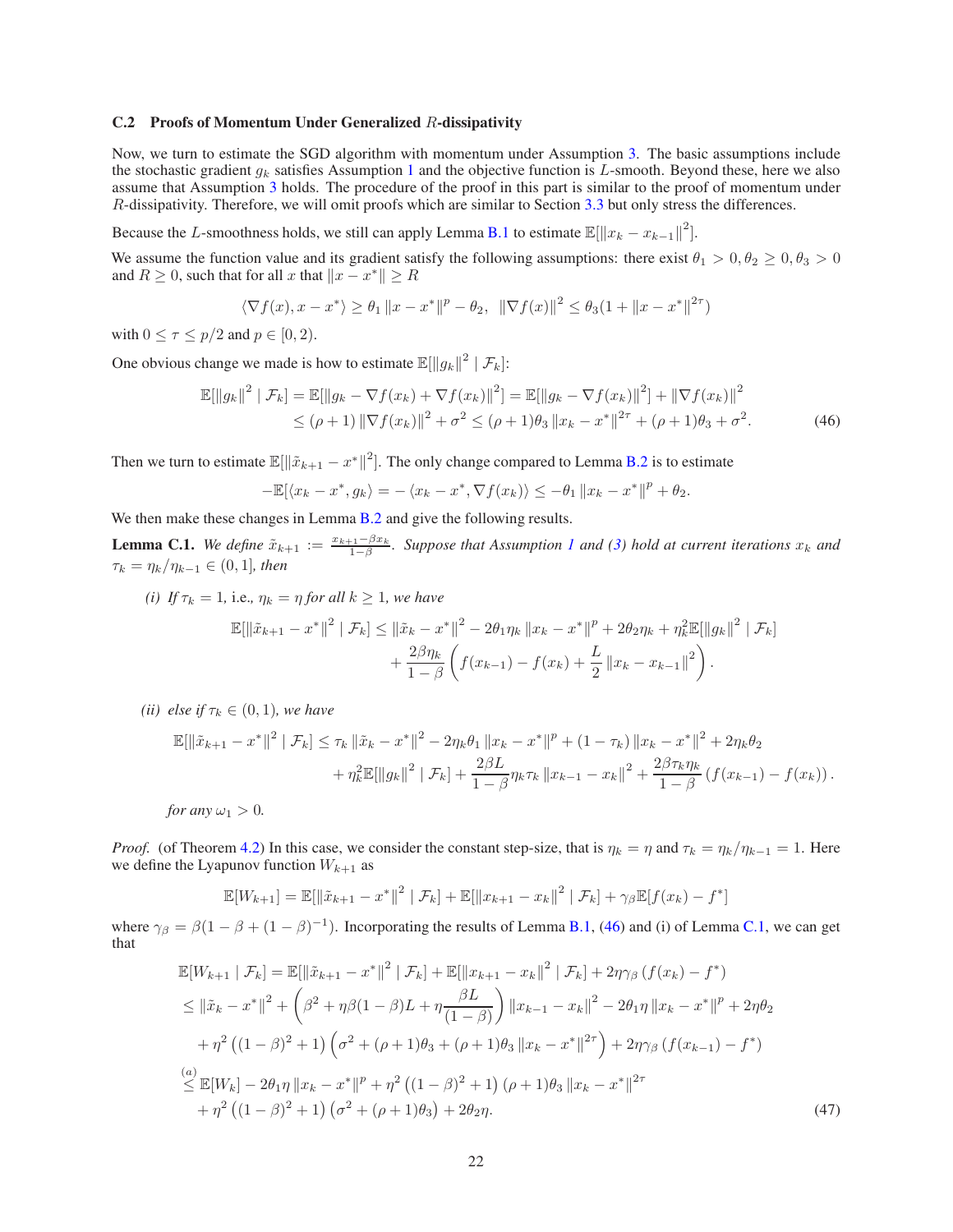where (*a*) follows from  $\eta \leq \frac{1-\beta^2}{L\gamma_\beta}$  $\frac{1-\beta^2}{L\gamma_\beta}$  to make sure that

$$
\beta^2 + \eta \beta (1 - \beta)L + \eta \frac{\beta L}{(1 - \beta)} \le 1
$$

First, we consider the initial point  $x_1$  such that  $||x_1 - x^*|| \leq r$ . Assume that there exist an iteration k such that  $||x_{k-1} - x^*||^2 \leq r^2$  and  $||x_k - x^*||^2 > r^2$ , then the above analysis holds. By the assumption that  $\tau \leq p/2$ ,  $||x_k - x^*||^2 > r^2$ , and  $r^{2(p-2\tau)} \ge \eta(1 + (1 - \beta)^2)(\rho + 1)\theta_3/\theta_1$ , then

$$
-\theta_1 \eta \|x_k - x^*\|^p + \eta^2 \left( (1 - \beta)^2 + 1 \right) (\rho + 1)\theta_3 \|x_k - x^*\|^{2\tau} < 0
$$

The main inequality [\(47\)](#page-21-2) can be re-written as

$$
\mathbb{E}[W_{k+1} | \mathcal{F}_k] \le \mathbb{E}[W_k] - \theta_1 \eta \|x_k - x^*\|^p + \eta^2 \left( (1 - \beta)^2 + 1 \right) \left( \sigma^2 + (\rho + 1)\theta_3 \right) + 2\theta_2 \eta.
$$

We can see that if

$$
r^{2} = \max \left\{ R^{2}, \left( \frac{\eta(1 + (1 - \beta)^{2})(\rho + 1)\theta_{3}}{\theta_{1}} \right)^{1/(p - 2\tau)}, \left( \frac{2\theta_{2}}{\theta_{1}} + ((1 - \beta)^{2} + 1) (\sigma^{2} + \eta(\rho + 1)\theta_{3}) \right)^{2/p} \right\}
$$

once  $\mathbb{E}[\Vert x_k - x^* \Vert^2] > r^2$ , the sequence of  $\mathbb{E}[W_{k+1}]$  will decrease until  $\mathbb{E}[\Vert x_k - x^* \Vert^2] \leq r^2$ . Similar to the analysis of Theorem [3.2,](#page-4-2) we get the conclusion that the sequences of  $\mathbb{E}[W_k], \mathbb{E}[\|x_k - x^*\|^2]$ , and  $\mathbb{E}[f(x_k) - f^*]$  are uniformly bounded for all  $k \geq 1$ .

*Proof.* (of Theorem [4.3\)](#page-6-2) Different from the proof of Theorem [4.2,](#page-6-0) we have additional positive term  $(1 \tau_k)\mathbb{E}[\|x_k - x^*\|^2]$  to deal with. We then need to estimate  $\mathbb{E}[\|x_{k+1} - x^*\|^2 | \mathcal{F}_k]$ .

$$
\mathbb{E}[\|x_{k+1} - x^*\|^2 \mid \mathcal{F}_k] = \mathbb{E}\left[\left\|x_k - \eta_k\left(\beta \frac{x_{k-1} - x_k}{\eta_{k-1}} + (1 - \beta)g_k\right) - x^*\right\|^2\right]
$$
  
\n
$$
= \mathbb{E}\left[\|x_k - x^* - \beta \tau_k(x_{k-1} - x_k) - (1 - \beta)\eta_k g_k\|^2\right]
$$
  
\n
$$
= \mathbb{E}[\|x_k - x^* - \beta \tau_k(x_{k-1} - x_k)\|^2] + \eta_k^2 (1 - \beta)^2 \mathbb{E}[\|g_k\|^2 \mid \mathcal{F}_k]
$$
  
\n
$$
+ 2\beta(1 - \beta)\tau_k \eta_k \mathbb{E}[\langle x_{k-1} - x_k, g_k \rangle] - 2(1 - \beta)\eta_k \mathbb{E}[\langle x_k - x^*, g_k \rangle]
$$
  
\n
$$
= \mathbb{E}\left[\left\|x_k - x^* + \beta \tau_k \frac{1 - \beta}{\beta}(\tilde{x}_k - x_k)\right\|^2\right] + \eta_k^2 (1 - \beta)^2 \mathbb{E}[\|g_k\|^2 \mid \mathcal{F}_k]
$$
  
\n
$$
+ 2\beta(1 - \beta)\tau_k \eta_k \mathbb{E}[\langle x_{k-1} - x_k, g_k \rangle] - 2(1 - \beta)\eta_k \mathbb{E}[\langle x_k - x^*, g_k \rangle].
$$

By the convexity of  $\left\Vert \cdot \right\Vert ^{2}$ , we have

$$
\mathbb{E}\left[\left\|x_{k}-x^{*}+\beta\tau_{k}(1-\beta)\beta^{-1}(\tilde{x}_{k}-x_{k})\right\|^{2}\right] = \mathbb{E}\left[\left\|(1-\tau_{k}(1-\beta))(x_{k}-x^{*})+\tau_{k}(1-\beta)(\tilde{x}_{k}-x^{*})\right\|^{2}\right] \leq (1-\tau_{k}(1-\beta))\mathbb{E}\left[\left\|(x_{k}-x^{*})\right\|^{2}\right]+\tau_{k}(1-\beta)\mathbb{E}\left[\left\|\tilde{x}_{k}-x^{*}\right\|^{2}\right].
$$

Then we turn to estimate

$$
-\mathbb{E}[\langle x_k - x^*, g_k \rangle] = -\langle x_k - x^*, \nabla f(x_k) \rangle \le -\theta_1 \|x_k - x^*\|^p + \theta_2.
$$

and

$$
\mathbb{E}[\langle x_{k-1} - x_k, g_k \rangle] = \langle x_{k-1} - x_k, \nabla f(x_k) \rangle \le f(x_{k-1}) - f(x_k) + \frac{L}{2} ||x_k - x_{k-1}||^2.
$$

Then we define the Lyapunov function  $W_{k+1}$  below:

$$
\mathbb{E}[W_{k+1} | \mathcal{F}_k] = \mathbb{E}[\|\tilde{x}_{k+1} - x^*\|^2] + c_{k+1}\mathbb{E}[\|x_{k+1} - x^*\|^2 | \mathcal{F}_k] + \mathbb{E}[\|x_{k+1} - x_k\|^2 | \mathcal{F}_k] + u_k\mathbb{E}[f(x_k) - f^* | \mathcal{F}_k]
$$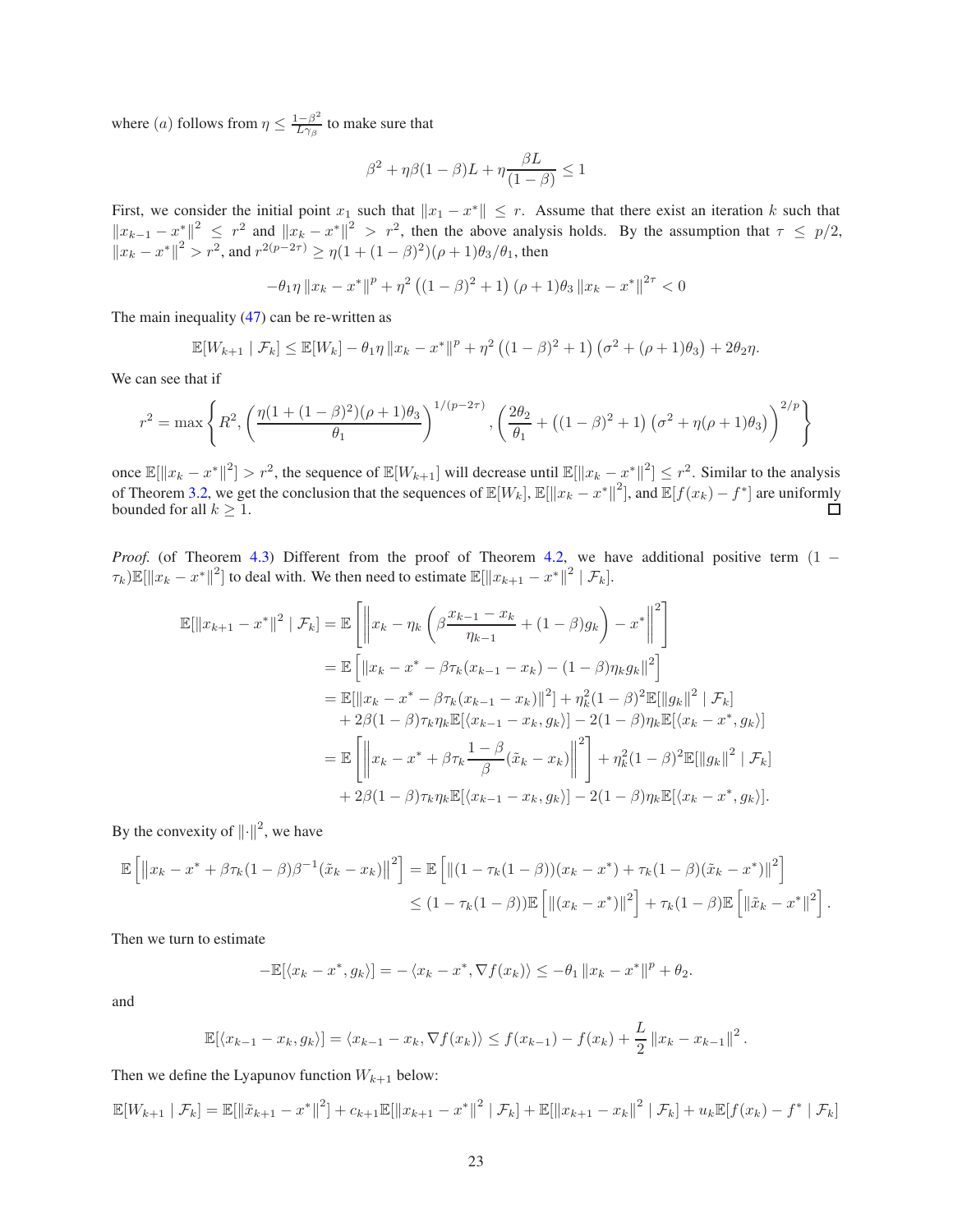where  $c_{k+1} > 0$ ,  $\gamma_{\beta} = \beta(1 - \beta + (1 - \beta)^{-1})$ ,  $u_k = 2\gamma_{\beta}\tau_k\eta_k + 2\beta(1 - \beta)\tau_k\eta_kc_{k+1}$ . Then incorporating the above results gives:

$$
\mathbb{E}[W_{k+1} | \mathcal{F}_k] = \mathbb{E}[\|\tilde{x}_{k+1} - x^*\|^2] + c_{k+1}\mathbb{E}[\|x_{k+1} - x^*\|^2 | \mathcal{F}_k] + \mathbb{E}[\|x_{k+1} - x_k\|^2 | \mathcal{F}_k] + u_k\mathbb{E}[f(x_k) - f^* | \mathcal{F}_k]
$$
  
\n
$$
\leq (\tau_k + c_{k+1}\tau_k(1-\beta)) \|\tilde{x}_k - x^*\|^2 + c_k \|x_k - x^*\|^2 + (c_{k+1} - c_k - c_{k+1}\tau_k(1-\beta) + (1-\tau_k)) \|x_k - x^*\|^2
$$
  
\n
$$
+ \left(\tau_k^2 \beta^2 + \beta(1-\beta)\tau_k\eta_k L + c_{k+1}\beta(1-\beta)\tau_k\eta_k L + \frac{2\beta L\eta_k\tau_k}{1-\beta}\right) \|x_k - x_{k-1}\|^2 - 2\eta_k \theta_1 \|x_k - x^*\|^p + 2\eta_k \theta_2
$$
  
\n
$$
+ 2(1-\beta)\eta_k c_{k+1} (-\theta_1 \|x_k - x^*\|^p + \theta_2) + (\eta_k^2(1-\beta)^2 + \eta_k^2 + \eta_k^2 c_{k+1}(1-\beta)^2) \mathbb{E}[\|g_k\|^2]
$$
  
\n
$$
+ 2\gamma_\beta (\tau_k \eta_k - \tau_{k-1}\eta_{k-1}) (f(x_{k-1}) - f^*) + 2\beta(1-\beta) (\tau_k \eta_k c_{k+1} - \tau_{k-1}\eta_{k-1}c_k) (f(x_{k-1}) - f^*)
$$
  
\n
$$
+ u_{k-1} (f(x_{k-1}) - f^*).
$$
\n(48)

First, we properly choose  $c_{k+1} = (1 - \tau_k)/(\tau_k(1 - \beta))$  to make the scalar of  $\|\tilde{x}_k - x^*\|^2$  is smaller than 1. We make the following discussion on the two popular decaying modes:

• The step-size is polynomial decaying  $\eta_k = \eta_1/k^r$  for all  $r \in (0, 1]$ , then  $c_{k+1} = (1 - \tau_k)/(\tau_k(1 - \beta)) \le \frac{1}{(k-1)^r(1-\beta)}$  is decreasing with k. The scalar  $c_{k+1} - c_k - c_{k+1}\tau_k(1-\beta) + (1 - \tau_k)$  is negative. By properly choosing the step-size

<span id="page-23-0"></span>
$$
\eta_k \le \frac{1-\beta^2}{\beta L((1-\beta)(1+c_{k+1})+2(1-\beta)^{-1})} \le \frac{1-\beta^2}{2\beta L((1-\beta)+(1-\beta)^{-1})}
$$

to ensure the coefficient of  $\mathbb{E}[\Vert x_k - x_{k-1} \Vert^2]$  is smaller than 1. By case 1 of Theorem [3.3,](#page-4-3) we know that  $\tau_k \eta_k - \tau_{k-1} \eta_{k-1}$  is negative for all k. Because  $c_{k+1}$  is decreasing, we can get that  $\tau_k \eta_k c_{k+1} - \tau_{k-1} \eta_{k-1} c_k \leq$  $c_k(\tau_k \eta_k - \tau_{k-1} \eta_{k-1})$  which is also negative. Then the main inequality [\(48\)](#page-23-0) can be evaluated as:

$$
\mathbb{E}[W_{k+1} | \mathcal{F}_k] \le W_k - 2\eta_k \theta_1 \|x_k - x^*\|^p + 2\eta_k \theta_2 + 2(1 - \beta)\eta_k c_{k+1} (-\theta_1 \|x_k - x^*\|^p + \theta_2) + \left(\eta_k^2 (1 - \beta)^2 + \eta_k^2 + \eta_k^2 c_{k+1} (1 - \beta)^2\right) \mathbb{E}[\|g_k\|^2]
$$

Incorporating [\(46\)](#page-21-0) into the above inequality, we get that

$$
\mathbb{E}[W_{k+1} | \mathcal{F}_k] \le W_k - 2\eta_k \theta_1 \|x_k - x^*\|^p + 2\eta_k \theta_2 + 2(1 - \beta)\eta_k c_{k+1} (-\theta_1 \|x_k - x^*\|^p + \theta_2)
$$
  
+ 
$$
(\eta_k^2 (1 - \beta)^2 + \eta_k^2 + \eta_k^2 c_{k+1} (1 - \beta)^2) \left( (\rho + 1)\theta_3 \|x_k - x^*\|^{2\tau} + (\rho + 1)\theta_3 + \sigma^2 \right)
$$
  
(49)

Assume that there exist an iteration k such that  $||x_{k-1} - x^*||^2 \le r^2$  and  $||x_k - x^*||^2 > r^2$ , then the above analysis holds. Due to the assumption that  $\tau \leq p/2$ , then we choose

$$
r^{(p-2\tau)} \ge \max\left\{\frac{\eta_1((1-\beta)^2+1)(\rho+1)\theta_3}{\theta_1}, \frac{\eta_1(1-\beta)(\rho+1)\theta_3}{2\theta_1}\right\} = \frac{\eta_1((1-\beta)^2+1)(\rho+1)\theta_3}{\theta_1}
$$

to make sure that  $(\eta_k^2(1-\beta)^2 + \eta_k^2)(\rho+1)\theta_3 \|x_k - x^*\|^{2\tau} \leq \theta_1 \eta_k \|x_k - x^*\|^p$  and  $\eta_k^2(1-\beta)^2 c_{k+1}(\rho+1)$  $1)\theta_3 \|x_k - x^*\|^2 \leq 2(1-\beta)\eta_k c_{k+1}\theta_1 \|x_k - x^*\|^p$ . Then the inequality [\(49\)](#page-23-1) can be estimated as

$$
\mathbb{E}[W_{k+1} | \mathcal{F}_k] \le W_k - \eta_k \theta_1 \|x_k - x^*\|^p + 2\eta_k \theta_2 + 2(1 - \beta)\eta_k c_{k+1} \theta_2 + \left(\eta_k^2 (1 - \beta)^2 + \eta_k^2 + \eta_k^2 c_{k+1} (1 - \beta)^2\right) \left((\rho + 1)\theta_3 + \sigma^2\right)
$$

By properly choosing

<span id="page-23-1"></span>
$$
r^{p} \le \frac{4\theta_{2}}{\theta_{1}} + \frac{\eta_{1}(2-\beta)^{2}((\rho+1)\theta_{3}+\sigma^{2})}{\theta_{1}}
$$

once  $\mathbb{E}[\Vert x_k - x^* \Vert^2] > r^2$ , we have  $\mathbb{E}[W_k]$  is decreasing. Overall, we set

$$
r^{2} = \max \left\{ R^{2}, \left( \frac{4\theta_{2}}{\theta_{1}} + \frac{\eta_{1}(2-\beta)^{2}((\rho+1)\theta_{3}+\sigma^{2})}{\theta_{1}} \right)^{2/p}, \left( \frac{\eta_{1}((1-\beta)^{2}+1)(\rho+1)\theta_{3}}{\theta_{1}} \right)^{2/(p-2\tau)} \right\}.
$$

Similar to the discussion of Theorem [3.3,](#page-4-3) we can conclude that  $\mathbb{E}[\Vert x_k - x^* \Vert^2]$  and  $\mathbb{E}[f(x_k) - f^*]$  are uniformly bounded for all  $k \geq 1$ .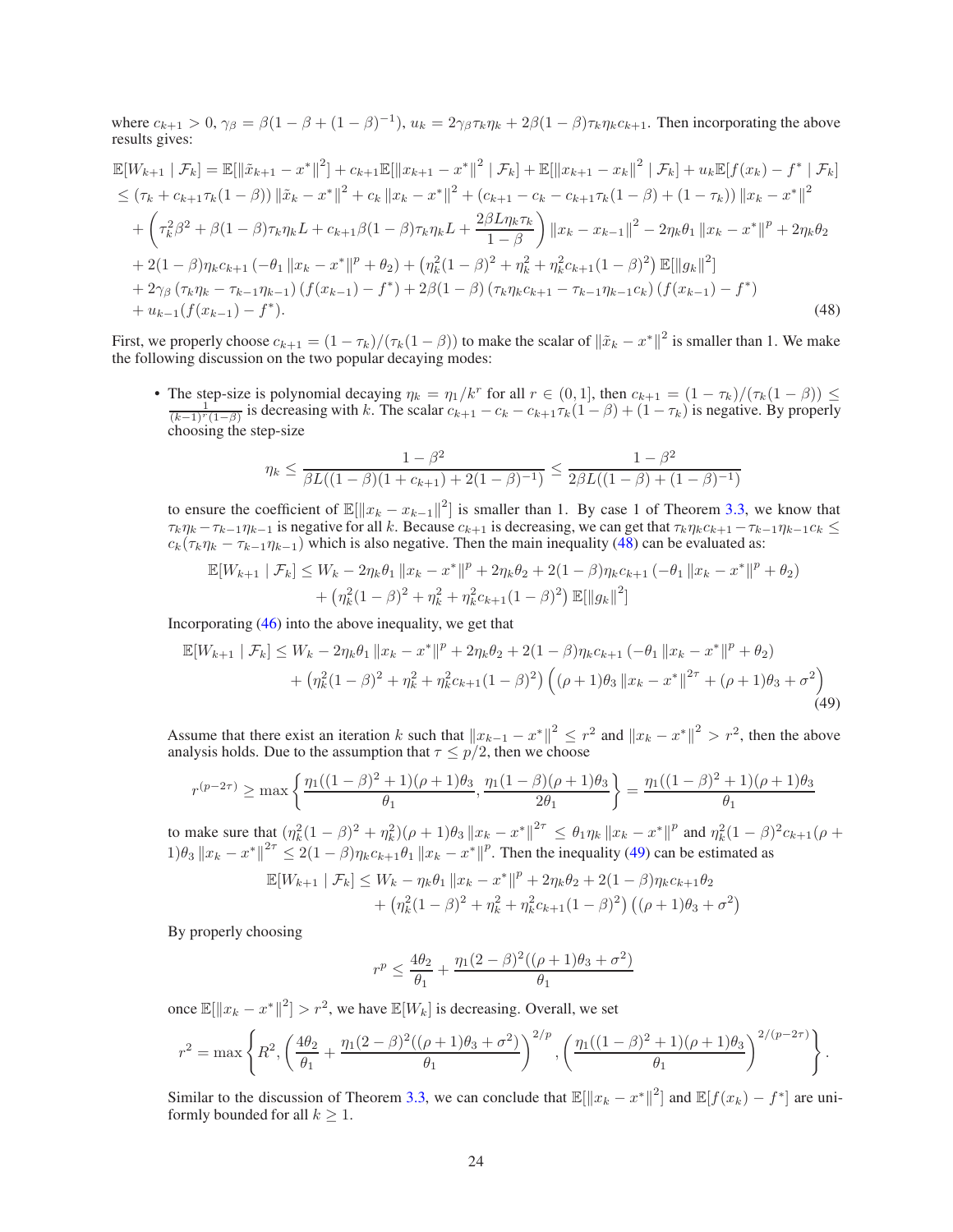• The step-size is exponentially decaying with  $\eta_k = \eta_1/\alpha^{k-1}$  and  $\alpha = (\nu/T)^{-1/T}$  with  $\nu \ge 1$ . In this case,  $c_{k+1} = (1 - \tau_k)/(\tau_k(1 - \beta)) = (1 - \alpha)/(\alpha(1 - \beta))$  where  $\tau_k = \eta_k/\eta_{k-1} = \alpha$ . The the coefficient of  $c_{k+1} - c_k - c_{k+1}\tau_k(1-\beta) + (1-\tau_k) = 0$ . By properly choosing step-size

$$
\eta_k \le \frac{1 - \beta^2 \tau_k^2}{\beta L((1 - \beta)\tau_k + (1 - \tau_k) + 2\tau_k(1 - \beta)^{-1})} = \frac{1 - \beta^2 \tau_k^2}{\beta L((1 - \beta\tau_k + 2\tau_k(1 - \beta)^{-1})},
$$
  
decreasing with  $\tau_k$  that is

which is decreasing with  $\tau_k$ , that is

$$
\eta_k \le \frac{1 - \beta^2}{\beta L (1 - \beta + 2(1 - \beta)^{-1})} \tag{50}
$$

we can make sure the coefficient of  $\mathbb{E}[\Vert x_k - x_{k-1} \Vert^2]$  is smaller than 1. By the Case 3 of Theorem [3.3,](#page-4-3) we know that  $\tau_k \eta_k - \tau_{k-1} \eta_{k-1}$  is negative. Similar to the polynomial step-size, combining [\(46\)](#page-21-0), the main inequality [\(49\)](#page-23-1) will be

$$
\mathbb{E}[W_{k+1} | \mathcal{F}_k] \le W_k - 2\eta_k \theta_1 \|x_k - x^*\|^p + 2\eta_k \theta_2 + 2(1-\beta)\eta_k c_{k+1} (-\theta_1 \|x_k - x^*\|^p + \theta_2)
$$
  
+ 
$$
(\eta_k^2 (1-\beta)^2 + \eta_k^2 + \eta_k^2 c_{k+1} (1-\beta)^2) \left( (\rho+1)\theta_3 \|x_k - x^*\|^{2\tau} + (\rho+1)\theta_3 + \sigma^2 \right)
$$

Assume that there exists the iterate k such that  $\mathbb{E}[\Vert x_{k-1} - x^* \Vert^2] \leq r^2$  and  $\mathbb{E}[\Vert x_k - x^* \Vert^2] > r^2$ , then by properly setting

$$
r^{2} = \max \left\{ R^{2}, \left( \frac{2\theta_{2}}{\alpha\theta_{1}} + \frac{\eta_{1}((1-\beta)^{2} + \alpha^{-1})((\rho+1)\theta_{3} + \sigma^{2})}{\theta_{1}} \right)^{2/p}, \left( \frac{\eta_{1}((1-\beta)^{2} + 1)(\rho+1)\theta_{3}}{\theta_{1}} \right)^{2/(p-2\tau)} \right\},\,
$$

we can conclude that once  $\mathbb{E}[\Vert x_k - x^* \Vert^2] > r^2$ , we have  $\mathbb{E}[W_{k+1}]$  is decreasing. Similar to Case 3 of Theorem [3.3,](#page-4-3) the quantities  $\mathbb{E}[\Vert x_k - x^* \Vert^2]$  and  $\mathbb{E}[f(x_k) - f^*]$  are uniformly bounded for all  $k \geq 1$ .

# <span id="page-24-1"></span><span id="page-24-0"></span>D Applications

## D.1 Examples in Section [3](#page-2-4)

• A fully connected 2-layer neural network (hidden nodes m) with a weight decay: let  $\sigma_1$  and  $\sigma_2(\cdot)$  denote the inner and output layer activation functions, respectively. We use cross-entropy to measure the output with its true label  $CE(\cdot)$ . Given n pairs input data  $\{a_j, b_j\}_{j=1}^n$ , we revise the input data as  $a_j = [a_j, 1] \in \mathbb{R}^d$  then

$$
F(x) = \frac{1}{n} \sum_{j=1}^{n} CE(\sigma_2(X_2 \sigma_1(X_1 a_j))) + \frac{\lambda}{2} ||X||^2
$$

where  $X = [X_1, X_2] \in \mathbb{R}^{dm+sm}$ ,  $X_1 \in \mathbb{R}^{m \times d}$  and  $X_2 \in \mathbb{R}^{s \times m}$ . For simplicity, we consider the binary dataset  $b_j \in \{-1, +1\}$  and  $s = 1$ , and  $\sigma_2(\cdot) = 1/(1 + \exp(-\cdot))$ , then

$$
F(x) = \frac{1}{n} \sum_{j=1}^{n} \log \left( 1 + \exp(-b_j \sum_{i=1}^{m} X_2[i] \sigma_1(X_1[i]^T a_j)) \right) + \frac{\lambda}{2} ||X||^2
$$

Then we turn to compute the gradient (sub-gradient) of each component function  $F_i$  with regarding to data  $(a_j, b_j)$ 

$$
\frac{\partial F_j}{\partial X_1[i]} = \frac{b_j \exp(-b_j \sum_{i=1}^m X_2[i] \sigma_1(X_1[i]^T a_j))}{1 + \exp(-b_j \sum_{i=1}^m X_2[i] \sigma_1(X_1[i]^T a_j)} \cdot -X_2[i] \partial \sigma_1(X_1[i]^T a_j) a_j + \lambda X_1[i] \in \mathbb{R}^d
$$
  

$$
\frac{\partial F_j}{\partial X_2[i]} = \frac{b_j \exp(-b_j \sum_{i=1}^m X_2[i] \sigma_1(X_1[i]^T a_j))}{1 + \exp(-b_j \sum_{i=1}^m X_2[i] \sigma_1(X_1[i]^T a_j)} \cdot -\sigma_1(X_1[i]^T a_j) + \lambda X_2[i]
$$

Let  $u = b_j \sum_{i=1}^m X_2[i] \sigma_1(X_1[i]^T a_j)$ , we have

$$
\langle X, \nabla F_j(X) \rangle = \sum_{i=1}^m \left( \left\langle X_1[i], \frac{\partial F_j}{\partial X_1[i]} \right\rangle + \left\langle X_2[i], \frac{\partial F_j}{\partial X_2[i]} \right\rangle \right)
$$
  
=  $\lambda ||X||^2 - \frac{b_j \exp(-u)}{1 + \exp(-u)} \sum_{i=1}^m \left( X_2[i] \partial \sigma_1 (X_1[i]^T a_j) X_1[i]^T a_j + X_2[i] \sigma_1 (X_1[i]^T a_j) \right).$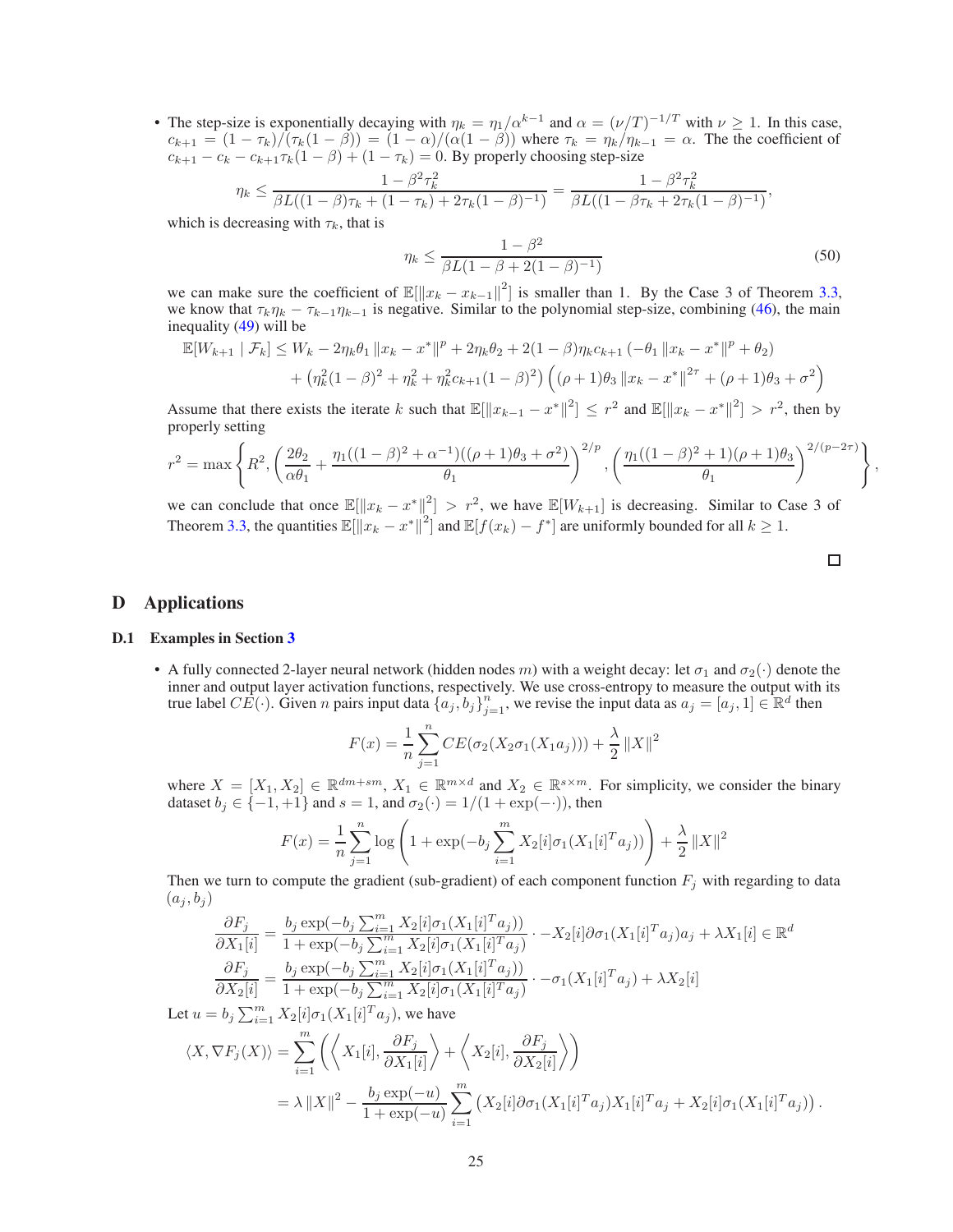– If  $\sigma_1(x) = \max(0, x)$ , then its gradient  $\partial \sigma_1(x) = \chi_{x \geq 0}$ . We get the relationship of  $\sigma_1$  with its gradient  $\sigma_1(x) = (x)_+ = x \cdot \chi_{x \geq 0} = x \cdot \partial \sigma_1(x)$ . Then the above product can be estimated as

$$
\langle X, \nabla F_j(X) \rangle = \lambda \|X\|^2 - \frac{b_j \exp(-u)}{1 + \exp(-u)} \sum_{i=1}^m (X_2[i] \partial \sigma_1 (X_1[i]^T a_j) X_1[i]^T a_j + X_2[i] \sigma_1 (X_1[i]^T a_j))
$$
  

$$
= \lambda \|X\|^2 - \frac{b_j \exp(-u)}{1 + \exp(-u)} \sum_{i=1}^m (X_2[i] \sigma_1 (X_1[i]^T a_j) + X_2[i] \sigma_1 (X_1[i]^T a_j))
$$
  

$$
= \lambda \|X\|^2 - \frac{2u \exp(-u)}{1 + \exp(-u)}.
$$

No matter  $u \geq 0$  or not, we all have

$$
\frac{\exp(-u)u}{1 + \exp(-u)} = \frac{u}{1 + \exp(u)} < 1.
$$

In this case, we have

$$
\langle X, \nabla F(X) \rangle = \frac{1}{n} \sum_{j=1}^{n} \langle X, \nabla F_j(X) \rangle \ge \lambda ||X||^2 - 2.
$$

– If  $\sigma_1(x) = 1/(1 + \exp(-x))$  is a sigmoid loss function, we have  $\frac{\partial \sigma_1(x)}{\partial x} = \sigma_1(x)(1 - \sigma_1(x))$ . In this case, we have

$$
\langle X, \nabla F_j(X) \rangle = \lambda ||X||^2 - \frac{b_j \exp(-u)}{1 + \exp(-u)} \sum_{i=1}^m (X_2[i] \partial \sigma_1 (X_1[i]^T a_j) X_1[i]^T a_j + X_2[i] \sigma_1 (X_1[i]^T a_j))
$$
  

$$
= \lambda ||X||^2 - \frac{u \exp(-u)}{1 + \exp(-u)} - \frac{b_j \exp(-u)}{1 + \exp(-u)} \sum_{i=1}^m X_2[i] \sigma_1 (X_1[i]^T a_j) (1 - \sigma_1 (X_1[i]^T a_j)) X_1[i]^T a_j
$$

We consider different situations to show how to estimate the last term. We let  $A = \{i : b_j X_2[i] \geq 0\}.$ \* If  $A = [m]$ , then

$$
\frac{\exp(-u)}{1 + \exp(-u)} \sum_{i=1}^{m} b_j X_2[i] \sigma_1(X_1[i]^T a_j)(1 - \sigma_1(X_1[i]^T a_j)) X_1[i]^T a_j \le \frac{\exp(-u)}{1 + \exp(-u)} \sum_{i=1}^{m} b_j X_2[i]
$$

$$
= \frac{u \exp(-u)}{1 + \exp(-u)}.
$$

where the inequality follows from the facts that  $\sigma_1(x) \in [0,1]$  and

<span id="page-25-1"></span><span id="page-25-0"></span>
$$
(1 - \sigma_1(X_1[i]^T a_j))X_1[i]^T a_j = \frac{X_1[i]^T a_j}{1 + \exp(X_1[i]^T a_j)} < 1
$$
\n(51)

- \* If some of  $b_jX_2[i] \geq 0$  are negative. That is  $A \subseteq [m]$ . Then we can split the sum into two cases
	- $\cdot$  For the term that  $i \in A$ , we have  $b_j X_2[i] \geq 0$ . Let  $B = \{i : X_1[i]^T a_j \geq 0\}$ . We can also achieve that

$$
\frac{\exp(-u)}{1 + \exp(-u)} \sum_{i=1}^{m} b_{j} X_{2}[i] \sigma_{1}(X_{1}[i]^{T} a_{j})(1 - \sigma_{1}(X_{1}[i]^{T} a_{j})) X_{1}[i]^{T} a_{j}
$$
\n
$$
= \frac{\exp(-u)}{1 + \exp(-u)} \sum_{i \in A}^{m} b_{j} X_{2}[i] \sigma_{1}(X_{1}[i]^{T} a_{j})(1 - \sigma_{1}(X_{1}[i]^{T} a_{j})) X_{1}[i]^{T} a_{j}
$$
\n
$$
+ \frac{\exp(-u)}{1 + \exp(-u)} \sum_{i \in ([m] \setminus A) \cap B} b_{j} X_{2}[i] \sigma_{1}(X_{1}[i]^{T} a_{j})(1 - \sigma_{1}(X_{1}[i]^{T} a_{j})) X_{1}[i]^{T} a_{j}
$$
\n
$$
+ \frac{\exp(-u)}{1 + \exp(-u)} \sum_{i \in ([m] \setminus A) \cap (m \setminus B)} b_{j} X_{2}[i] \sigma_{1}(X_{1}[i]^{T} a_{j})(1 - \sigma_{1}(X_{1}[i]^{T} a_{j})) X_{1}[i]^{T} a_{j}.
$$
\n(52)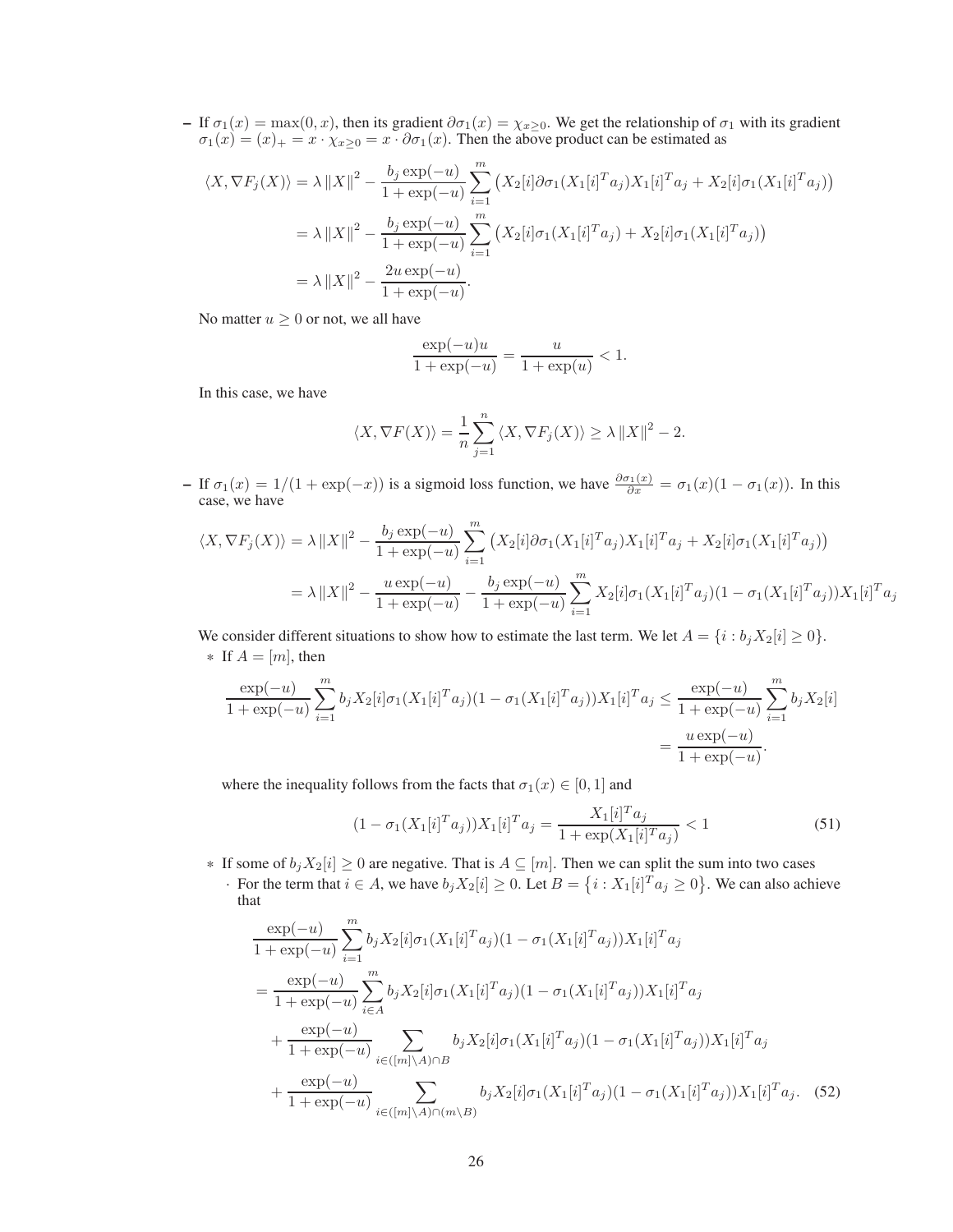By  $(51)$ , the first term of  $(52)$  can be bounded by

$$
\sum_{i\in A}^m b_j X_2[i] \sigma_1(X_1[i]^T a_j)(1-\sigma_1(X_1[i]^T a_j))X_1[i]^T a_j \leq \sum_{i\in A}^m b_j X_2[i] \sigma_1(X_1[i]^T a_j).
$$

We turn to estimate the second term of  $(52)$ :

$$
\sum_{i \in ([m] \backslash A) \cap B} b_j X_2[i] \sigma_1(X_1[i]^T a_j)(1 - \sigma_1(X_1[i]^T a_j)) X_1[i]^T a_j \leq 0.
$$

The last term of  $(52)$  is estimated as:

$$
\sum_{i \in ([m] \backslash A) \cap (m \backslash B)} b_j X_2[i] \sigma_1 (X_1[i]^T a_j)(1 - \sigma_1 (X_1[i]^T a_j)) X_1[i]^T a_j
$$
\n
$$
= \sum_{i \in ([m] \backslash A) \cap (m \backslash B)} (-b_j X_2[i]) \sigma_1 (X_1[i]^T a_j)(1 - \sigma_1 (X_1[i]^T a_j))(-X_1[i]^T a_j)
$$
\n
$$
= \sum_{i \in ([m] \backslash A) \cap (m \backslash B)} (-b_j X_2[i])(1 - \sigma_1 (-X_1[i]^T a_j)) \sigma_1 (-X_1[i]^T a_j)(-X_1[i]^T a_j)
$$
\n
$$
\leq \sum_{i \in ([m] \backslash A) \cap ([m] \backslash B)} (-b_j X_2[i]) \sigma_1 (-X_1[i]^T a_j)).
$$

Applying the above results gives

$$
\frac{\exp(-u)}{1 + \exp(-u)} \sum_{i=1}^{m} b_{j} X_{2}[i] \sigma_{1}(X_{1}[i]^{T} a_{j})(1 - \sigma_{1}(X_{1}[i]^{T} a_{j})) X_{1}[i]^{T} a_{j}
$$
\n
$$
\leq \frac{\exp(-u)}{1 + \exp(-u)} \left( \sum_{i \in A}^{m} b_{j} X_{2}[i] \sigma_{1}(X_{1}[i]^{T} a_{j}) + \sum_{i \in ([m] \backslash A) \cap ([m] \backslash B)} (-b_{j} X_{2}[i]) \sigma_{1}(-X_{1}[i]^{T} a_{j})) \right)
$$
\n
$$
\leq \frac{\exp(-u)}{1 + \exp(-u)} \left( \frac{c_{1}}{2} \left( \sum_{i=1}^{m} \|X_{2}[i]\|^{2} \right) + \frac{1}{2c_{1}} \left( \sum_{i \in A} \sigma_{1}^{2}(X_{1}[i]^{T} a_{j}) + \sum_{i \in ([m] \backslash A) \cap ([m] \backslash B)} \sigma_{1}^{2}(-X_{1}[i]^{T} a_{j}) \right) \right)
$$
\n
$$
\leq \left( \frac{c_{1}}{2} \|X_{2}\|^{2} + \frac{m}{2c_{1}} \right).
$$

Let  $c_1 = \lambda$ , then

$$
\langle X, \nabla F(X) \rangle = \frac{1}{n} \sum_{j=1}^{n} \langle X, \nabla F_j(X) \rangle \ge \lambda ||X||^2 - \frac{u \exp(-u)}{1 + \exp(-u)} - \left(\frac{\lambda}{2} ||X_2||^2 + \frac{m}{2\lambda}\right)
$$
  

$$
\ge \frac{\lambda}{2} ||X||^2 - \left(1 + \frac{m}{2\lambda}\right).
$$

– If the neural networks are three layers, we consider ReLU as the activation function of the inner layers.

$$
F(X) = \frac{1}{n} \sum_{j=1}^{n} \log \left( 1 + \exp \left( -b_j \sum_{i=1}^{m_2} X_3[i] \sigma_2 \left( X_2[i]^T \sigma_1 \left( X_1^T a_j \right) \right) \right) + \frac{\lambda}{2} ||X||^2.
$$

Next we choose one component function  $F_j$  which is related to the j-th dataset to analyze its gradient and product term. Let  $u = b_j \sum_{i=1}^{m_2} X_3[i] \sigma_2 \left( X_2[i]^T \sigma_1 \left( X_1^T a_j \right) \right)$ 

$$
\frac{\partial F_j}{\partial X_1[l]} = \frac{\exp(-u)}{1 + \exp(-u)} \cdot -b_j \sum_{i=1}^{m_2} X_3[i] \partial \sigma_2 (X_2[i]^T \sigma_1 (X_1^T a_j)) X_2[i][l] \partial \sigma_1 (X_1[l]^T a_j) a_j + \lambda X_1[l]
$$

$$
\frac{\partial F_j}{\partial X_2[i]} = \frac{\exp(-u)}{1 + \exp(-u)} \cdot -b_j X_3[i] \partial \sigma_2 (X_2[i]^T \sigma_1 (X_1^T a_j)) \sigma_1 (X_1^T a_j) + \lambda X_2[i]
$$

$$
\frac{\partial F_j}{\partial X_3[i]} = \frac{\exp(-u)}{1 + \exp(-u)} \cdot -b_j \sigma_2 (X_2[i]^T \sigma_1 (X_1^T a_j)) + \lambda X_3[i].
$$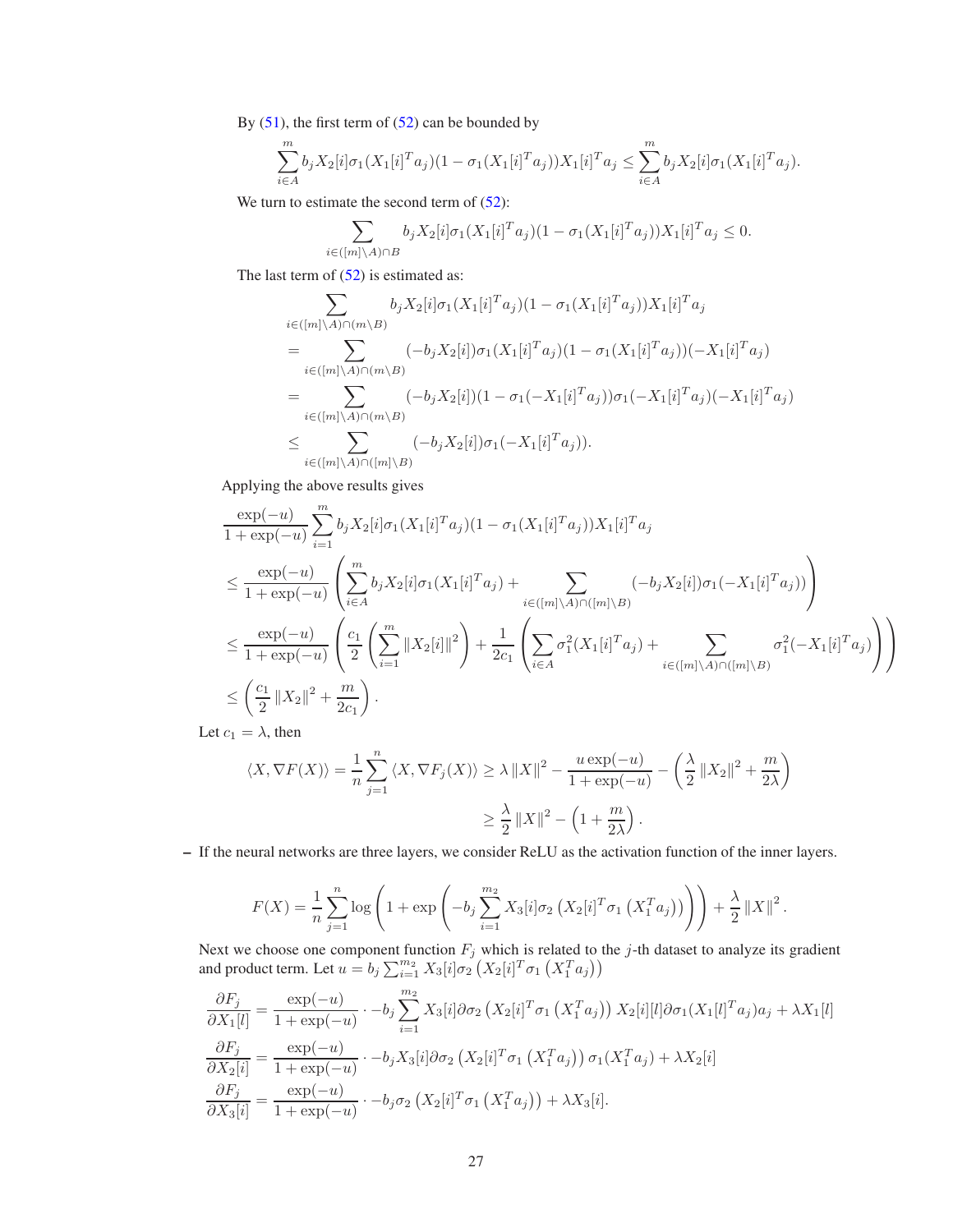Then

$$
\langle X, \nabla F_j(X) \rangle = \sum_{l=1}^{m_1} \left\langle X_1[l], \frac{\partial F_j(X)}{\partial X_1[l]} \right\rangle + \sum_{i=1}^{m_2} \left\langle X_2[i], \frac{\partial F_j(X)}{\partial X_2[i]} \right\rangle + \sum_{i=1}^{m_2} \left\langle X_3[i], \frac{\partial F_j(X)}{\partial X_3[i]} \right\rangle.
$$

Let  $\sigma_1(x) = \sigma_2(x) = \max(0, x)$ , then their gradients  $\partial \sigma_1(x) = \partial \sigma_2(x) = \chi_{x \geq 0}$ . Then the activation functions with their gradient satisfy that  $\sigma_i(x) = x \partial \sigma_i(x)$  for  $i = 1$  and 2. Then

$$
\sum_{l=1}^{m_1} \left\langle X_1[l], \frac{\partial F_j(X)}{\partial X_1[l]} \right\rangle
$$
\n  
\n
$$
= \sum_{l=1}^{m_1} \frac{-b_j \exp(-u)}{1 + \exp(-u)} \cdot \sum_{i=1}^{m_2} X_3[i] \partial \sigma_2 (X_2[i]^T \sigma_1 (X_1^T a_j)) X_2[i][l] \partial \sigma_1 (X_1[l]^T a_j) X_1[l]^T a_j + \lambda ||X_1[l]||^2
$$
\n  
\n
$$
= \sum_{l=1}^{m_1} \frac{-b_j \exp(-u)}{1 + \exp(-u)} \cdot \sum_{i=1}^{m_2} X_3[i] \partial \sigma_2 (X_2[i]^T \sigma_1 (X_1^T a_j)) X_2[i][l] \sigma_1 (X_1[l]^T a_j) + \lambda ||X_1[l]||^2
$$
\n  
\n
$$
= \frac{-b_j \exp(-u)}{1 + \exp(-u)} \cdot \sum_{i=1}^{m_2} X_3[i] \sigma_2 (X_2[i]^T \sigma_1 (X_1^T a_j)) + \lambda ||X_1||^2
$$
\n  
\n
$$
= \frac{\exp(-u)}{1 + \exp(-u)} \cdot -u + \lambda ||X_1||^2.
$$

$$
\sum_{i=1}^{m_2} \left\langle X_2[i], \frac{\partial F_j(X)}{\partial X_2[i]} \right\rangle = \sum_{i=1}^{m_2} \frac{-b_j \exp(-u)}{1 + \exp(-u)} \cdot X_3[i] \partial \sigma_2 \left(X_2[i]^T \sigma_1 \left(X_1^T a_j\right)\right) X_2[i]^T \sigma_1 (X_1^T a_j) + \lambda \|X_2[i]\|^2
$$
  
\n
$$
= \sum_{i=1}^{m_2} \frac{-b_j \exp(-u)}{1 + \exp(-u)} X_3[i] \sigma_2 \left(X_2[i]^T \sigma_1 \left(X_1^T a_j\right)\right) + \lambda \|X_2[i]\|^2
$$
  
\n
$$
= \frac{\exp(-u)}{1 + \exp(-u)} \cdot -u + \lambda \|X_2\|^2.
$$
  
\n
$$
\sum_{i=1}^{m_2} \left\langle X_3[i], \frac{\partial F_j(X)}{\partial X_3[i]} \right\rangle = \sum_{i=1}^{m_2} \frac{\exp(-u)}{1 + \exp(-u)} \cdot -b_j X_3[i] \sigma_2 \left(X_2[i]^T \sigma_1 \left(X_1^T a_j\right)\right) + \lambda \|X_3[i]\|^2
$$
  
\n
$$
= \frac{\exp(-u)}{1 + \exp(-u)} \cdot -u + \lambda \|X_3\|^2.
$$

Incorporating the above results, we can achieve that

$$
\langle X, \nabla F_j(X) \rangle = \lambda ||X||^2 - \frac{3u \exp(-u)}{1 + \exp(-u)}.
$$

For any  $u$ , we can estimate

$$
\frac{u \exp(-u)}{1 + \exp(-u)} = \frac{u}{1 + \exp(u)} \le 1.
$$

Finally, we get that

$$
\langle X, \nabla F(X) \rangle = \frac{1}{n} \sum_{j=1}^{n} \langle X, \nabla F_j(X) \rangle \ge \lambda ||X||^2 - 3.
$$

 $-$  If the neural networks are  $S$  layers, we consider ReLU as the activation function in the inner layers and softmax as the activation function of the output layer. We use cross-entropy to estimate the true label and prediction output. Given the data set  $\{(a_j, b_j)\}_{j=1}^n$ , the function can be formulated as below:

$$
F(X) = \frac{1}{n} \sum_{j=1}^{n} \log (1 + \exp(-b_j X_S^T \sigma_{S-1} (X_{S-1}^T \sigma_{S-2} ( \cdots X_1^T a_j) ) ) ) + \frac{\lambda}{2} ||X||^2.
$$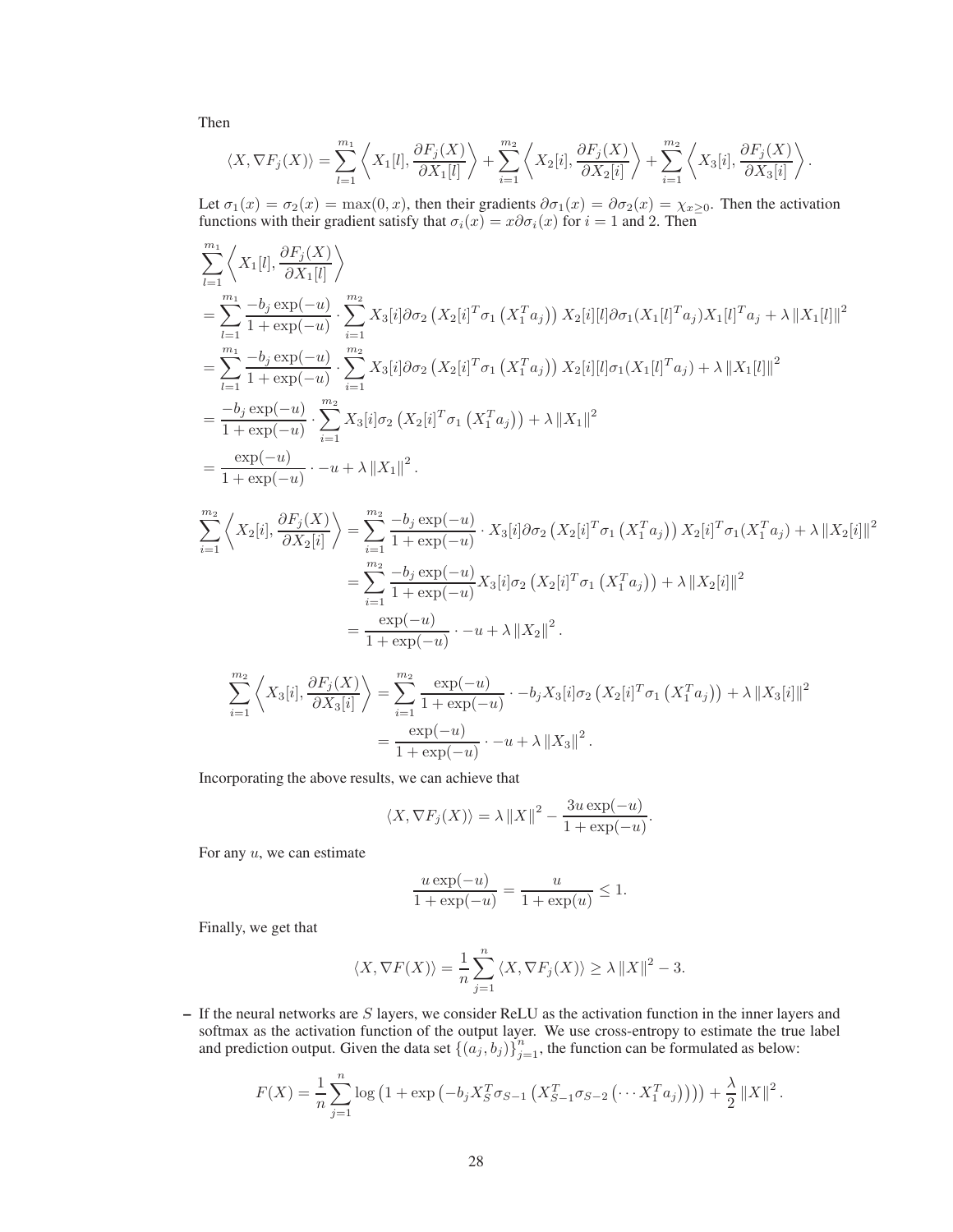From the output of layer s to the next layer, the product of the weight matrix  $X_s$  and  $\sigma_s(X_{s-1})$ can be re-written as  $X_s^T \sigma_s(X_{s-1}^T \sigma_{s-1}(\cdots)) = \sum_{i=1}^{m_{s-1}} X_s[:][i] \sigma_s(X_{s-1}[i]^T \sigma_{s-1}(\cdots)) \in \mathbb{R}^{m_s}$ . Let  $u = b_j X_S^T \sigma_{S-1} (X_{S-2}^T \sigma_{S-2} ( \cdots X_1^T a_j)),$  then we compute the gradient of the function  $F_j$  (the j-data  $(a_j, b_j)$ ) with regard to the weight matrix of each layers:

$$
\frac{\partial F_j}{\partial X_1[i]} = \frac{-\exp(-u)b_j}{1 + \exp(-u)} \cdot X_S^T \partial \sigma_{S-1} (\cdots) \cdots (X_2[:][i] \partial \sigma_1 (X_1^T[i]a_j)) a_j + \lambda X_1[i]
$$
  

$$
\frac{\partial F_j}{\partial X_2[i]} = \frac{-\exp(-u)b_j}{1 + \exp(-u)} \cdot X_S^T \partial \sigma_{S-1} (\cdots) \cdots (X_3[:][i] \partial \sigma_2 (X_2[i]^T \sigma_1 (X_1^T a_j))) \sigma_1 (X_1^T a_j) + \lambda X_2[i]
$$
  
...

$$
\frac{\partial F_j}{\partial X_{S-1}[i]} = \frac{\exp(-u)}{1 + \exp(-u)} \cdot -b_j X_S[i]^T \partial \sigma_{S-1} (X_{S-1}[i]^T \cdots (X_1^T a_j)) \sigma_{S-2} (X_{S-2}^T \cdots \sigma_1 (X_1^T a_j)) + \lambda X_{S-1}[i]
$$

$$
\frac{\partial F_j}{\partial X_S} = \frac{\exp(-u)}{1 + \exp(-u)} \cdot -b_j \sigma_{S-1} (X_{S-1}^T \sigma_{S-1} \cdots (X_1^T a_j)) + \lambda X_S.
$$

The inner product of X and  $\nabla F_j(X)$  is

$$
\langle X, \nabla F_j(X) \rangle
$$
  
=  $\sum_{i=1}^{m_1} \left\langle X_1[i], \frac{\partial F_j}{\partial X_1[i]} \right\rangle + \sum_{i=1}^{m_2} \left\langle X_2[i], \frac{\partial F_j}{\partial X_2[i]} \right\rangle + \dots + \sum_{i=1}^{m_{S-1}} \left\langle X_{S-1}[i], \frac{\partial F_j}{\partial X_{S-1}[i]} \right\rangle + \left\langle X_S, \frac{\partial F_j}{\partial X_S} \right\rangle$ 

Let  $\sigma_1(x) = \sigma_2(x) = \cdots = \sigma_{S-1}(x) = \max(0, x)$ , then their gradients  $\partial \sigma_1(x) = \partial \sigma_2(x) =$  $\cdots = \chi_{x\geq 0}$ . Then the activation functions with their gradient satisfy that  $\sigma_i(x) = x\partial \sigma_i(x)$  for  $i = 1, 2, \dots, S - 1$ . Then

$$
\sum_{i=1}^{m_1} \left\langle X_1[i], \frac{\partial F_j(X)}{\partial X_1[i]} \right\rangle
$$
\n
$$
= \frac{-\exp(-u)b_j}{1 + \exp(-u)} \cdot X_S^T \partial \sigma_{S-1}(\cdots) X_{S-1}^T \partial \sigma_{S-1}(\cdots) \cdots \sum_{i=1}^{m_1} X_2[:][i] \partial \sigma_1(X_1[i]^T a_j) X_1[i]^T a_j + \lambda \sum_{i=1}^{m_1} ||X_1[i]||^2
$$
\n
$$
= \frac{-\exp(-u)b_j}{1 + \exp(-u)} \cdot X_S^T \partial \sigma_{S-1}(\cdots) X_{S-1}^T \partial \sigma_{S-1}(\cdots) \cdots \sum_{i=1}^{m_1} X_2[:][i] \sigma_1(X_1[i]^T a_j) + \lambda ||X_1||^2
$$
\n
$$
= \frac{-\exp(-u)b_j}{1 + \exp(-u)} \cdot X_S^T \partial \sigma_{S-1}(\cdots) X_{S-1}^T \partial \sigma_{S-1}(\cdots) \cdots \partial \sigma_2(X_2^T \sigma_1(X_1^T a_j)) X_2^T \sigma_1(X_1^T a_j) + \lambda ||X_1||^2
$$
\n
$$
= \frac{\exp(-u)}{1 + \exp(-u)} \cdot -u + \lambda ||X_1||^2
$$
\n(53)

$$
\sum_{i=1}^{m_2} \left\langle X_2[i], \frac{\partial F_j(X)}{\partial X_2[i]} \right\rangle
$$
\n
$$
= \frac{-\exp(-u)b_j}{1 + \exp(-u)} \cdot X_S^T \partial \sigma_{S-1}(\cdots) \cdots \sum_{i=1}^{m_2} \left( X_3[:][i] \partial \sigma_2(X_2[i]^T \sigma_1(X_1^T a_j)) \right) X_2[i]^T \sigma_1(X_1^T a_j) + \lambda \sum_{i=1}^{m_2} \|X_2[i]\|^2
$$
\n
$$
= \frac{-\exp(-u)b_j}{1 + \exp(-u)} \cdot X_S^T \partial \sigma_{S-1}(\cdots) \cdots \sum_{i=1}^{m_2} \left( X_3[:][i] \sigma_2(X_2[i]^T \sigma_1(X_1^T a_j)) \right) + \lambda \|X_2\|^2
$$
\n
$$
= \frac{-\exp(-u)b_j}{1 + \exp(-u)} \cdot X_S^T \partial \sigma_{S-1}(\cdots) \cdots \partial \sigma_3(X_3^T \sigma_2(X_1^T a_j)) X_3^T \sigma_2(X_2^T \sigma_1(X_1^T a_j)) + \lambda \|X_2\|^2
$$
\n
$$
= \frac{\exp(-u)}{1 + \exp(-u)} \cdot -u + \lambda \|X_2\|^2. \tag{54}
$$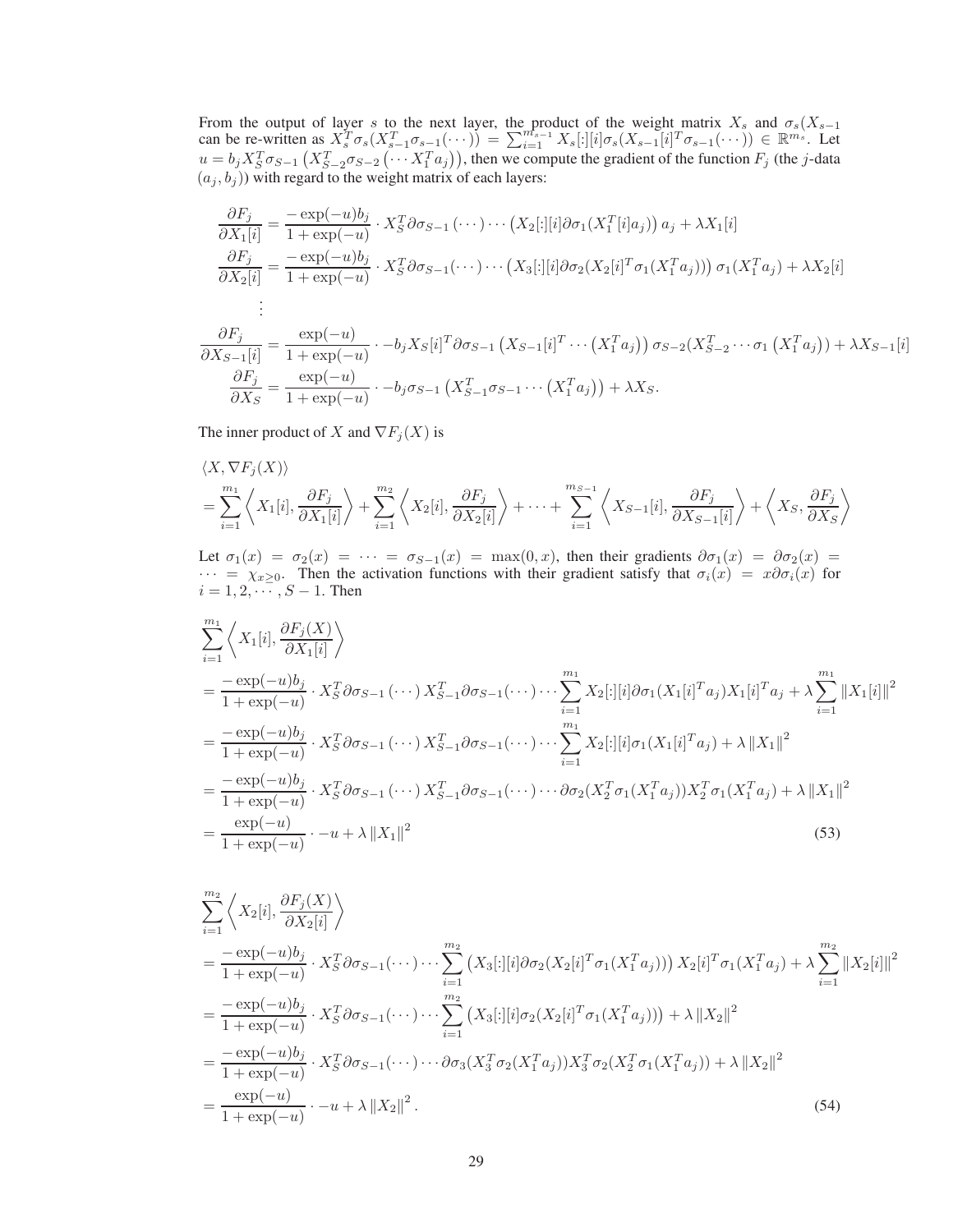$$
\left\langle X_S, \frac{\partial F_j}{\partial X_S} \right\rangle = \frac{\exp(-u)}{1 + \exp(-u)} \cdot -b_j X_S^T \sigma_{S-1} \left( X_{S-1}^T \sigma_{S-1} \cdots \left( X_1^T a_j \right) \right) + \lambda \| X_S \|^2
$$

$$
= \frac{\exp(-u)}{1 + \exp(-u)} \cdot -u + \lambda \| X_S \|^2. \tag{55}
$$

Incorporating the above results, we can achieve that

$$
\langle X, \nabla F_j(X) \rangle = \lambda ||X||^2 - \frac{S u \exp(-u)}{1 + \exp(-u)}.
$$

For any  $u$ , we can estimate

$$
\frac{u \exp(-u)}{1 + \exp(-u)} = \frac{u}{1 + \exp(u)} \le 1.
$$
\n(56)

Finally, we get that

$$
\langle X, \nabla F_j(X) \rangle \ge \lambda \|X\|^2 - S. \tag{57}
$$

## D.2 Applications in Section [4](#page-5-4)

- Logistic regression with  $\ell_1$  regularizer:  $f(x) = \sum_{i=1}^n \log(1 + \exp(-b_i a_i^x)) + \lambda ||x||_1$ . The gradient is

$$
\nabla f(x) = \frac{-b_i a_i \exp(-b_i a_i^T x)}{1 + \exp(-b_i a_i^T x)} + \lambda \text{sign}(x)
$$
\n(58)

then

. . .

$$
\langle \nabla f(x), x \rangle = -b_i a_i^T x \frac{\exp(-b_i a_i^T x)}{1 + \exp(-b_i a_i^T x)} + \lambda \|x\|_1 = \frac{u \exp(u)}{1 + \exp(u)} + \lambda \|x\|_1
$$
 (59)

If  $u < 0$ , then we get  $u \exp(u)$  $\frac{u \exp(u)}{1 + \exp(u)} \le \frac{-u}{2 \exp(-u)} \le \frac{1}{2}$ ; else if  $u > 0$ , then  $\frac{u \exp(u)}{1 + \exp(u)} > 0$ . Therefore, no matter  $u > 0$  or not, we both have that

$$
\langle \nabla f(x), x \rangle \ge \lambda \|x\|_1 - \frac{1}{2} \ge \lambda \|x\| - \frac{1}{2}
$$
\n(60)

– S-Layer Neural networks with a  $\ell_1$  regularizer: replace the  $\ell_2$  regularizer of Section [D.1](#page-24-1) by  $\ell_1$ , we can derive that

$$
\langle \nabla f(x), x \rangle \ge \lambda \|x\|_1 - S. \tag{61}
$$

## <span id="page-29-0"></span>E Objective Function is Dissipative on its Domain

<span id="page-29-1"></span>**Theorem E.1.** *Under the condition of Lemma [A.1,](#page-9-3) if* f *is L-smooth and R-dissipative for all*  $x \in \mathbb{R}^d$ *. Consider the SGD algorithm with the total number of iterations*  $T \geq 1$ *, for any step-size*  $\eta_k \leq \theta_1/((1+\rho)L^2)$ *, we have* 

$$
\mathbb{E}[\|x_{T+1} - x^*\|^2] \le \Pi_{k=1}^T \left(1 - \eta_k \theta_1\right) \|x_1 - x^*\|^2 + \sum_{k=1}^T \left(\theta_2 + \eta_k \sigma^2\right) \eta_k \cdot \Pi_{s>k}^T \left(1 - \eta_s \theta_1\right). \tag{62}
$$

*Proof.* Applying the L-smooth assumption, for any  $x, y \in \mathbb{R}^d$ , we have

$$
\|\nabla f(y) - \nabla f(x)\| \le L \|y - x\|,
$$
  

$$
f(y) + \langle \nabla f(x), y - x \rangle - \frac{L}{2} \|y - x\|^2 \le f(y) \le f(x) + \langle \nabla f(x), y - x \rangle + \frac{L}{2} \|y - x\|^2.
$$

Let  $x = x^*$ . By  $\nabla f(x^*) = 0$ , we get that

$$
\|\nabla f(y)\| \le L \|x - x^*\| \,,\tag{63a}
$$

$$
f(y) - f^* \le \frac{L}{2} \|y - x^*\|^2.
$$
\n(63b)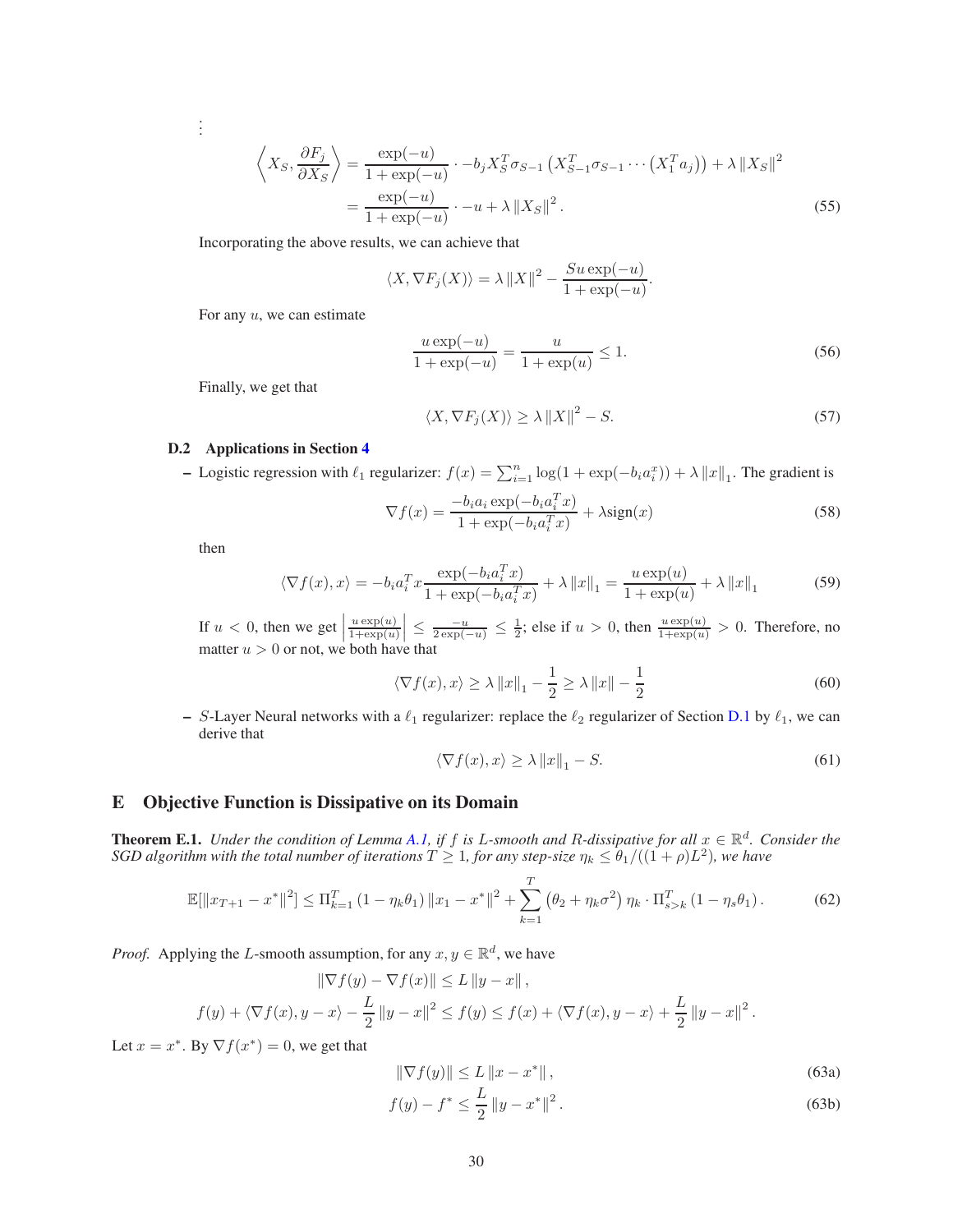In this case,  $R = 0$ , it means that  $\langle x_k - x^*, \nabla f(x_k) \rangle \ge \theta_1 \|x_k - x^*\|^2 - \theta_2$  for all  $x \in \mathbb{R}^d$ . Applying this condition and [\(63a\)](#page-31-0) into Lemma [A.1,](#page-9-3) we have

$$
\mathbb{E}[\|x_{k+1} - x^*\|^2] \le \|x_k - x^*\|^2 - 2\eta_k \theta_1 \|x_k - x^*\|^2 + \theta_2 \eta_k + \eta_k^2 \sigma^2 + \eta_k^2 (1 + \rho) L^2 \|x_k - x^*\|^2
$$
  
= 
$$
(1 - 2\eta_k \theta_1 + \eta_k^2 (1 + \rho) L^2) \|x_k - x^*\|^2 + (\theta_2 + \eta_k \sigma^2) \eta_k
$$

Letting  $\eta_k \le \frac{\theta_1}{(\rho+1)L^2}$  and, then  $0 < 1 - 2\eta_k \theta_1 + \eta_k^2 (1+\rho)L^2 \le 1 - \eta_k \theta_1$ . Consider the above recursion from  $k = 1$ to  $T$ , we can achieve that

$$
\mathbb{E}[\|x_{T+1} - x^*\|^2] \le \Pi_{k=1}^T (1 - \eta_k \theta_1) \|x_1 - x^*\|^2 + \sum_{k=1}^T (\theta_2 + \eta_k \sigma^2) \eta_k \cdot \Pi_{s>k}^T (1 - \eta_s \theta_1).
$$

 $\Box$ 

 $\Box$ 

Therefore, the proof is complete.

**Theorem E.2.** *(Constant step-size) Under the same conditions of Theorem [E.1.](#page-29-1) If the step-size is a constant*  $\eta_k = \eta \leq$  $\theta_1/((1+\rho)L^2)$ , then for any  $T \geq 1$ , we have

$$
\mathbb{E}[\|x_{T+1} - x^*\|^2] \le (1 - \eta \theta_1)^T \|x_1 - x^*\|^2 + \frac{(\theta_2 + \eta \sigma^2)}{\theta_1}.
$$

*Proof.*

$$
\mathbb{E}[\|x_{T+1} - x^*\|^2] \le \Pi_{k=1}^T (1 - \eta_k \theta_1) \|x_1 - x^*\|^2 + \sum_{k=1}^T (\theta_2 + \eta_k \sigma^2) \eta_k \cdot \Pi_{s>k}^T (1 - \eta_s \theta_1)
$$
  
\n
$$
= (1 - \eta \theta_1)^T \|x_1 - x^*\|^2 + (\theta_2 + \eta \sigma^2) \eta \sum_{k=1}^T (1 - \eta \theta_1)^{T-k}
$$
  
\n
$$
= (1 - \eta \theta_1)^T \|x_1 - x^*\|^2 + (\theta_2 + \eta \sigma^2) \eta \cdot \frac{1 - (1 - \eta \theta_1)^T}{\eta \theta_1}
$$
  
\n
$$
= (1 - \eta \theta_1)^T \|x_1 - x^*\|^2 + \frac{(\theta_2 + \eta \sigma^2)}{\theta_1} \cdot (1 - (1 - \eta \theta_1)^T)
$$
  
\n
$$
\le (1 - \eta \theta_1)^T \|x_1 - x^*\|^2 + \frac{(\theta_2 + \eta \sigma^2)}{\theta_1}.
$$

Theorem E.3. *(Time-dependent step-size) Under the same conditions of Theorem [E.1.](#page-29-1) If the step-size is time depen*dent on the iteration where  $\eta_k \leq \theta_1/((1+\rho)L^2)$ , then for any  $T \geq 1$ , we have

$$
\mathbb{E}[\|x_{T+1} - x^*\|^2] \le \exp\left(-\theta_1 \sum_{k=1}^T \eta_k\right) \|x_1 - x^*\|^2 + \sum_{k=1}^T \left(\theta_2 + \eta_k \sigma^2\right) \eta_k \cdot \exp\left(-\theta_1 \sum_{s=k+1}^T \eta_s\right)
$$
  
•  $\eta_k = \eta_1 / k^p$  for  $p \in (0, 1]$ 

$$
- If p \in (0,1), we have
$$

$$
\mathbb{E}[\|x_{T+1} - x^*\|^2] \le \exp\left(-\frac{\theta_1 \eta_1}{1-p} \left((T+1)^{1-p} - 1\right)\right) \|x_1 - x^*\|^2 + \frac{\left(\theta_2 + \eta_1 \sigma^2\right) 2^p}{\theta_1}.
$$

 $-p = 1$ *, then* 

$$
\mathbb{E}[\|x_{T+1} - x^*\|^2] \le \frac{1}{(T+1)^{\theta_1 \eta_1}} \|x_1 - x^*\|^2 + \frac{2(\theta_2 + \eta_1 \sigma^2)}{\theta_1}.
$$

• *Bandwidth-based step-sizes including step-decay band and polynomial band*

$$
-m/k^p \leq \eta_k \leq M/k^p
$$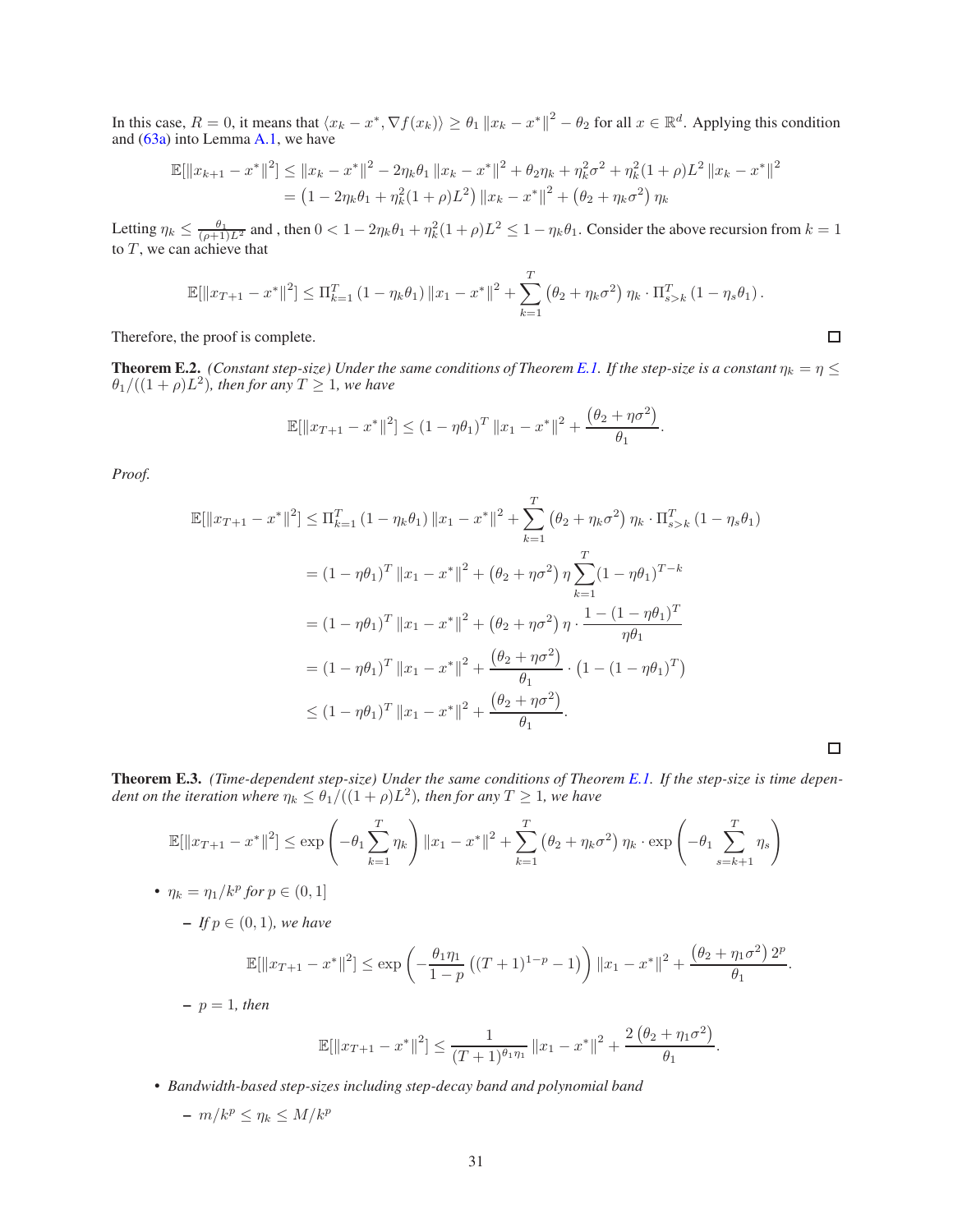\* 
$$
p \in (0, 1)
$$
,  
\n
$$
\mathbb{E}[\|x_{T+1} - x^*\|^2] \le \exp\left(-\frac{\theta_1 m}{1-p} \left((T+1)^{1-p} - 1\right)\right) \|x_1 - x^*\|^2 + \frac{(\theta_2 + M\sigma^2) 2^p M}{m\theta_1}.
$$
\n\*  $p = 1$   
\n
$$
\mathbb{E}[\|x_{T+1} - x^*\|^2] \le \frac{1}{(T+1)^{\theta_1 m}} \|x_1 - x^*\|^2 + \frac{2(\theta_2 + M\sigma^2) M}{m\theta_1}.
$$
\n-  $m\delta(k) \le \eta_i^k \le M\delta(k)$  where  $\delta(k) = 1/\alpha^{k-1}$  for  $i \in [S]$  and  $1 \le k \le N$ 

*Proof.*

$$
\mathbb{E}[\|x_{T+1} - x^*\|^2] \le \Pi_{k=1}^T (1 - \eta_k \theta_1) \|x_1 - x^*\|^2 + \sum_{k=1}^T (\theta_2 + \eta_k \sigma^2) \eta_k \cdot \Pi_{s>k}^T (1 - \eta_s \theta_1)
$$
  
=  $\exp\left(-\theta_1 \sum_{k=1}^T \eta_k\right) \|x_1 - x^*\|^2 + \sum_{k=1}^T (\theta_2 + \eta_k \sigma^2) \eta_k \cdot \exp\left(-\theta_1 \sum_{s=k+1}^T \eta_s\right)$  (64)

If  $\eta_k = \eta_1/k^p$  for  $p \in (0, 1)$ , we have

<span id="page-31-1"></span>
$$
\sum_{k=1}^{T} \eta_k \ge \eta_1 \int_{k=1}^{T+1} 1/k^p dk = \frac{\eta_1}{1-p} \left( (T+1)^{1-p} - 1 \right) \tag{65a}
$$

$$
\sum_{s=k+1}^{T} \eta_s \ge \eta_1 \int_{s=k+1}^{T+1} 1/s^p ds = \frac{\eta_1}{1-p} \left( (T+1)^{1-p} - (k+1)^{1-p} \right) \tag{65b}
$$

Then we turn to estimate the last term of [\(64\)](#page-31-1) as below

$$
\sum_{k=1}^{T} (\theta_2 + \eta_k \sigma^2) \eta_k \cdot \exp\left(-\theta_1 \sum_{s=k+1}^{T} \eta_s\right) \le \sum_{k=1}^{T} \left(\theta_2 + \frac{\eta_1}{k^p} \sigma^2\right) \frac{\eta_1}{k^p} \cdot \exp\left(-\frac{\theta_1 \eta_1}{1-p} \left(T^{1-p} - (k+1)^{1-p}\right)\right)
$$
\n
$$
\le \frac{(\theta_2 + \eta_1 \sigma^2)}{\exp\left(\frac{\theta_1 \eta_1}{1-p} T^{1-p}\right)} \sum_{k=1}^{T} \frac{1}{k^p} \exp\left(\frac{\theta_1 \eta_1}{1-p} (k+1)^{1-p}\right)
$$
\n
$$
\le \frac{(\theta_2 + \eta_1 \sigma^2)}{\exp\left(\frac{\theta_1 \eta_1}{1-p} T^{1-p}\right)} \left(1 + \frac{1}{k}\right)^p \int_{k=1}^{T+1} \frac{1}{(k+1)^p} \exp\left(\frac{\theta_1 \eta_1}{1-p} (k+1)^{1-p}\right) dk
$$
\n
$$
= \frac{(\theta_2 + \eta_1 \sigma^2)}{\exp\left(\frac{\theta_1 \eta_1}{1-p} T^{1-p}\right)} \frac{2^p}{\theta_1 \eta_1} \left(\exp\left(\frac{\theta_1 \eta_1}{1-p} (T+1)^{1-p}\right) - \exp\left(\frac{\theta_1 \eta_1}{1-p} 2^{1-p}\right)\right)
$$
\n
$$
\le \frac{(\theta_2 + \eta_1 \sigma^2) 2^p}{\theta_1}.
$$

If  $p = 1$ , then

<span id="page-31-0"></span>
$$
\sum_{k=1}^{T} \eta_k \ge \eta_1 \int_{k=1}^{T+1} \frac{dk}{k} = \eta_1 \log(T+1)
$$
\n(66a)

$$
\sum_{s=k+1}^{T} \eta_s \ge \eta_1 \int_{s=k+1}^{T+1} \frac{ds}{s} = \eta_1 \log \left( \frac{T+1}{k+1} \right). \tag{66b}
$$